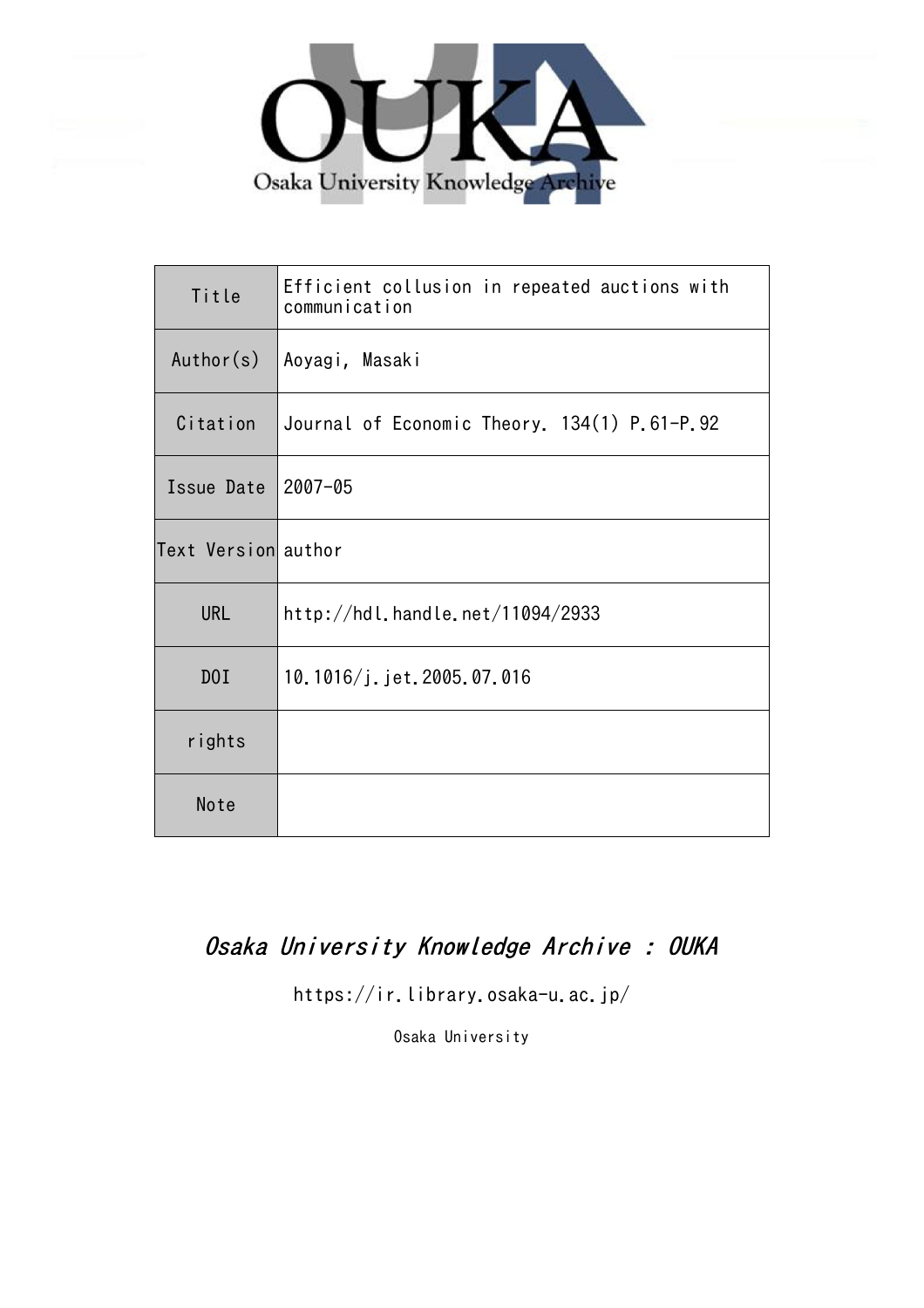# Efficient Collusion in Repeated Auctions with Communication

Masaki Aoyagi ISER, Osaka University

First draft: May 24, 2002

March 1, 2005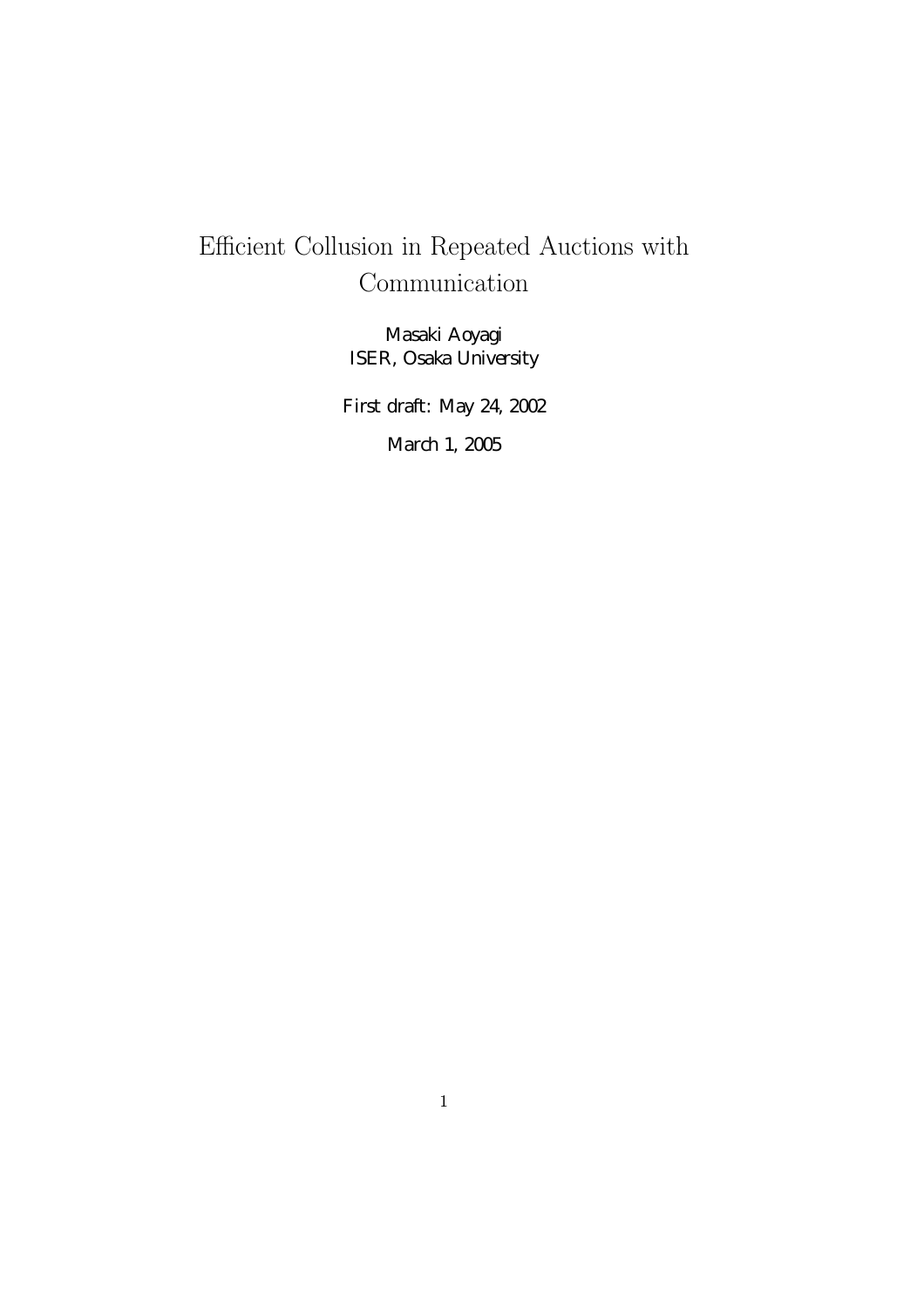Running title: Efficient Collusion in Auctions Author: Masaki Aoyagi E-mail: aoyagi@iser.osaka-u.ac.jp Address: ISER, Osaka University 6-1 Mihogaoka Ibaraki, Osaka 567-0047 Japan

#### Abstract

This paper studies collusion in repeated auctions when bidders communicate prior to each stage auction. For independent and correlated private signals and general interdependent values, the paper identifies conditions under which an equilibrium collusion scheme is fully efficient in the sense that the bidders' payoff is close to what they get when the object is allocated to the highest valuation bidder at the reserve price in every period. Key words: collusion, auction, communication, folk theorem.

JEL classification numbers: C72, D82.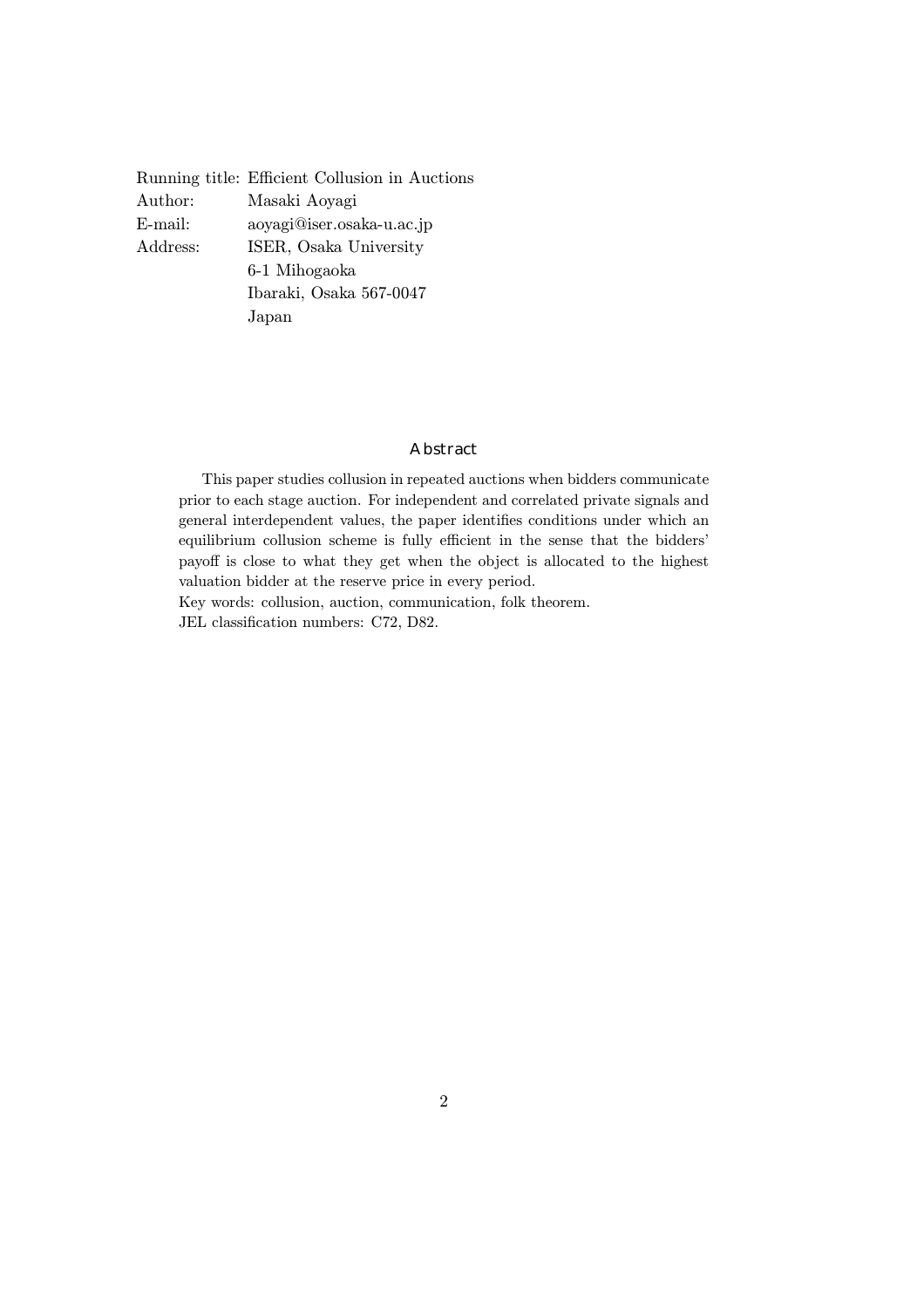#### 1 Introduction

Collusion is a wide-spread phenomenon in auctions.<sup>1</sup> For example, the Japan Fair Trade Commission (JFTC) issued warnings to 928 firms in thirty three collusion cases in government procurement auctions for year 2001 alone.<sup>2</sup> According to a report from JFTC, colluding firms "collaborated to predetermine a winning bidder" in each and every one of those cases.

Economic theory suggests that repeated auctions where the same set of bidders meet time and time again provide an ideal ground for collusion: In repeated auctions, not only is it easy to enforce the collusive agreement through the threat of reversion to competitive bidding in the event of a deviation, but it is also possible to transfer payoffs within a cartel without explicit exchange of money. For example, bidders in repeated auctions can employ a simple bid rotation collusion scheme which appoints the winning bidder of a stage auction in turn and hence transfers the continuation payoff from the current winner to other members of the cartel.

From the point of view of bidders, the optimal collusion scheme is one which is fully efficient in the sense that their equilibrium payoff is close to what they would get when the object is allocated at the reserve price to the highest valuation bidder in every stage auction. For example, the simple bid rotation collusion scheme as described above may be an improvement over the one-shot equilibrium, but is not fully efficient since the highest valuation bidder may not win just because it is not his turn. One important question then is if and when there exists a fully efficient equilibrium collusion scheme. This paper attempts to answer this question in a model of collusion with bidder communication.

Formally, the model of repeated auctions considered in this paper is a repeated game with private information in which the players' private signals are drawn identically and independently across periods. Because of the presence of private signals, it is known that standard folk theorems for repeated games do not apply except for some special cases as noted below. This paper shows, however, that with communication among bidders, an appropriate modification of the enforceability technique does yield an analytical framework for this class of games.

We formulate a collusion scheme in which bidders communicate their private signals with one another prior to every stage auction. At the beginning of each period, the bidders report their private signals to the center, which then return

<sup>&</sup>lt;sup>1</sup>Documentation of collusion in auctions by economists includes Baldwin et al. (1997), Marshall and Meurer (1995), Pesendorfer (2000), Porter and Zona (1993), and others.

<sup>&</sup>lt;sup>2</sup>Recent Activities of JFTC, by the Administrative Office of JFTC (October 2002, in Japanese). JFTC's investigation is most often initiated by a notification from the public, and the number of investigated cases may only be a fraction of all cases.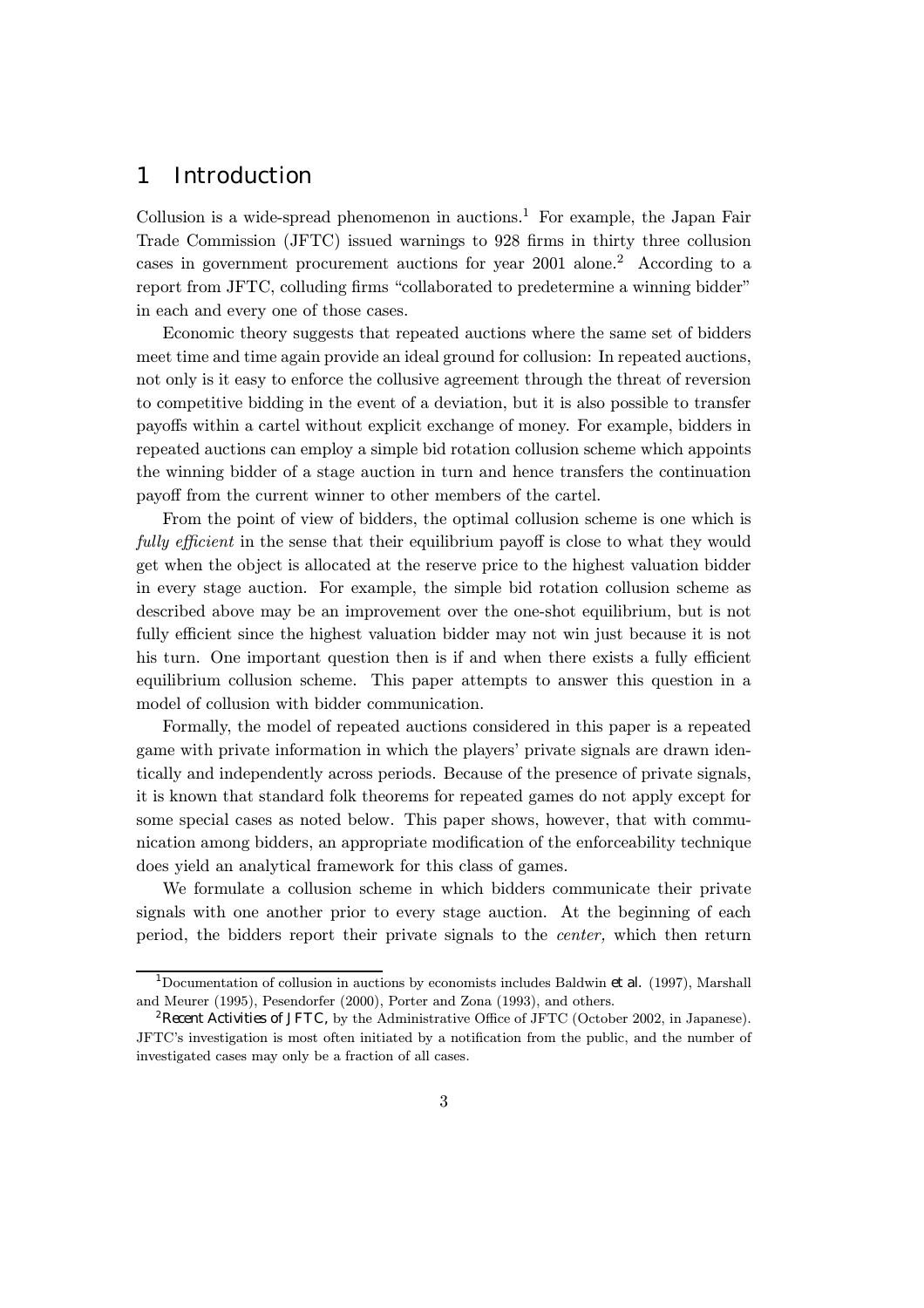instructions to them based on the reported signal profile. An instruction rule is a functional relationship between the reported signal profile and the resulting instructions. For efficient collusion, of course, it is desirable to use the efficient instruction rule, which, based on the report profile, instructs the highest valuation bidder to bid the reserve price in the stage auction and all other bidders to stay out. It is easy to see, however, that this instruction rule is not incentive compatible as it gives the bidders an incentive to overstate their signals. Appropriate adjustment of continuation payoffs is hence essential for the enforcement of such an instruction rule. In the problem with two bidders, we will show that this adjustment can be accomplished by transition to the instruction rule called an exclusion rule, which allocates the object to only one of the bidders regardless of their reported signals. With three or more bidders, we show that the adjustment can be done through a generalization of the exclusion rule which allocates the object efficiently within a subset of bidders.

In standard repeated games without private information, the enforceability conditions are expressed in terms of action profiles: They check whether taking a certain action is optimal given the discounted sum of todayís stage payoff and the continuation payoff from tomorrow on. With private information, the enforceability conditions are instead expressed in terms of instruction rules. In other words, they check whether truth-telling is incentive compatible given the discounted sum of the current stage payoff implied by the instruction rule, and the continuation payoff.

By the standard argument, identifying the set of equilibrium payoff set reduces to finding a self-decomposable set of repeated game payoffs.<sup>3</sup> Following Fudenberg et al. (1994), the present paper solves the latter problem by finding a profile of transfer rules that satisfy weighted budget balance conditions. It describes when such a transfer rule profile exists in problems with two bidders and those with three or more bidders separately. In both cases, it is shown that a fully efficient collusion scheme exists under fairly permissive conditions.

In repeated auctions with two bidders, we assume that the private signals are linearly ordered and affiliated across bidders. Under these conditions, we construct a redistribution scheme in which the bidder who has reported the higher signal becomes the winner and his surplus is redistributed to the other bidder in the form of continuation payoffs. With only two bidders, one bidderís gain in the continuation payoff is necessarily the other bidderís loss. As will be seen, this trade-off creates a bound on the enforceable payoffs. In actual problems, we can check the feasibility of efficient collusion by explicitly computing this bound. In fact, we derive a sufficient condition for a full folk theorem when the bidders have linear valuation functions, and show that efficient collusion is possible when each bidder's private signal has a

 $3$ See, for example, Abreu et al. (1990), and Fudenberg et al. (1994).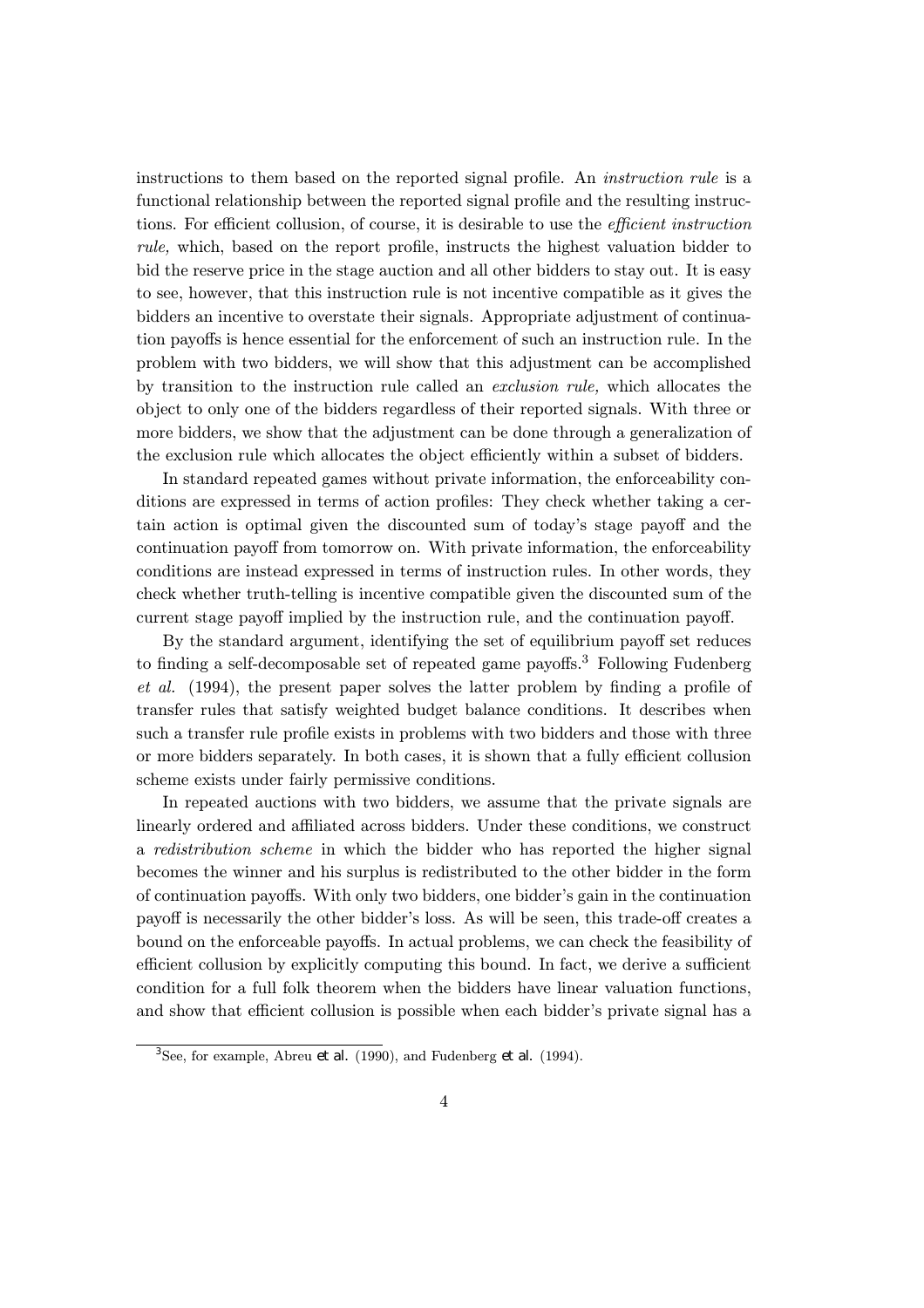binary distribution.

When there are three or more bidders, we assume that signals are either (i) linearly ordered and independent across bidders, or (ii) correlated. In both cases, we show that any relevant instruction rule is enforceable, and hence that efficient collusion is achieved. With three or more bidders, the key is to dissociate the inducement of truth-telling from the budget balance considerations. In other words, we can choose a continuation payoff function that ignores some bidder's report while letting him "absorb" the surplus or deficit caused by the inducement of truth-telling from another bidder.

In the analysis of repeated games with imperfect public monitoring, Fudenberg et al. (1994) discuss repeated adverse selection with communication. Specifically, they show that when players publicly announce their private signals, a folk theorem holds for an adverse selection model with independent private values (IPV), where private signals have independent distributions across players and their values depend only on their own signals. Their theorem readily implies that under the IPV assumption, efficient collusion is possible in repeated auctions when the bidders are sufficiently patient. On the other hand, the IPV assumption is often difficult to justify in actual auction environments. It is well recognized in the mechanism design literature that the IPV assumption posseses a number of special properties that would fail in other problems. The analysis of Fudenberg et al. (1994) does not make clear whether efficient collusion is a unique phenomenon in the IPV environment, or a more general conclusion. The present paper takes a new approach to enforceability and shows that the conclusion does not hinge on the IPV assumption. Furthermore, it explicitly characterizes the allocations that appear in the course of collusion.

The paper that is most closely related to the present one is Aoyagi (2003), which studies a collusion scheme with communication in repeated auctions that improves on the one-shot Nash equilibrium of the stage auction as well as the simple bid rotation scheme as described above. It develops the idea of dynamic bid rotation whereby intertemporal transition between instruction rules takes place as a function of the current and past reported signals. Specifically, the winner of the stage  $t$ auction in this scheme is required to stay out of the next few auctions. It should be noted that the collusion scheme in the present paper is a natural extension of that in Aoyagi (2003): As mentioned above, the collusion scheme in this paper supports an efficient payoff vector by switching among simple instruction rules that allocate the object efficiently within some subset of bidders. The intuition is as follows. Suppose that the efficient instruction rule is used in stage  $t$ . The bidders are given incentive for truth-telling through the requirement that the stage  $t$  winner must stay out in stage  $t + 1$  (and possibly more). In stage  $t + 1$ , then, the scheme switches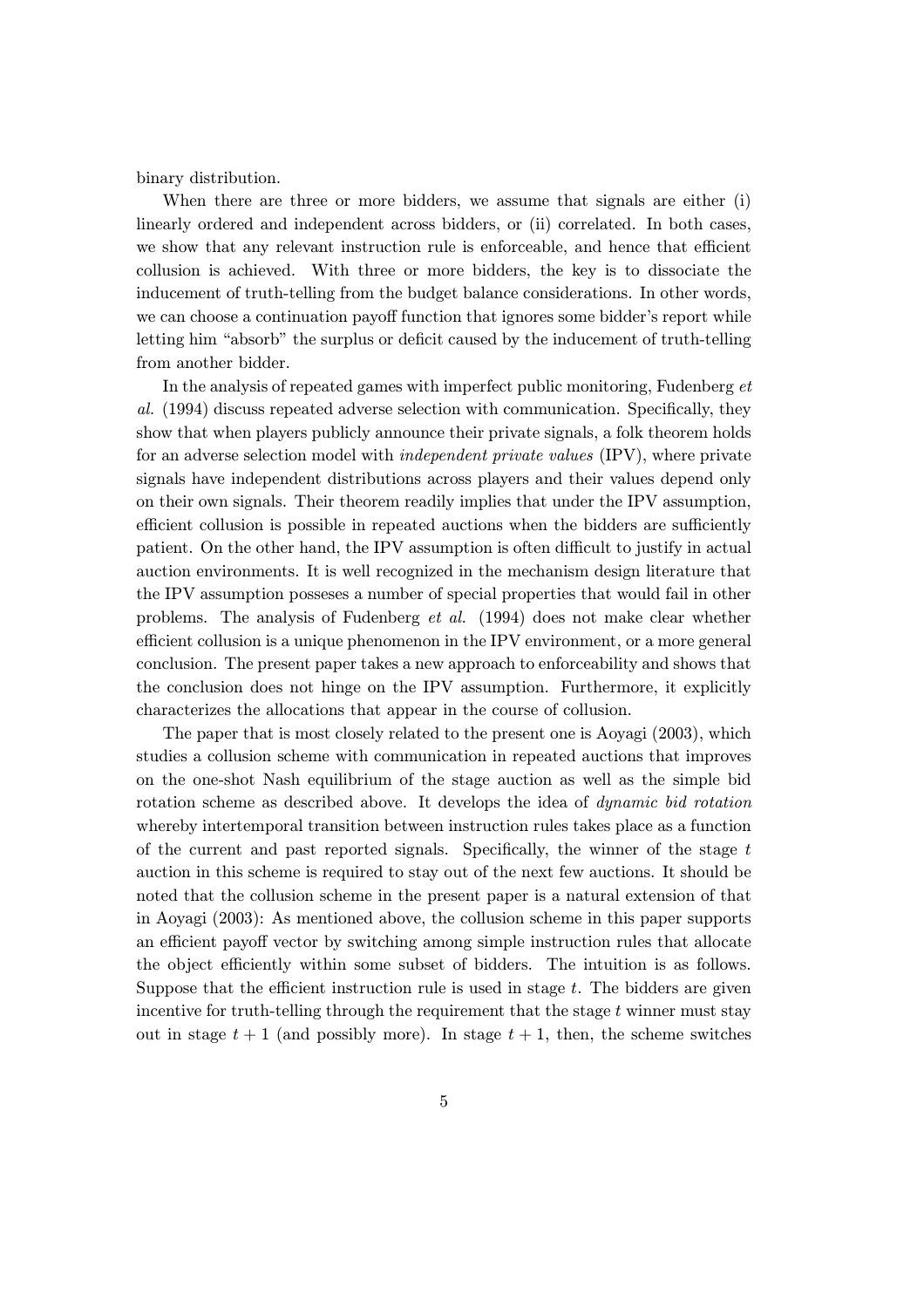to the quasi-efficient instruction rule that allocates the object efficiently within the losers of the stage  $t$  auction. These bidders are given incentive for truth-telling through the requirement that the winner there must stay out in stage  $t + 2$  (and possibly more), etc. In other words, the collusion scheme proceeds by excluding recent winners and appoints the winner efficiently from the pool of recent losers. In short, we demonstrate the exact form of bid rotation required for efficient collusion.

The main difference between the present paper and Aoyagi (2003) is the cardinality of the signal set. Aoyagi  $(2003)$  assumes that it is the unit interval  $[0, 1]$ , while the present paper assumes that it is a finite set. The stronger conclusion ontained in this paper derives from the self-decomposability techniques available for finiteaction games. While it is more standard in the auction literature to use a continuous signal space, we know of no continuous counterpart to the above technique. For this technical reason, such a generalization is beyond the scope of this paper and is left as a topic of future research.

Skrzypacz and Hopenhayn (2002) and Blume and Heidhues (2002) both study tacit collusion in repeated auctions, where bidders do not communicate prior to each stage auction. They show that a certain degree of improvement over one-shot Nash equilibrium as well as simple bid rotation is possible in independent private values models. The difference in our modeling choice is based on the following considerations: First, while per se illegal, bidder communication is often an integral part of actual collusion practice, and it is important to understand its implications. Second, with communication or not, little is known about the full scope of collusion in repeated auctions. It is hence useful to present a simple framework in which full efficiency can be achieved. Combined with the study of collusion without communication, the present analysis would make it possible to discuss the effectiveness of a strict ban on communication. <sup>4</sup>

In a repeated model of oligopoly, Athey and Bagwell (2001) consider collusion with communication when each player's private signal is binary. In the IPV environment, they show that efficient collusion is sustained for a discount factor strictly smaller than unity. The construction takes advantage of the special feature of their model that the two players' valuations are identical to each other at least one half of the time. Such an event renders every allocation efficient, and thus providing numerous opportunities for efficient adjustment of continuation payoffs. It does not appear straightforward to generalize this conclusion to the case with more signals and/or asymmetric valuations.

Communication mediated by the center as assumed in this paper mimics the

<sup>&</sup>lt;sup>4</sup>Of course, the plethora of repeated game equilibria suggests that coordination on a particular equilibrium requires some form of communication before the play of a repeated game. Blume and Heidhues (2002) present an anti-folk theorem when no such communication is allowed.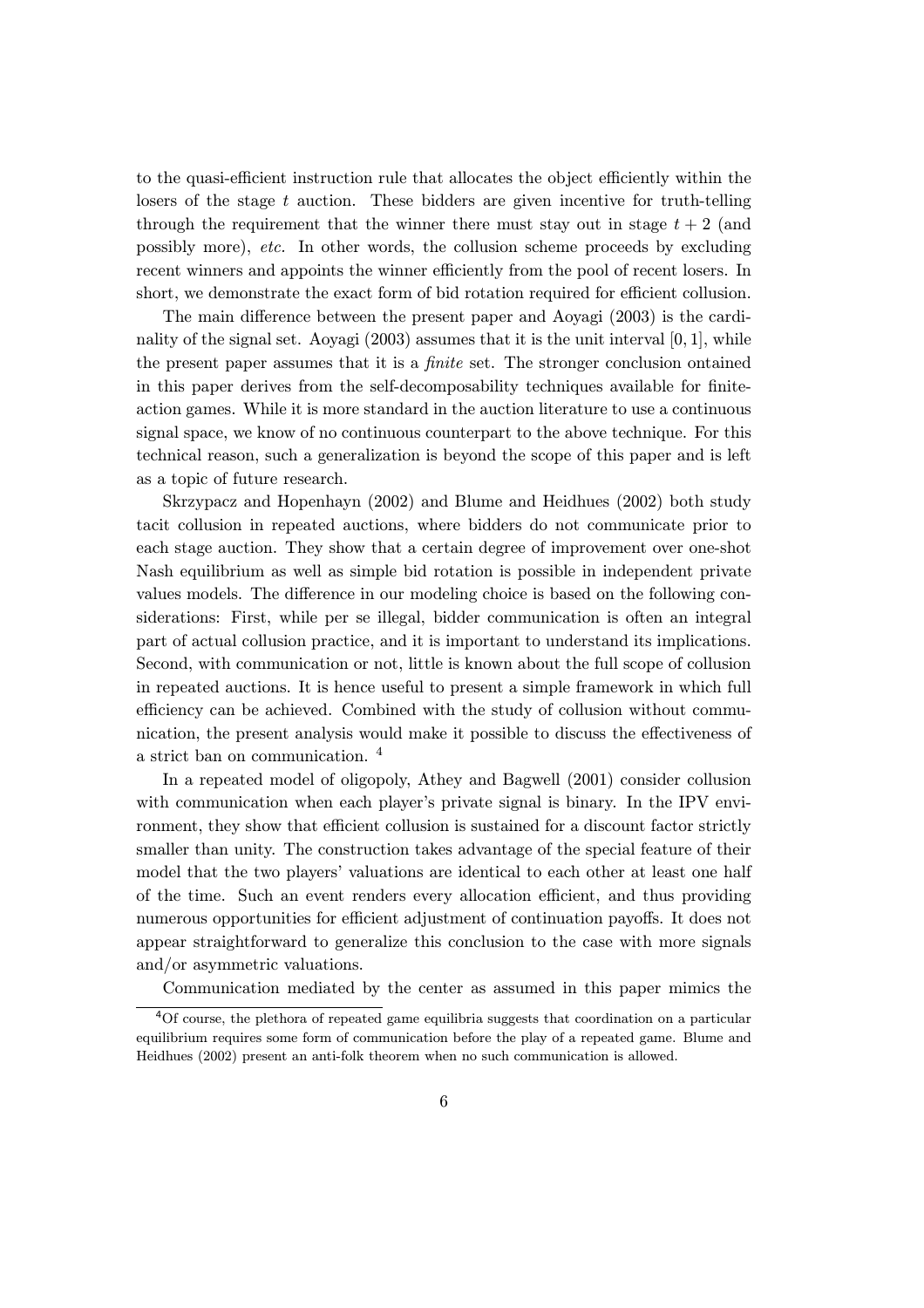direct revelation mechanism applied to each stage and hence represents a natural mode of information transmission. It also allows for a clean presentation of the enforceability conditions through the use of an instruction rule. However, what is essential for the argument is the functional relationship between a report profile and bidding behavior in the stage auction as well as continuation play, and the result continues to hold if we instead assume public communication, where bidders publicly reveal their private signals.

Although the discussion in this paper is embedded in the repeated auctions framework, its analysis applies to other problems of repeated adverse selection. They include, for example, models of repeated oligopoly with private cost signals, and unemployment insurance.<sup>5</sup> In the latter application, for example, each agent either finds a job or not in each period and reports their job status to a social planner. Upon receiving the agents' reports, the planner determines whom to award unemployment insurance for the current period. This problem has the same structure as the present one once the social planner is identified with the center.

The paper is organized as follows: A model of repeated auctions is formulated in the next section. The enforceability of an instruction rule is defined in Section 3. Section 4 describes the feasible as well as self-decomposable payoff sets. Sections 5 and 6 study collusion by two bidders and by three or more bidders, respectively.

## 2 Model

The set I of I risk-neutral bidders participate in an infinite sequence of auctions, where a single indivisible object is sold in every period through a fixed auction format.<sup>6</sup> In each period, bidder i draws a private signal  $s_i$  from a finite set  $S_i$ . The signal profile  $s = (s_1, \ldots, s_I)$  of I bidders has the joint distribution p in every period and is independent across periods.

Bidder  $i$ 's valuation of the object sold in each period is a function of the signal profile  $s = (s_1, \ldots, s_I)$  in that period and denoted  $v_i(s) \geq 0$ . A stage auction is any transaction mechanism that determines the allocation of the good as well as monetary transfer based on a single sealed bid submitted by each bidder.<sup>7</sup> Participation in the stage auction is voluntary so that the set of each bidder's *generalized bids* is expressed as  $B_1 = \cdots = B_I = \{N\} \cup \mathsf{R}_+$ , where N represents "no participation." The rule of the auction is summarized by mappings  $\omega_i$  and  $\xi_i$  ( $i \in I$ ) on the set  $B = B_1 \times \cdots \times B_I$  of bid profiles  $b = (b_1, \ldots, b_I)$ :  $\omega_i(b)$  is the probability that

 $5$ See Atkeson and Lucas (1992, 1995), Athey and Bagwell (2001) and Athey et al. (1998).

 $6$ Note that the symbol  $I$  represents both the set of bidders and its cardinality.

<sup>7</sup>The restriction to a sealed bid auction is purely for simplicity.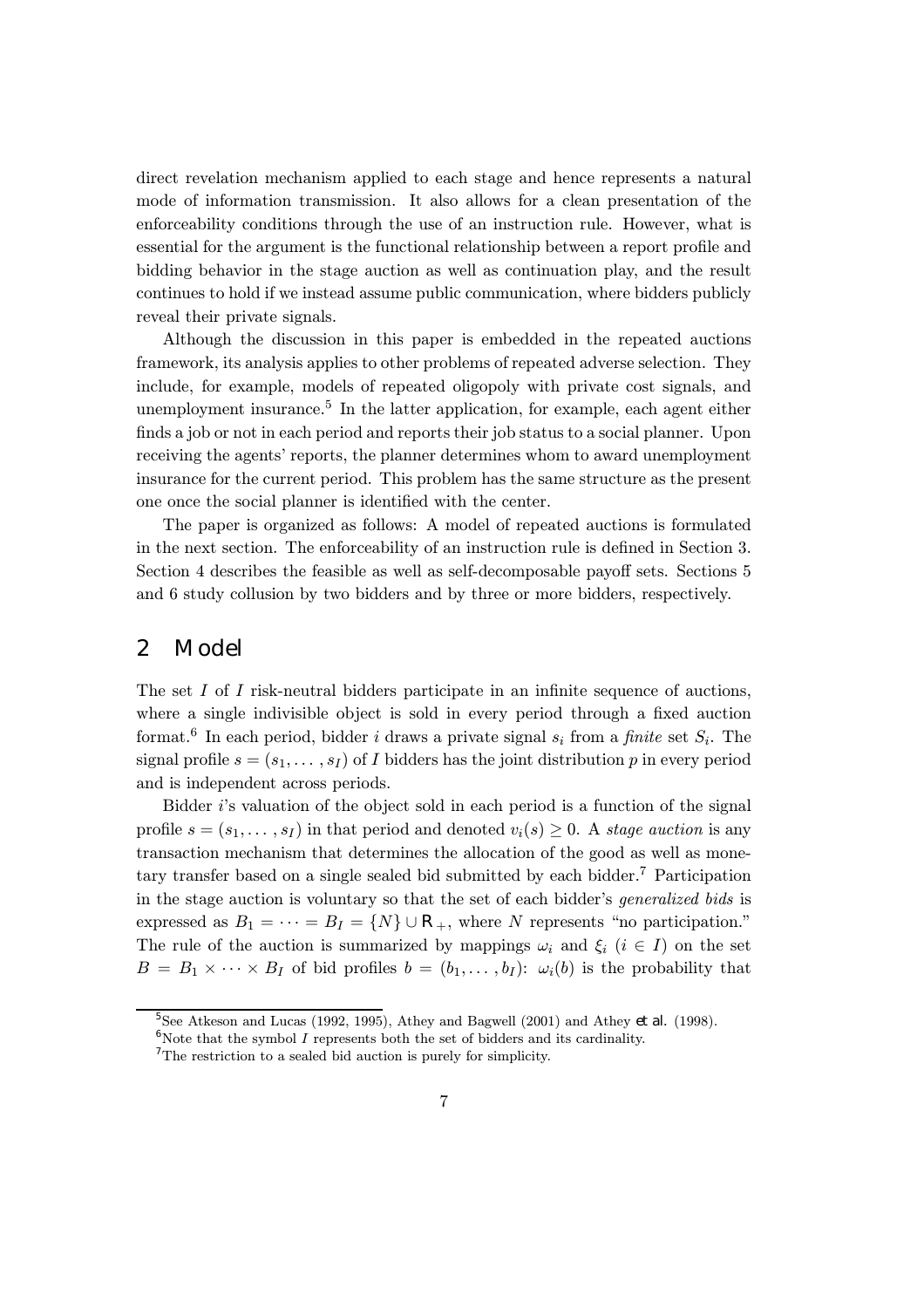bidder i is awarded the good, and  $\xi_i(b)$  is his expected payment to the auctioneer. We assume that  $\omega_i$  and  $\xi_i$  satisfy the following conditions.

- 1. A bidder makes no payment when he does not participate:  $\xi_i(b) = 0$  if  $b_i = N$ .
- 2. A bidder may win the object only if he submits a bid at or above the reserve price  $R \in [0, \max_{s,i} v_i(s))$ :  $\omega_i(b) = 0$  if  $b_i \in \{N\} \cup [0, R)$ .
- 3. If bidder i bids  $R$  and all other bidders stay out, then i wins the object at price R:  $\omega_i(b) = 1$  and  $\xi_i(b) = R$  if  $b_i = R$  and  $b_j = N$  for all  $j \neq i$ .

Note that the above conditions hold for most standard auctions including the firstand second-price auctions. Consider the Bayesian game in which bidder  $i$ 's (pure) strategy is a mapping  $\eta_i : S_i \to B_i$  and his (ex ante) payoff function is

$$
\sum_{s\in S} p(s) \left\{ \omega_i(\eta(s)) v_i(s) - \xi_i(\eta(s)) \right\}.
$$

Let  $\Delta B_i$  denote the probability distribution over  $B_i$ , and  $\tilde{\eta}_i : S_i \to \Delta B_i$  denote bidder i's mixed strategy in this game. We assume that this game has a (mixed) Nash equilibrium  $\tilde{\eta}^0 = (\tilde{\eta}_1^0, \ldots, \tilde{\eta}_I^0)$ , which describes the non-cooperative bidding behavior in the stage auction. Let  $g_i^0$  be the corresponding (*ex ante*) Nash equilibrium payoff to bidder i.

Collusion in the repeated auction takes the following form: At the beginning of each period, all bidders report their private signals  $s_i$  to the center. Upon receiving the report profile  $\hat{s} = (\hat{s}_1, \ldots, \hat{s}_I) \in S$ , the center chooses an instruction to each bidder i on what to do in the stage auction.

In general, the bidders may report a false signal, and/or disobey the instruction. Bidder i's reporting rule  $\lambda_i$  chooses report  $\hat{s}_i$  as a function of his true signal  $s_i$ , and his bidding rule  $\mu_i$  chooses bid  $b_i$  in the stage action as a function of his signal, report and instruction. The reporting rule is honest if it always reports the true signal, and the bidding rule is obedient if it always obeys the instruction. Denote by  $\lambda_i^*$  and  $\mu_i^*$  bidder *i*'s honest reporting rule and obedient action rule, respectively.

We assume that the identity of the winner of each stage auction (if any) is publicly observable. For simplicity, we assume that the center is also capable of observing this information.<sup>8</sup> It follows that if any bidder disobeys the center's instruction and becomes an unexpected winner, it is an observable deviation. On the other hand, misreporting of a private signal is in general an unobservable deviation.

<sup>&</sup>lt;sup>8</sup>If the center does not have this capability, we can replicate the situation by letting the bidders report the winner's identity to the center.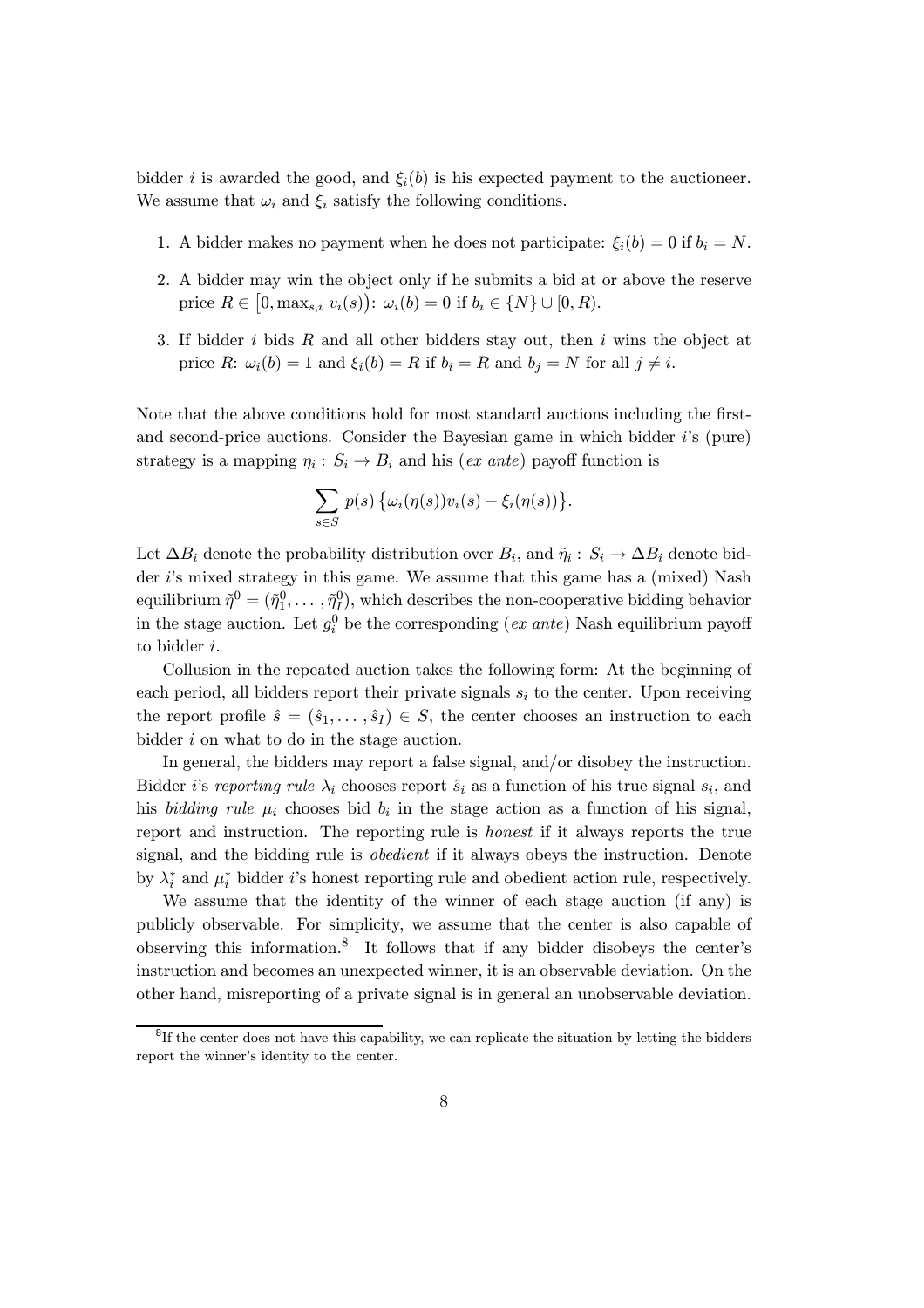The center is an institution whose role in each stage is to transform the report profile into instructions. We suppose that the center's instruction to each bidder is chosen from the set  $\{R, N, E\}$ : instruction R implies that the bidder should submit the reserve price,  $N$  implies that he should stay out, and  $E$  implies that he should play the one-shot NE strategy  $\tilde{\eta}_i^0$ . An *instruction rule d* =  $(d_1, \ldots, d_I)$ is a mapping from the set S of report profiles to the set  $\{R, N, E\}^I$  of instruction profiles:  $d_i(\hat{s}) \in \{R, N, E\}$  is the instruction given to bidder i when the report profile equals  $\hat{s} \in S$ . At the beginning of each period, the center publicly announces which instruction rule is used in that period. Let  $d^0$  be the *one-shot NE instruction rule* such that  $d_i^0(\hat{s}) = E$  for each  $\hat{s} \in S$  and  $i \in I$ .

Bidder  $i$ 's *communication history* in period  $t$  in the repeated auction game is the sequence of his reports and instructions in periods  $1, \ldots, t-1$ . On the other hand, bidder is private history in period t is the sequence of his private signals  $s_i$ in periods  $1, \ldots, t-1$ . Furthermore, the *public history* in period t is a sequence of instruction rules used by the center in periods  $1, \ldots, t$  and the identities of winners in the stage auctions in periods  $1, \ldots, t-1$ .

Bidder i's (pure) strategy  $\sigma_i$  in the repeated auction chooses the pair  $(\lambda_i, \mu_i)$ of reporting and bidding rules in each period  $t$  as a function of his communication and private histories in t, and the public history in t. Let  $\sigma_i^*$  be bidder i's honest and obedient strategy which plays the pair  $(\lambda_i^*, \mu_i^*)$  of the honest reporting rule and obedient bidding rule for all histories.

The *collusion scheme*  $\tau$  is the center's (contingent) choice of an instruction rule in every period as a function of communication and public histories. Let  $\delta < 1$  be the bidders' common discount factor, and  $\Pi_i(\sigma, \tau, \delta)$  be bidder i's average discounted payoff (normalized by  $(1 - \delta)$ ) in the repeated game under the profile  $(\sigma, \tau)$ . The collusion scheme  $\tau$  is an *equilibrium* if the profile  $\sigma^* = (\sigma_1^*, \dots, \sigma_l^*)$  of honest and obedient strategies constitutes a perfect public equilibrium of the repeated game.

Our analysis will focus on the following class of "grim-trigger" collusion schemes with two phases: The game starts in the *collusion phase*, and reverts to the *punish*ment phase forever if and only if the identity of the winner (if any) is inconsistent with the center's instructions. In the punishment phase, the center chooses the oneshot NE instruction rule  $d^0$  every period. Furthermore, the center's instruction in the collusion phase is such that all but one bidder is instructed to stay out  $(N)$ .

In the following sections, we will be interested in supporting payoffs above the one-shot NE level  $g^0$ , and consideration of a grim-trigger scheme allows us to separate disobedience from misreporting in the following sense. If bidder i's continuation payoff is strictly above his one-shot NE level  $g_i^0$ , and if his discount factor  $\delta < 1$  is sufficiently close to one, then he has no incentive to disobey the center's instruction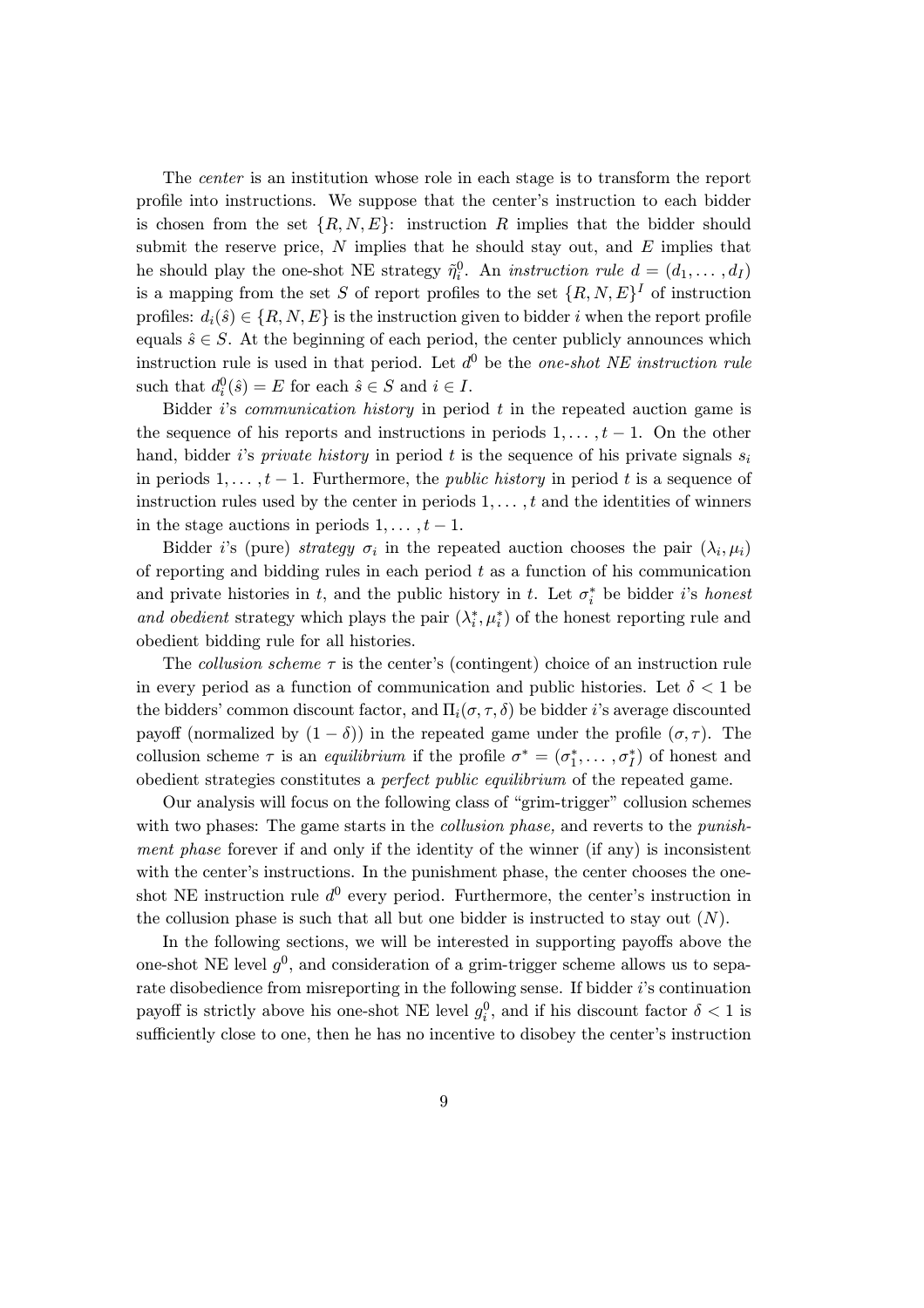regardless of his reporting strategy. In other words, if a bidder who is instructed to stay out  $(N)$  deviates and wins, the deviation is observable and hence triggers the punishment. On the other hand, if he disobeys and submits a losing bid, the deviation may be unobservable but is not profitable. Furthermore, a bidder who is instructed to win with bid  $R$  cannot gain by bidding above  $R$  or by losing (since that would be an observable deviation). In what follows, therefore, our analysis will deal exclusively with the prevention of misreporting.

#### 3 Enforceability of Instruction Rules

Define

$$
g_i^d(\lambda) = \sum_{s \in S} p(s) \{ \omega_i(d(\lambda(s))) v_i(s) - \xi_i(d(\lambda(s))) \}.
$$

to be bidder is ex ante expected stage payoff under the instruction rule  $d$  when the bidders use the reporting rule profile  $\lambda = (\lambda_1, \dots, \lambda_l) \in \Lambda$  and obey the center's instruction. Denote by  $q(\hat{s} \mid \lambda)$  the probability of the report profile  $\hat{s}$  under the reporting rule profile  $\lambda \in \Lambda$ :

$$
q(\hat{s} \mid \lambda) = \sum_{\{s: \lambda(s) = \hat{s}\}} p(s).
$$

The construction below is an adaptation of Fudenberg *et al.* (1994) to the repeated adverse selection framework.

Let  $W \subset \mathbb{R}^I$  be a set of payoff vectors. The instruction rule d is (truthfully) enforceable with respect to  $\delta$  and W if there exists  $y = (y_1, \ldots, y_I) : S \to W$ , a profile of continuation payoff functions taking values in W, such that for every  $i \in I$ and  $\lambda_i \in \Lambda_i$ ,

$$
(1-\delta) g_i^d(\lambda^*) + \delta \sum_{\hat{s}\in S} q(\hat{s} \mid \lambda^*) y_i(\hat{s}) \ge (1-\delta) g_i^d(\lambda_i, \lambda_{-i}^*) + \delta \sum_{\hat{s}\in S} q(\hat{s} \mid \lambda_i, \lambda_{-i}^*) y_i(\hat{s}).
$$

In other words, truth-telling maximizes the (discounted) sum of today's stage payoff and the continuation payoff from tomorrow on among all possible reporting rules. Given a collection  $D$  of instruction rules, the set  $W$  is locally self-decomposable with respect to D if for each  $w \in W$ , there exist a discount factor  $\delta < 1$  and an open neighborhood U of w such that for any  $u = (u_1, \ldots, u_I) \in U$ , there exists an instruction rule  $d \in D$  such that d is enforceable with respect to  $\delta$  and W through some continuation payoff function profile  $y = (y_1, \ldots, y_I) : S \to W$ , and

$$
u_i = (1 - \delta) g_i^d(\lambda^*) + \delta \sum_{\hat{s} \in S} q(\hat{s} | \lambda^*) y_i(\hat{s})
$$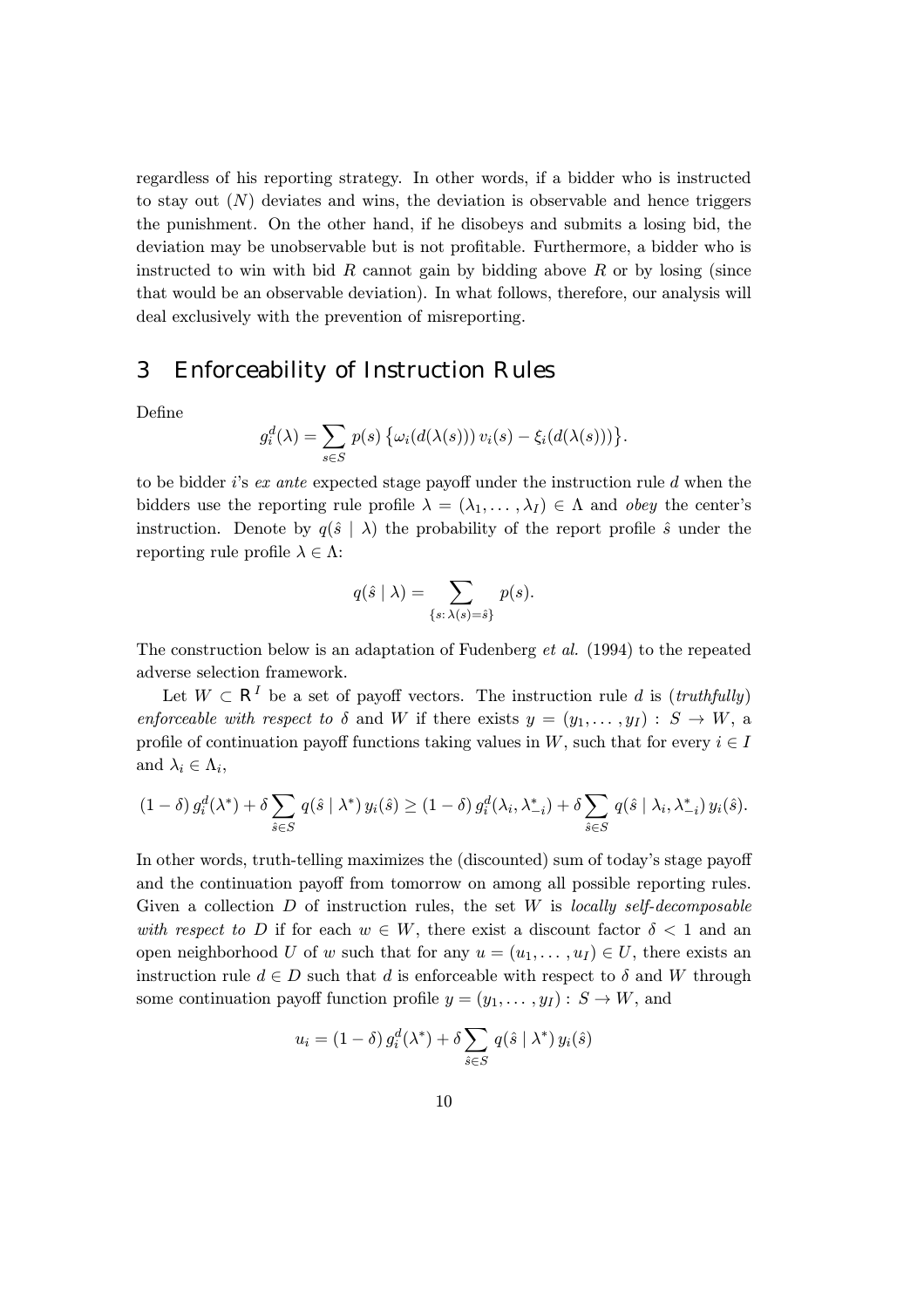for every  $i \in I$ .

As in Fudenberg *et al.* (1994), the case where the set W is a hyperplane is of particular importance in our analysis. For any  $\alpha \in \mathbb{R}^I$  such that  $\alpha \neq 0$ , note that if d is enforceable with respect to  $\delta < 1$  and the hyperplane  $W = \{u \in \mathbb{R}^I : \alpha \cdot u = 0\},\$ then for any  $\delta' < 1$  and  $\zeta \in \mathbb{R}^I$ , d is enforceable with respect to  $\delta'$  and a parallel hyperplane  $W' = \{u \in \mathbb{R}^I : \alpha \cdot (u - \zeta) = 0\}$ . For this reason, we say that an instruction rule d is enforceable with respect to  $\alpha$  without reference to  $\delta$  and the particular ( $\alpha$ -normal) hyperplane. Note that enforceability with respect to the  $\alpha$ normal hyperplane through the origin involves the incentive compatibility conditions and the weighted budget balance condition  $\alpha \cdot y(\hat{s}) = 0$  ( $\hat{s} \in S$ ).

The set  $W \subset \mathbb{R}^I$  is *smooth* if it is closed and convex, and if its interior is nonempty and its boundary is a  $C^2$ -manifold. Following Fudenberg *et al.* (1994), we associate the local self-decomposability of a smooth set  $W$  with enforceability with respect to its supporting hyperplanes. Formally, a smooth set  $W$  is *decomposable on* tangent hyperplanes (given the set  $D$  of instruction rules) if for every point  $w$  on the boundary of W, there exists an instruction rule  $d \in D$  such that (i)  $q^d(\lambda^*)$  and W are separated by the supporting hyperplane  $H$  of  $W$  at  $w$ , and (ii)  $d$  is enforceable with respect to  $H$ .

Let  $\alpha \neq 0$  be any *I*-dimensional vector, and

$$
A(\alpha) = \{d : d \text{ is enforceable with respect to } \alpha\}.
$$

Given any set  $D$  of instruction rules, define

$$
V^*(D) = \bigcap_{\alpha \neq 0} \{ u \in \mathbb{R}^I : u \geq g^0, \, \alpha \cdot u \leq \max_{d \in D \cap A(\alpha)} \alpha \cdot g^d(\lambda^*) \}.
$$

By Theorem 4.1 of Fudenberg *et al.* (1994), if a smooth set W is decomposable on tangent hyperplanes given the set  $D$  of instruction rules, then  $W$  is locally selfdecomposable with respect to D. Finally, Lemma 4.2 of Fudenberg et al. (1994) states that if W is compact, convex, and locally self-decomposable with respect to some D, then there exists a discount factor  $\delta < 1$  such that for any  $\delta > \delta$ , any point  $w \in W$  is sustained as a payoff vector of an equilibrium collusion scheme whose instruction rules are chosen from  $D$ . The following lemma summarizes the argument.

$$
y'(\hat{s}) = \zeta' + \frac{\delta(1-\delta')}{\delta'(1-\delta)} \{y(\hat{s}) - \zeta\}.
$$

<sup>&</sup>lt;sup>9</sup>If d is enforceable with respect to  $\delta$  and W through y, then it is enforceable with respect to  $\delta'$ and W' through  $y' : S \to W' \equiv H(\alpha, \zeta')$  defined by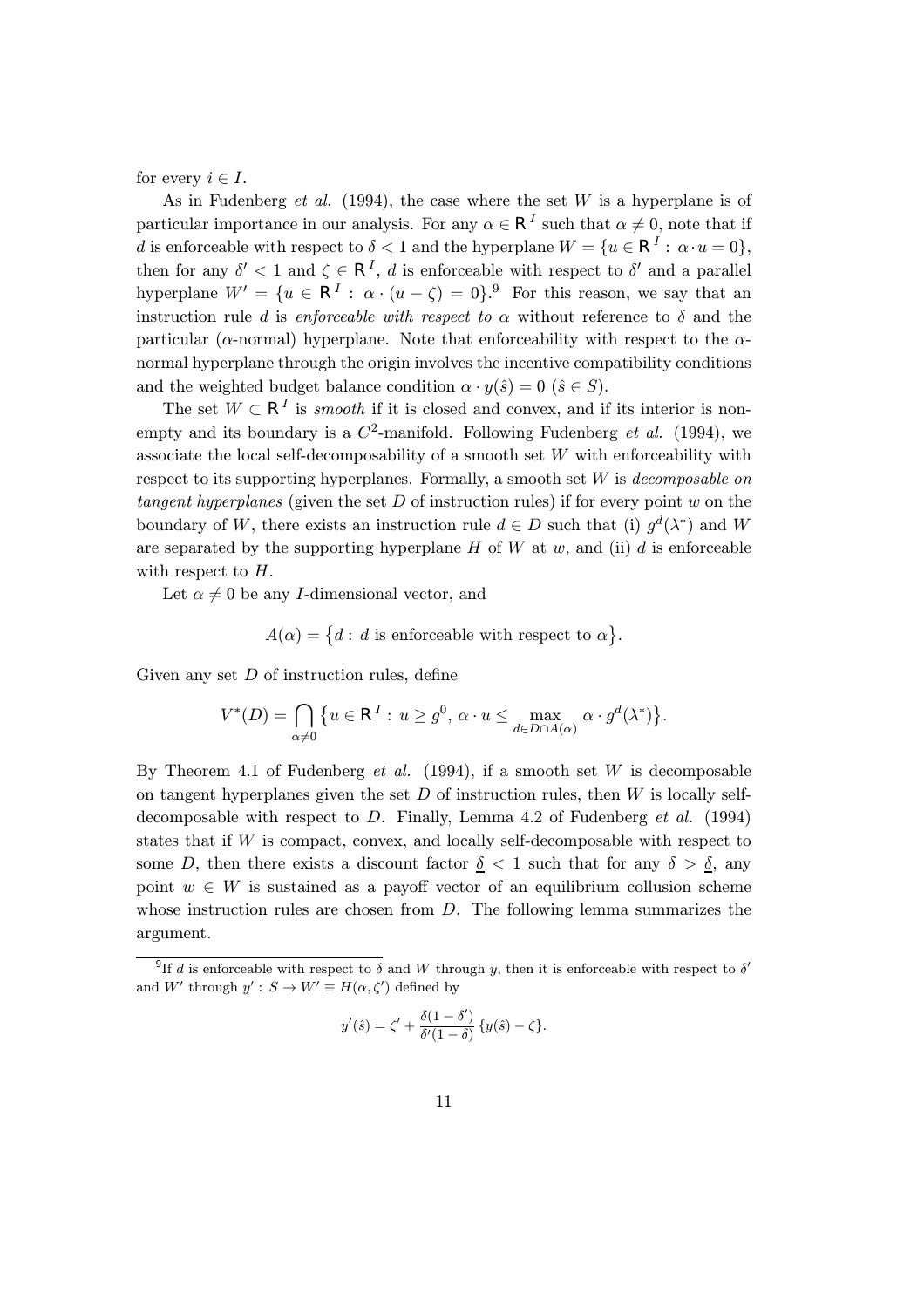Lemma 1 Suppose that  $V^*(D)$  has a non-empty interior for some set D of instruction rules. Then any smooth subset W of the interior of  $V^*(D)$  is locally self-decomposable with respect to D. Hence, for any  $u \in V^*(D)$  and  $\epsilon > 0$ , there exists  $\delta$  < 1 such that the following holds if  $\delta > \delta$ : There exists an equilibrium collusion scheme  $\tau$  which chooses instruction rules from D and yields the payoff vector  $\Pi(\tau, \sigma^*, \delta)$  satisfying  $\|\Pi(\tau, \sigma^*, \delta) - u\| < \epsilon$ .

Proof Take any smooth set  $W \subset \text{int } V^*(D)$ . Let w be a point on the boundary of W, and  $\alpha \neq 0$  be the normal vector of the supporting hyperplane of W at w so that  $\alpha \cdot u \leq \alpha \cdot w$  for any  $u \in W$ . Since  $w \in V^*(D)$ , there exists  $d \in D$  such that  $d \in A(\alpha)$ and  $\alpha \cdot w \leq \alpha \cdot q^d(\lambda^*)$ . Hence, W is decomposable on the tangent hyperplane at w using  $d$ . Therefore,  $W$  is decomposable on tangent hyperplanes, and hence is locally self-decomposable with respect to  $D$  by Theorem 4.1 of Fudenberg *et al.* (1994). The desired conclusion then follows from their Lemma 4.2. //

## 4 Instruction Rules for Bid Rotation

For efficient collusion, the bidder with the highest valuation should be instructed to bid the reserve price in the stage auction while other bidders are instructed to stay out. We begin with the description of such an instruction rule.

Since the signal space  $S_i$  is finite, more than one bidder may share the same highest valuation with positive probability. This suggests the possible multiplicity of efficient allocations according to different tie-breaking rules. To capture this possibility, we introduce a *permutation* on  $I$  that describes each player's rank in tie-breaking. Let  $\Phi_I$  be the set of permutations on I: each  $\phi \in \Phi_I$  is a one-to-one mapping from I to itself. For any  $\phi \in \Phi_I$ , let  $d^{\phi*}$  denote the *efficient* instruction rule defined as follows: Given the report profile  $\hat{s} \in S$ ,  $d^{\phi*}$  instructs the bidder with the highest valuation (based on  $\hat{s}$ ) to bid R if his valuation is higher than the reserve price R. If there exist two or more bidders with the highest valuation, then bidder i becomes the winner if and only if his index  $\phi(i)$  according to  $\phi$  is the smallest among all such bidders. Any other bidder is instructed to stay out. If we let  $I^*(s) = \arg \max_{i \in I} v_i(s)$  be the set of bidders with the highest valuation under the signal profile s, then  $d^{\phi*}$  can formally be described as:

$$
d_i^{\phi*}(\hat{s}) = \begin{cases} R & \text{if } i \in I^*(\hat{s}), \ \phi(i) \le \phi(j) \text{ for every } j \in I^*(\hat{s}), \text{ and } v_i(\hat{s}) \ge R, \\ N & \text{otherwise.} \end{cases}
$$

For each  $i \in I$ , denote by  $g_i^{\phi^*}$  bidder i's (ex ante) stage payoff  $g_i^{d^*}(\lambda^*)$  associated with  $d^{\phi*}$ . If we let

$$
F = \mathrm{Co}\,\{g^{\phi*} : \phi \in \Phi_I\},\
$$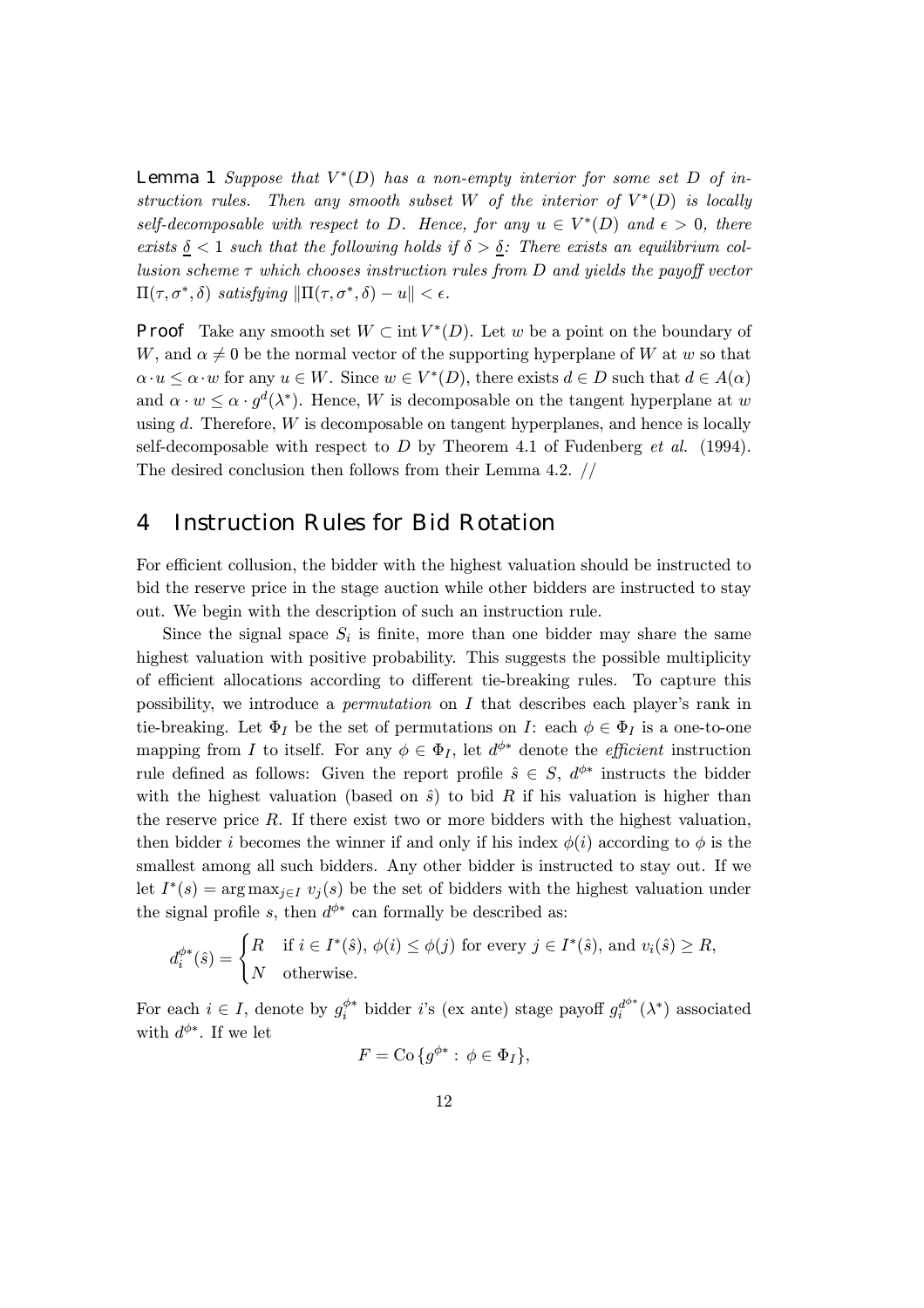then  $F$  is the set of (first-best) efficient payoff vectors. In the two-bidder problem, for example, the set  $F$  is an interval on the negative 45-degree line given the transferable utilities. Our analysis will assume that collusion is potentially profitable, *i.e.*, the one-shot Nash equilibrium is (strictly) Pareto dominated by any point on  $F: g_i^0$  <  $g_i^{\phi*}$  for every  $i \in I$  and  $\phi \in \Phi_I$ .

We will next describe instruction rules that are used for the adjustment of continuation payoffs. For each  $i \in I$ , let  $d^i$  be an asymmetric instruction rule defined as follows: Given the report profile  $\hat{s} \in S$ ,  $d^i$  instructs (i) bidder i to bid R if his valuation  $v_i(\hat{s})$  exceeds R, and to stay out otherwise, and (ii) bidder  $j$  ( $j \neq i$ ) to stay out:

$$
d_i^i(\hat{s}) = \begin{cases} R & \text{if } v_i(\hat{s}) > R \\ N & \text{otherwise,} \end{cases} \quad \text{and} \quad d_j^i(\hat{s}) = N \text{ for any } \hat{s}.
$$

In other words, bidder i is the only potential winner under  $d^i$ . Let  $g_j^i = g_j^{d^i}(\lambda^*)$  be bidder j's (ex ante) stage payoff under  $d^i$ . We have  $g^i_j = 0$  if  $j \neq i$ . For any i, we call  $d^i$  an exclusion rule.

The following lemma states that the exclusion rule  $d^i$  and the one-shot NE instruction rule  $d^0$  are both enforceable with respect to any vector  $\alpha$ .

Lemma 2 For any  $\alpha \neq 0$ ,  $d^i$   $(i \in I)$  and  $d^0$  are truthfully enforceable with respect to  $\alpha$ :  $\alpha \neq 0 \Rightarrow d^i, d^0 \in A(\alpha)$ .

Proof Whether  $d = d^i$  or  $d = d^0$ ,  $g_i^d(\lambda^*) \geq g_i^d(\lambda_i, \lambda^*_{-i})$  for every  $i \in I$  so that d is enforceable with respect to  $\alpha$  through  $y(\cdot) \equiv 0$ .

We next consider instruction rules that entail an efficient allocation for some subset of bidders. Formally, given the signal profile  $s \in S$  and a subset  $J \subset I$  of bidders, denote by  $I^*(s, J) = \arg \max_{i \in J} v_i(s)$  the set of bidders with the highest valuation in set J. For each permutation  $\phi \in \Phi_J$  on the subset J, define  $d(\cdot | \phi, J)$ to be the J-efficient instruction rule such that

$$
d_i(\hat{s} \mid \phi, J) = \begin{cases} R & \text{if } i \in I^*(\hat{s}, J) \text{ and } \phi(i) \le \phi(j) \text{ for any } j \in I^*(\hat{s}, J), \\ N & \text{otherwise.} \end{cases}
$$

In other words, each J-efficient instruction rule allocates the good efficiently within the set J while excluding all other bidders. Note that the I-efficient rule  $d(\cdot | \phi, I)$ is equivalent to the efficient rule  $d^{\phi*}$ , and that the  $\{i\}$ -efficient rule is equivalent to the exclusion rule  $d^i$ .

We now define

$$
D^* = \{d^0\} \cup \{d(\cdot \mid \phi, J) : J \subset I, J \neq \emptyset, \phi \in \Phi_J\},\
$$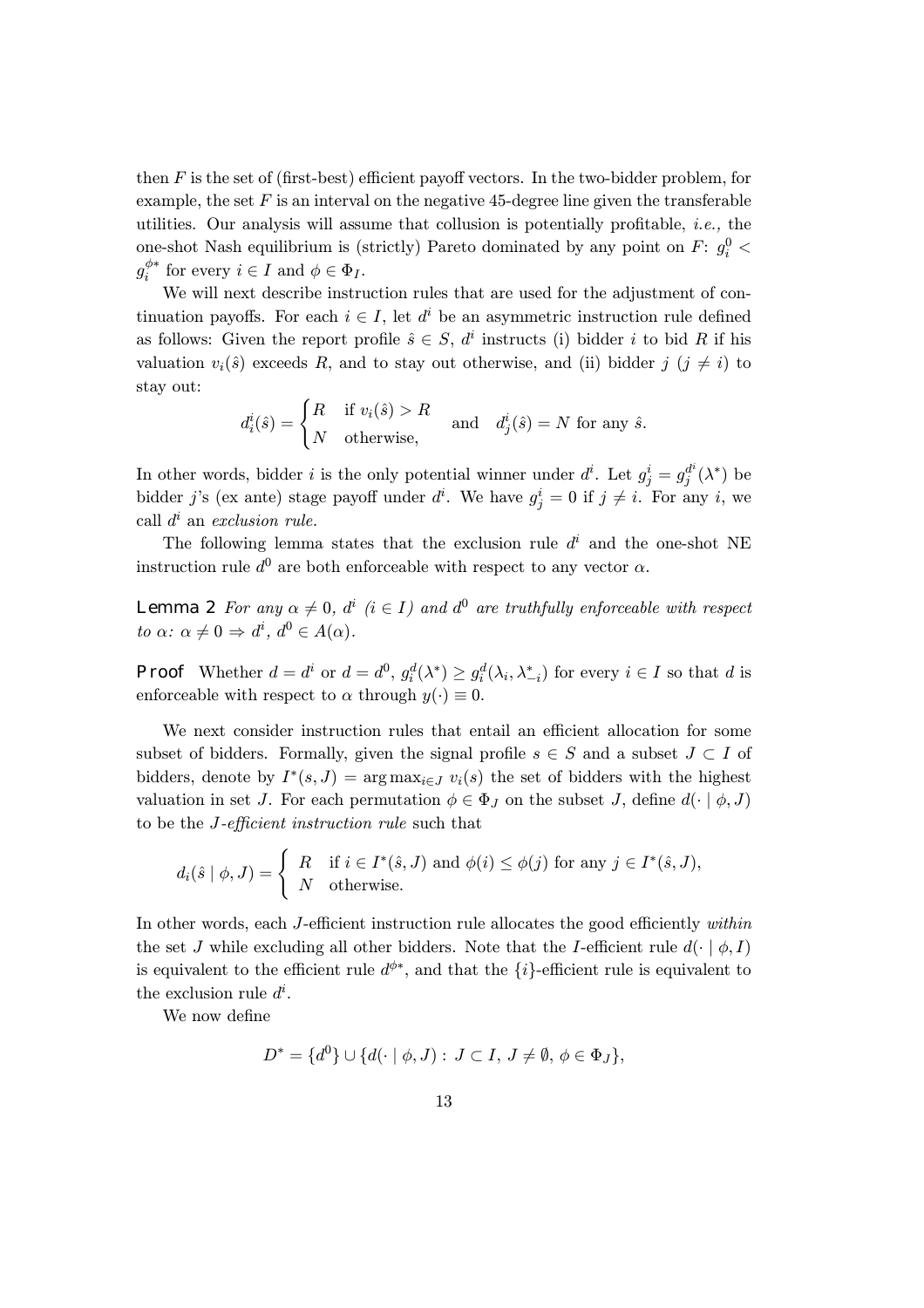$$
U^* = \mathrm{Co}\, \{g(d) : d \in D^*\}.
$$

In other words,  $D^*$  is a collection of all the J-efficient instruction rules for every non-empty subset  $J$  of  $I$  and the one-shot Nash equilibrium instruction rule, and  $U^*$  is the set of payoff vectors that can be expressed as a convex combination of the payoffs associated with those instruction rules. Let  $V \subset \mathbb{R}^I$  be defined by

$$
V = U^* \cap \{u \in \mathsf{R}^I : u \ge g^0\}.
$$

We will be interested in supporting payoff vectors in the set  $V$  by equilibrium collusion schemes.

It can be seen that the efficiency frontier of  $V$  equals  $F$  introduced earlier.

Given any vector  $\alpha \in \mathbb{R}^I$ , let  $J_\alpha = \{j : \alpha_j > 0\}$  be the set of bidders given positive weights by  $\alpha$ . Theorem 3 below shows that if, for each  $\alpha \neq 0$ , the J-efficient rule  $d(\cdot | \phi, J)$  is enforceable with respect to  $\alpha$  for every  $J \subset J_{\alpha}$  and  $\phi \in \Phi_J$ , then every point in set  $V$  can be supported as an equilibrium payoff vector when the bidders are patient.

Theorem 3 Suppose that  $d(\cdot | \phi, J) \in A(\alpha)$  for any vector  $\alpha \neq 0$ ,  $J \subset J_\alpha$  with  $J \neq \emptyset$ , and  $\phi \in \Phi_J$ . Then  $V = V^*(D^*)$ .

Proof For any  $J \subset I$   $(J \neq \emptyset)$ ,  $\phi \in \Phi_J$ , and  $i \in I$ , write  $g(\phi, J) = g(d(\cdot | \phi, J))$ . Note first that  $U^*$  equals the intersection of all the closed half-spaces containing  ${q(d): d \in D^*}$  (Rockafellar (1970, Corollary 11.5.1):

$$
U^* = \bigcap_{\alpha \neq 0} \{ u \in \mathsf{R}^I : \alpha \cdot u \leq \max_{d \in D^*} \alpha \cdot g(d) \}.
$$

It then follows from the definition of  $V^*(D^*)$  that  $V \supset V^*(D^*)$ .

We next show that  $V \subset V^*(D^*)$ . For this, take any  $u \in V$  and let  $\alpha \neq 0$  be given. Since  $u \in U^*$ , there exists  $d \in D^*$  such that  $\alpha \cdot u \leq \alpha \cdot g(d)$ . The proof is complete if we show that there exists  $\bar{d} \in D^* \cap A(\alpha)$  such that  $\alpha \cdot g(d) \leq \alpha \cdot g(\bar{d})$ .

If  $d = d^0 \in D^*$ , then we can let  $\bar{d} = d^0$  since  $d^0 \in A(\alpha)$  by Lemma 2.

Otherwise,  $d = d(\cdot \mid \phi, J') \in D^*$  for some  $J' \subset I$   $(J' \neq \emptyset)$  and  $\phi \in \Phi_{J'}$ . Let  $J = J' \cap J_{\alpha}$ .

If  $J = \emptyset$ , then take any  $\phi' \in \Phi_{J_\alpha}$  and let  $\overline{d} = g(\phi', J_\alpha)$ . We then have  $\overline{d} \in A(\alpha)$ by assumption, and also  $\alpha \cdot g(d) \leq 0 \leq \alpha \cdot g(d)$ .

If  $J \neq \emptyset$ , We let  $\bar{d} = d(\cdot | \bar{\phi}, J)$ , where  $\bar{\phi}$  is the permutation on J obtained by restricting  $\phi$  (on  $J'$ ) to J: For any  $i, j \in J$ ,

$$
\bar{\phi}(i) \le \bar{\phi}(j) \Leftrightarrow \phi(i) \le \phi(j).
$$

and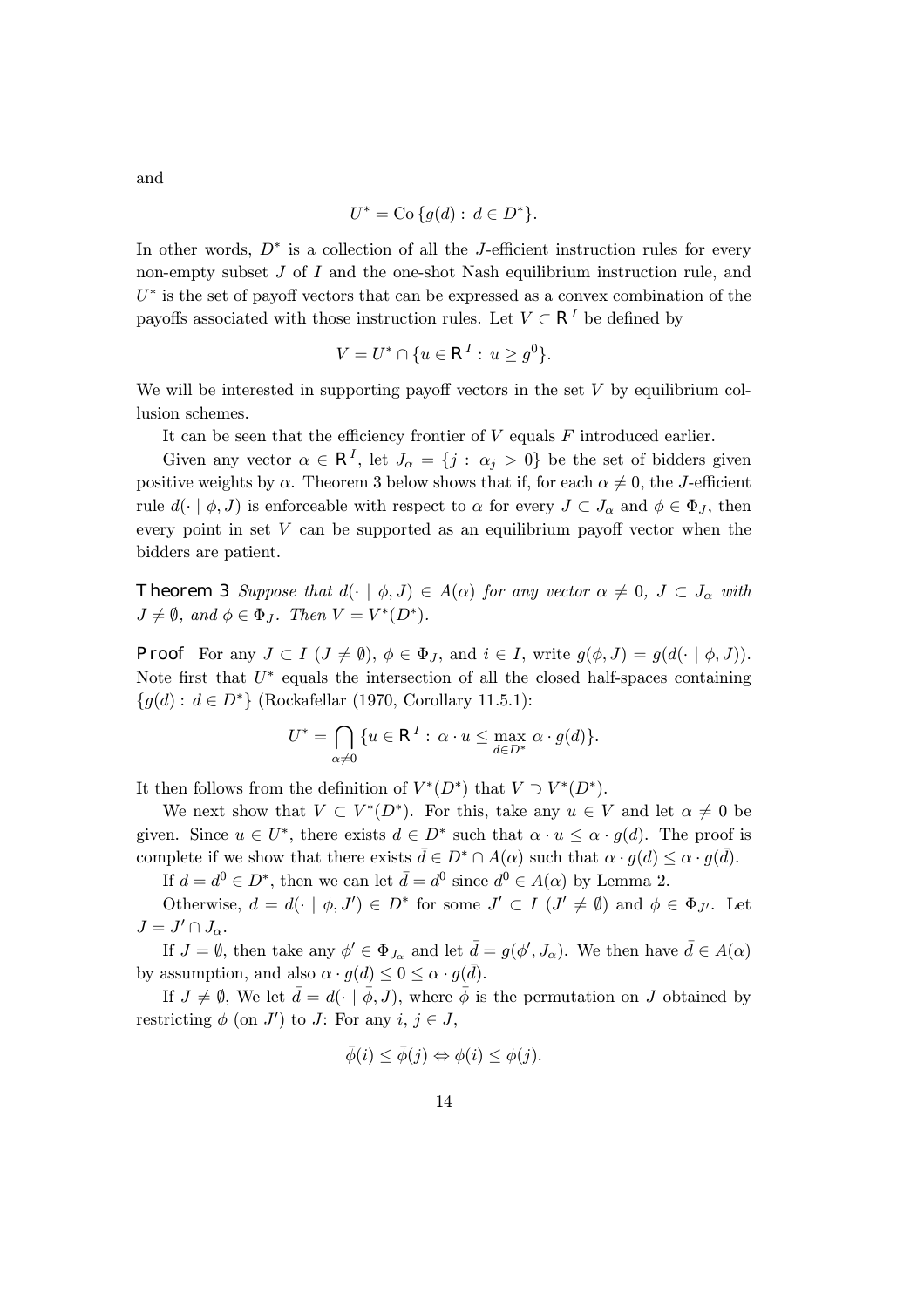Since  $\alpha_i \leq 0$  for  $i \in J' \setminus J_\alpha$ , and  $\alpha_i > 0$  and  $g_i(\bar{\phi}, J) \geq g_i(\phi, J')$  for  $i \in J$ , we have

$$
\alpha \cdot g(d) = \sum_{i \in J} \alpha_i g_i(\phi, J') + \sum_{i \in J' \setminus J_\alpha} \alpha_i g_i(\phi, J') \leq \sum_{i \in J} \alpha_i g_i(\phi, J') \leq \alpha \cdot g(\bar{d}).
$$

Since  $\bar{d} = d(\cdot | \bar{\phi}, J) \in A(\alpha)$  by assumption, we obtain the desired conclusion. //

#### 5 Two Bidders: Redistribution Scheme

This section analyzes the problem with two bidders. We compute an explicit formula for continuation payoff functions that enforce the efficient instruction rules. These continuation payoff functions have the property that the winner's surplus in the present stage auction is transfered to the loser. We first make the following assumptions.

Assumption 1 For  $i = 1, 2$ , the set of signal  $S_i = \{s^0, s^1, \ldots, s^K\}$  is linearly ordered in the sense that  $S_i \subset \mathsf{R}_+$  with  $s^0 \prec s^1 \prec \cdots \prec s^K$ . Furthermore, the probability distribution p of signal profile s has full support over  $S$ , and satisfies the monotone likelihood ratio property:

(1) 
$$
\frac{p_j(s'_j \mid s_i)}{p_j(s_j \mid s_i)} \leq \frac{p_j(s'_j \mid s'_i)}{p_j(s_j \mid s'_i)} \text{ if } s'_i \geq s_i \text{ and } s'_j \geq s_j \ (i = 1, 2, j \neq i).
$$

Assumption 2 The valuation functions  $v_1$  and  $v_2$  are monotone:  $v_i(s') \ge v_i(s)$  if  $s' \geq s$ , and satisfies the single crossing property:  $v_i(s) \geq v_j(s) \Leftrightarrow s_i \geq s_j$ .

With  $I = 2$ , the monotone likelihood ratio property in Assumption 1 is equivalent to affiliation in Milgrom and Weber (1982). Note that Assumption 2 holds in a private values model where  $v_i(s) = s_i$  for every  $s \in S$  and  $i \in I$ , and more generally, in a symmetric linear valuation model discussed in the second half of this section. We also assume in this section that the reserve price  $R$  equals zero. For the permutation  $\phi \in \Phi_I$  such that  $\phi(i) = 1$  and  $\phi(j) = 2$ , we write  $d^{ij*}$  for the efficient instruction rule  $d^{\phi*}$ . Hence, the set  $D^*$  of relevant instruction rules can be expressed as

$$
D^* = \{d^0, d^1, d^2, d^{12*}, d^{21*}\}.
$$

In this section, we use the convention that the first argument of  $v_i$  is  $s_i$  (own signal) and the second is  $s_j$  (the other bidder's signal), *i.e.*,  $v_i(s^k, s^l) = v_i(s_i = s^k, s_j = s^l)$ .

As mentioned above, our focus in this section is on a redistribution scheme in which the winner's surplus in each stage auction is redistributed to the loser through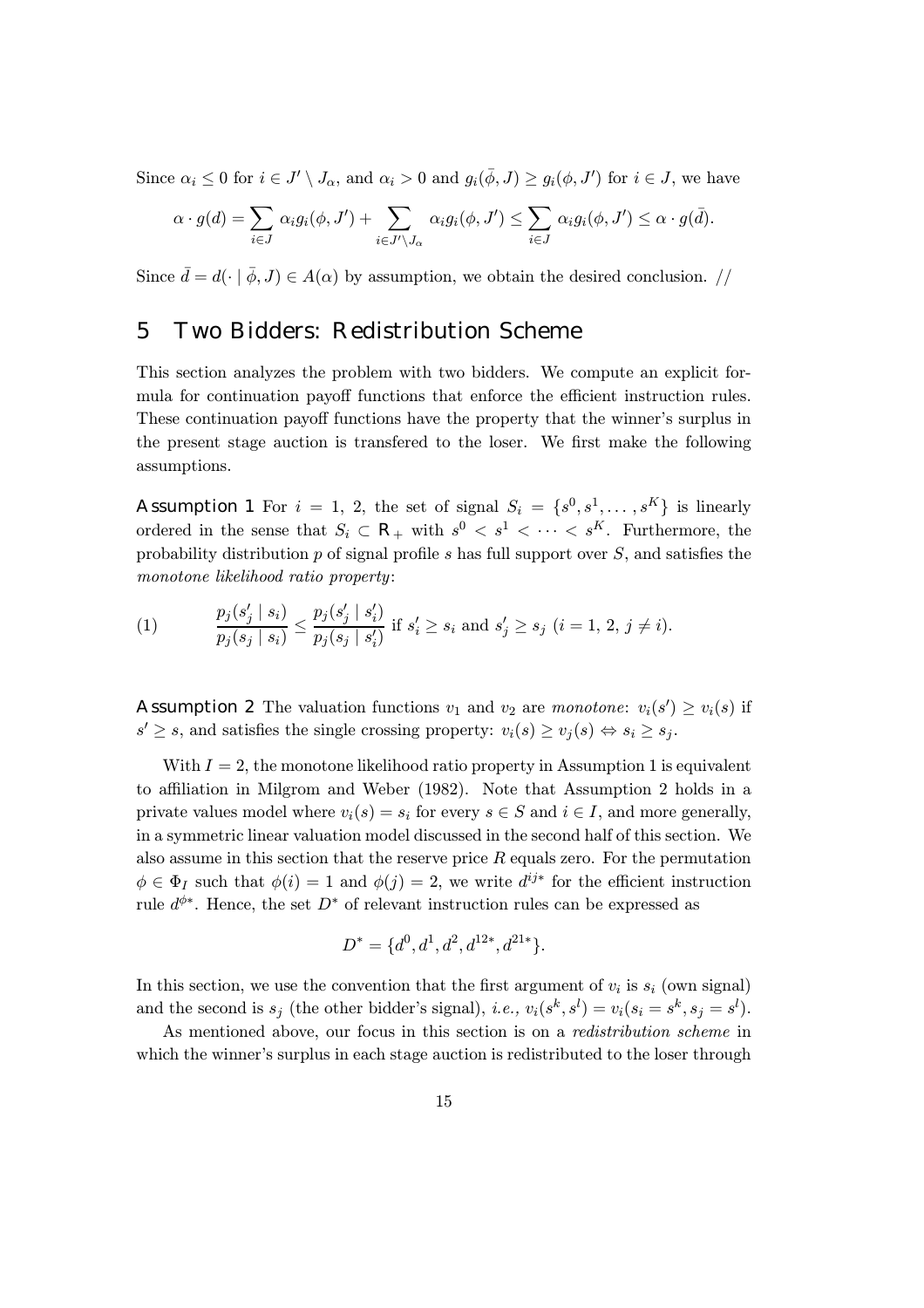an adjustment in continuation payoffs. Such a transfer has a natural interpretation, and is most likely at the heart of many actual collusion schemes. The theoretical analysis of such a collusion scheme is first provided by McAfee and McMillan (1992) under the assumption that side transfer among bidders is possible. Aoyagi (2003) extends their analysis and shows that monetary transfer can partially be compensated by the adjustment in continuation payoffs in repeated auctions. The scheme analyzed in Aoyagi (2003) is described in more detail as follows: It begins with the efficient instruction rule  $d^*$ , and switches with positive probability to the exclusion rule  $d^j$  when bidder i wins the stage auction today.<sup>10</sup> In this event,  $d^j$  is used for a fixed number of periods and then play returns to the original phase where  $d^*$  is used. The same process is repeated thereafter unless there is a disobedience, which would trigger reversion to the one-shot NE instruction rule  $d^0$ . It can be seen that this collusion scheme embodies the idea of redistribution as described above, but entails inefficiency since the (inefficient) exclusion rules  $d<sup>i</sup>$  are invoked with positive probability. The redistribution scheme of this section uses the same type of rotation over efficient and exclusion rules, but inefficiency is eliminated by the use of the self-decomposability argument.

Formally, let  $x_i : S_i \to \mathsf{R}_+$  and  $x_j : S_j \to \mathsf{R}_+$  be non-negative functions of i's and j's reports, respectively, and let continuation payoff functions  $y = (y_1, y_2)$  be given by

(2) 
$$
y_i(\hat{s}) = \begin{cases} -x_i(\hat{s}_i) & \text{if } \hat{s}_i \ge \hat{s}_j \\ \frac{\alpha_j}{\alpha_i} x_j(\hat{s}_j) & \text{otherwise,} \end{cases} \text{ and } y_j(\hat{s}) = \begin{cases} \frac{\alpha_i}{\alpha_j} x_i(\hat{s}_i) & \text{if } \hat{s}_i \ge \hat{s}_j \\ -x_j(\hat{s}_j) & \text{otherwise.} \end{cases}
$$

It is clear that the budget balance condition  $\alpha \cdot y(\hat{s}) = 0$  holds for any  $\hat{s} \in S$ . We can think of  $x_i(\hat{s}_i)$  as a compensation payment from bidder i to bidder j when the former wins with report  $\hat{s}_i$ . We will choose  $x_i$  and  $x_j$  so that they satisfy the incentive compatibility conditions. For this, we will first consider local incentive conditions that guarantee that the bidders do not have incentive to report a signal one-step above or below its true value. We will then show that  $x_i$  and  $x_j$  chosen to satisfy these conditions are monotone increasing functions of the signals when the ratio  $\alpha_i/\alpha_j$  is not extreme. We will finally globalize the local incentive properties of  $x_i$  and  $x_j$  using the monotonicity and the monotone likelihood ratio property. The last step is standard in the mechanism design literature.

Formally, for  $i = 1, 2$  and  $j \neq i$ , let

$$
\rho_j^{k,l} = \frac{p_j(s^l \mid s_i = s^k)}{\sum_{s_j \le s^l} p_j(s_j \mid s_i = s^k)} \quad (k, l = 0, 1, \dots, K)
$$

<sup>&</sup>lt;sup>10</sup>Since Aoyagi (2003) considers a continuous signal set, the efficient instruction rule does not need to specify a tie-breaking rule.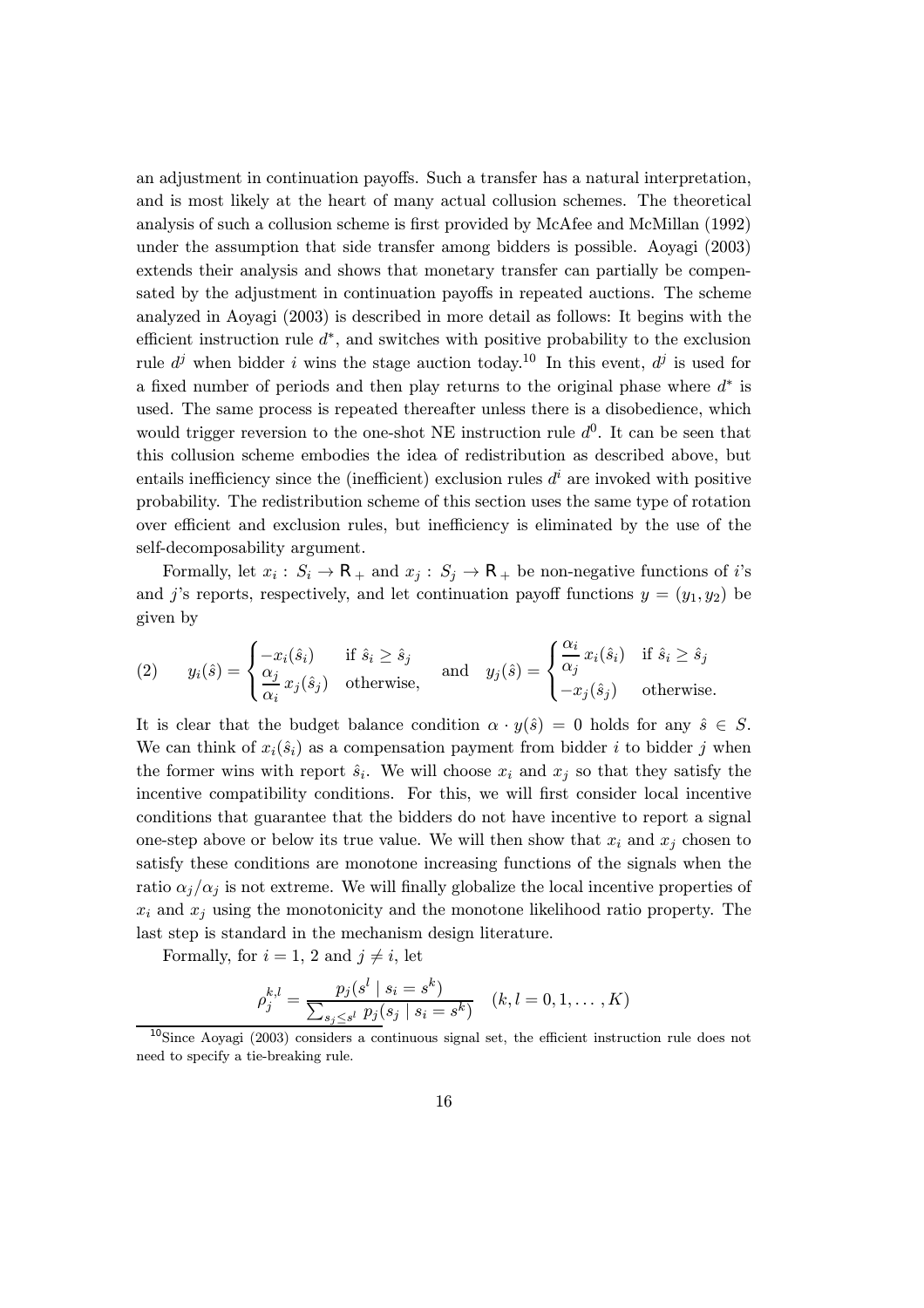be a hazard rate of  $s_j$  conditional on  $s_i = s^k$ . By the monotone likelihood property (1), we have  $\rho_j^{k,l} \leq \rho_j^{k',l}$  if  $k \leq k'$ . For each  $k = 1, \ldots, K$ , define  $\theta_{ij}^k \leq 1$  by

$$
\theta_{ij}^k = \frac{\rho_j^{k-1,k} v_i(s^{k-1}, s^k)}{v_j(s^k, s^k) - \{1 - \rho_j^{k-1,k}\} v_i(s^{k-1}, s^{k-1})},
$$

and let

$$
\theta_{ij} = \max_{k} \theta_{ij}^{k}.
$$

It should be noted that  $\theta_{ij} \leq 1$  since  $v_j(s^k, s^k) = v_i(s^k, s^k) \geq v_i(s^{k-1}, s^k)$  by Assumption 2. The following lemma proves the existence of incentive compatibility transfer functions when the exchange rate  $\theta$  for transfer between the two bidders is not extreme.

Lemma 4 Suppose that Assumptions 1 and 2 hold. If  $\alpha = (\alpha_1, \alpha_2)$  is such that  $\alpha_1$ ,  $\alpha_2 > 0$  and  $\theta = \alpha_i/\alpha_i \in [\theta_{ii}, 1]$ , then there exist functions  $x_i$  and  $x_j$  such that the efficient instruction rule  $d^{ij*}$  is enforceable with respect to  $\alpha$  through y in (2).

Proof See the Appendix.

The exact forms of the functions  $x_i$  and  $x_j$  are presented in the Appendix. To see why we need a bound on the exchange rate  $\theta$  for transfer between the two bidders, suppose for example that money worth one dollar to bidder  $j$  is worth very little to bidder i. It will then be the case that any monetary transfer to/from bidder  $j$ designed to induce truth-telling from him will be insufficient to induce truth-telling from bidder i.

Let

$$
V^{0} = \{ u \in \mathbb{R}_{+}^{2} : u_{i} + \theta_{ij} u_{j} \leq g_{i}^{i} \text{ for } i = 1, 2, j \neq i \}.
$$

In the two-dimensional plane  $(u_1, u_2)$ , the set  $V^0$  is the area below the two straight lines  $u_2 = -(u_1 - g_1^1)/\theta_{12}$  and  $u_2 = -\theta_{21} u_1 + g_2^2$  (Figure 5).

The next theorem asserts any payoff vector in the intersection  $V^0 \cap V$  can be supported in equilibrium when the instruction rules are chosen from  $D^*$ .

Theorem 5 Suppose that  $I = 2$  and that Assumptions 1 and 2 hold. Then  $V^0 \cap V \subset$  $V^*(D^*)$ . That is, if  $V^0 \cap V$  has a non-empty interior, then for any  $u \in V^0 \cap V$ and  $\epsilon > 0$ , there exists  $\delta$  < 1 such that the following holds for  $\delta > \delta$ : There exists an equilibrium collusion scheme  $\tau$  which chooses instruction rules from  $D^* =$  ${d^0, d^1, d^2, d^{12*}, d^{21*}}$  and yields the payoff vector  $\Pi(\tau, \sigma^*, \delta)$  satisfying  $\|\Pi(\tau, \sigma^*, \delta) |u\| < \epsilon.$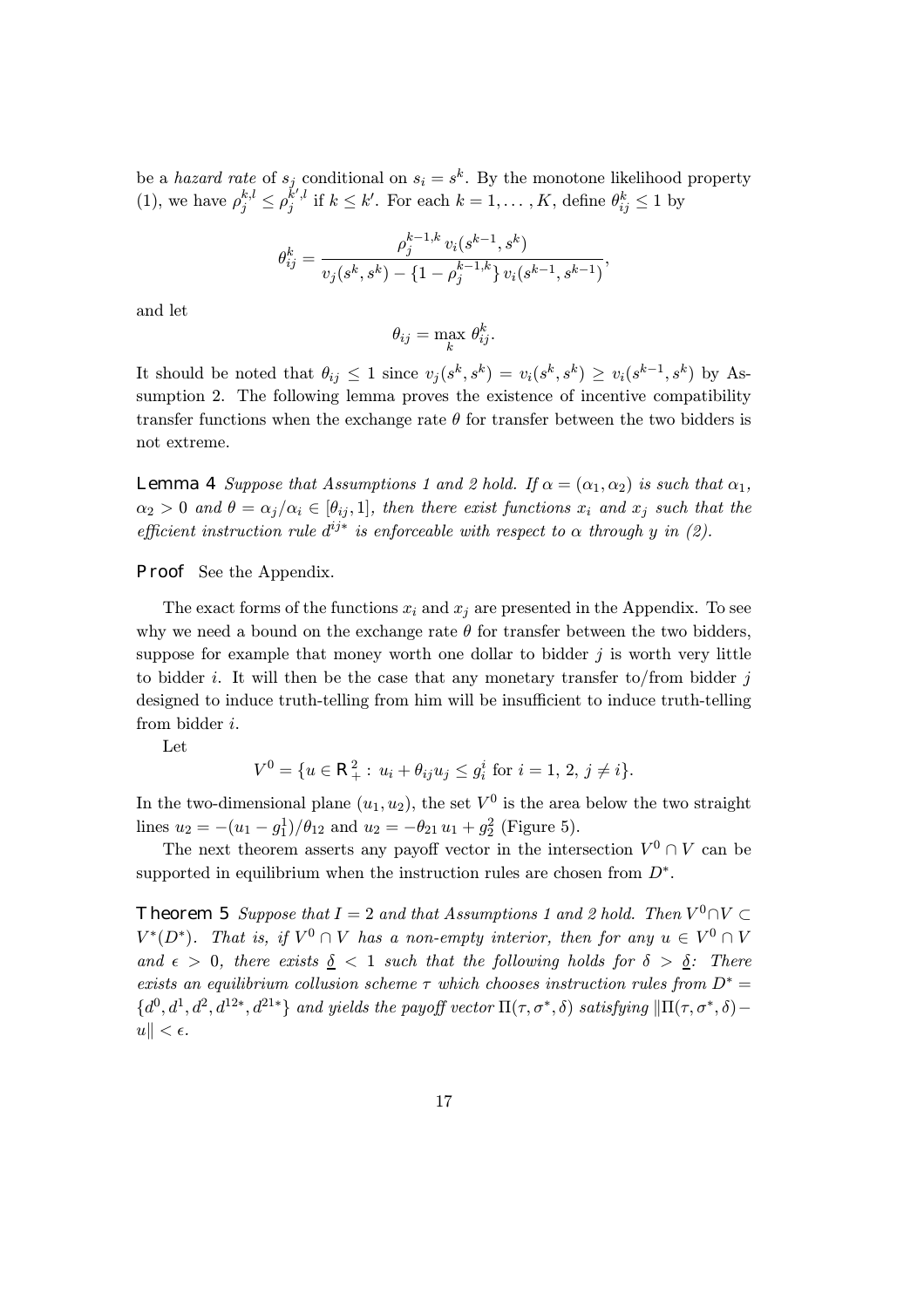

Proof See the Appendix.

It follows that *every* payoff vector in  $V$  can be supported in equilibrium when  $V \subset V^0$ . Note that the latter condition is equivalent to  $q^{12*}$ ,  $q^{21*} \in V^0$  given our assumption that the efficient payoff vectors Pareto dominate the one-shot NE point  $g^0$ . Hence, we have the following corollary to Theorem 5.

Corollary 6 Under the conditions of Theorem 5,  $V = V^*(D^*)$  if  $g^{12*}$ ,  $g^{21*} \in V^0$ .

On the other hand, even when  $V \not\subset V^0$ , some efficient payoff vectors can still be supported in equilibrium if  $V^0$  has a non-empty intersection with the efficiency frontier F. For the rest of this section, we will focus attention on a linear valuation model and derive a sufficient condition for efficient collusion.

Assumption 3 The set  $S_i = \{s^0, ..., s^K\}$  of signals equals  $\{0, 1/K, ..., 1-1/K, 1\}$ , and the valuation function is *linear* in the sense that  $v_i(s) = cs_i+(1-c)s_i$  for  $i = 1, 2$ ,  $j \neq i$ , and  $c \in [1/2, 1]$ .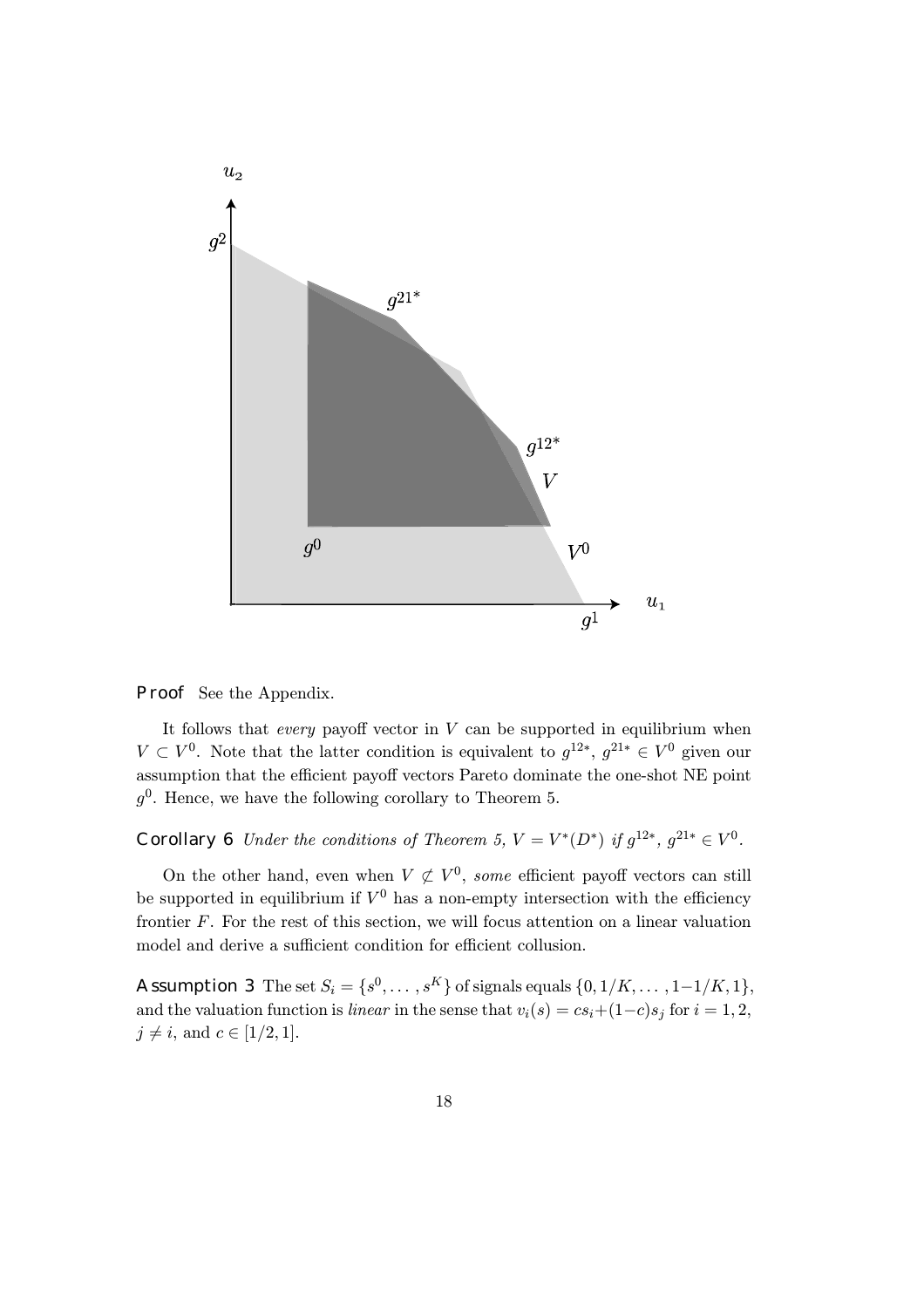The linear valuation function encompasses the private values model  $(c = 1)$  as well as the pure common values model  $(c = 1/2)$ . The requirement  $c \geq 1/2$  is equivalent to the single crossing condition in Assumption 2, which expresses the idea that one's own signal is at least as important as the other bidder's signal in determining valuation. It is clear that Assumption 3 implies Assumption 2.

The following theorem identifies the conditions on the distribution of private signals under which every point on the efficiency frontier can be supported as an equilibrium payoff.

Theorem 7 Suppose that  $I = 2$  and that Assumptions 1 and 3 hold. Then  $V \subset V^0$ if and only if

(3) 
$$
\frac{\rho_j^{k-1,k}(k-c)}{1+\rho_j^{k-1,k}(k-1)} \leq \frac{1-c+c\nu_{ij}}{(1-c)\nu_{ij}+c},
$$

where 
$$
\nu_{ij} = \frac{\sum_{s_j > s_i} p(s) s_i}{\sum_{s_j > s_i} p(s) s_j} < 1.
$$

Proof See the Appendix.

Since the left-hand side of (3) is increasing in  $\rho_j^{k-1,k}$  (≤ 1) and in  $k$  (≤ K), and the right-hand side is increasing in  $\nu_{ij}$  ( $\geq$  0), a sufficient condition for (3) can be obtained by replacing these parameters by their bounds.

Corollary 8 Suppose that  $I = 2$  and that Assumptions 1 and 3 hold. Then  $V \subset V^0$ if  $1-\frac{c}{K}\leq \frac{1-c}{c}$ .

By Corollary 8, we have  $V \subset V^0$  under Assumptions 1 and 3 if either

- 1. c is sufficiently close to  $1/2$  (*i.e.*, values are almost common), or
- 2.  $K = 1$  (*i.e.*, the private signal of each bidder is binary  $S_i = \{0, 1\}$ ).

The first observation above on the almost common value environment is intuitively clear: As  $c \to 1/2$ ,  $g_i^i$  approaches  $g_i^{ij*} + g_j^{ij*}$  (from below) since the allocation induced by the exclusion rule  $d^i$  becomes almost efficient. Geometrically, the line connecting points  $g^{ij*}$  and  $g^i$  (as well as  $g^{ji*}$  and  $g^j$ ) approximates the negative 45-degree line. It follows that the inequality  $g_i^{ij*} + \theta_{ij} g_j^{ij*} \leq g_i^i$  holds for any  $\theta_{ij} < 1$ .

Example 1 Suppose that the signals  $s_i$  and  $s_j$  are *independent* and have the uniform distribution:  $p_i(s_i)=1/(K+1)$  for any  $s_i \in S_i$   $(i = 1, 2)$ . In this example, it can be checked that

$$
\nu_{ij} = \frac{\sum_{s_j > s_i} p(s) s_i}{\sum_{s_j > s_i} p(s) s_j} = \frac{K - 1}{2K + 1},
$$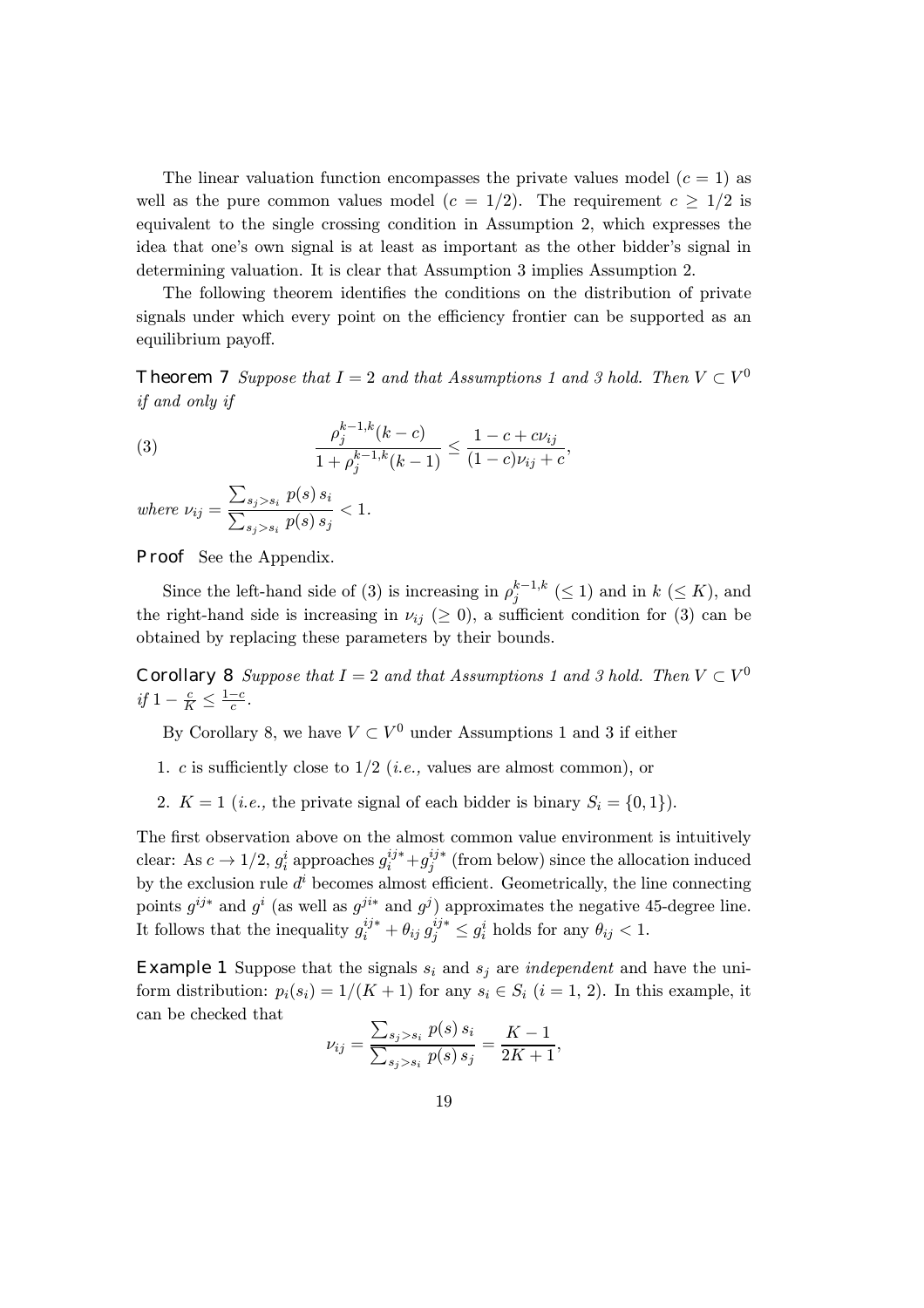and that

$$
\rho_j^{k-1,k} = \frac{1}{k+1}.
$$

By Theorem 7, hence,  $V \subset V^0$  if

$$
c\leq \frac{3K^2+5K+1-\sqrt{9K^4+18K^3-5K^2-14K+1}}{2(K+2)}.
$$

We can verify that the right-hand side approaches 1 as  $K \to \infty$ . In other words, for any  $c < 1$ , there exists K such that efficient collusion is possible if the number of each bidder's private signals is at least  $K$ . We also see that the inequality fails to hold (*i.e.*,  $g^{ij*} \notin V^0$ ) if, for example,  $c = 1$  (private values) and  $K \geq 2$ . However, it can be verified that F has a non-empty intersection with  $V^0$  for any value of K and c. To see this, note that the payoffs corresponding to the efficient instruction rule  $d^{12*}$  can be computed as:

$$
g_1^{12*} = \sum_{k=0}^K \sum_{l=0}^k \frac{ck + (1-c)l}{K} \frac{1}{(K+1)^2}
$$
  
= 
$$
\frac{1+c}{2K(K+1)^2} \sum_{k=0}^K k(1+k) = \frac{1+c}{2} \frac{K+2}{3(K+1)},
$$

and

$$
g_2^{12*} = \sum_{k=0}^K \sum_{l=0}^{k-1} \frac{ck + (1-c)l}{K} \frac{1}{(K+1)^2}
$$
  
= 
$$
\frac{1+c}{2K(K+1)^2} \sum_{k=0}^K k^2 = \frac{1+c}{2} \frac{2K+1}{6(K+1)}.
$$

It follows that the *symmetric* point  $g^* = (g^{12*} + g^{21*})/2$  on the efficiency frontier is given by

$$
g_1^* = g_2^* = \frac{1}{2} \left( g_1^{12*} + g_2^{12*} \right) = \frac{1+c}{2} \frac{4K+5}{12(K+1)}.
$$

It is also seen that bidder *i*'s exclusion payoff equals  $g_i^i = 1/2$ . This implies that the bound on the exchange rate is given by

$$
\theta_{ij} = \theta_{ij}^K = \frac{K - c}{K(1 + c)}.
$$

It then follows that for any  $K \geq 1$ ,

$$
g_i^* + \theta_{ij} g_j^* = \frac{(4K+5)\{(2+c)K-c\}}{24K(K+1)} < \frac{1}{2} = g_i^i.
$$

As depicted in Figure 1, hence, the symmetric efficiency point  $g^* = (g_1^*, g_2^*) \in V^0$ . By Theorem 5, therefore, there exists an equilibrium collusion scheme whose payoff vector approximates  $g^*$  provided that the discount factor is close to one.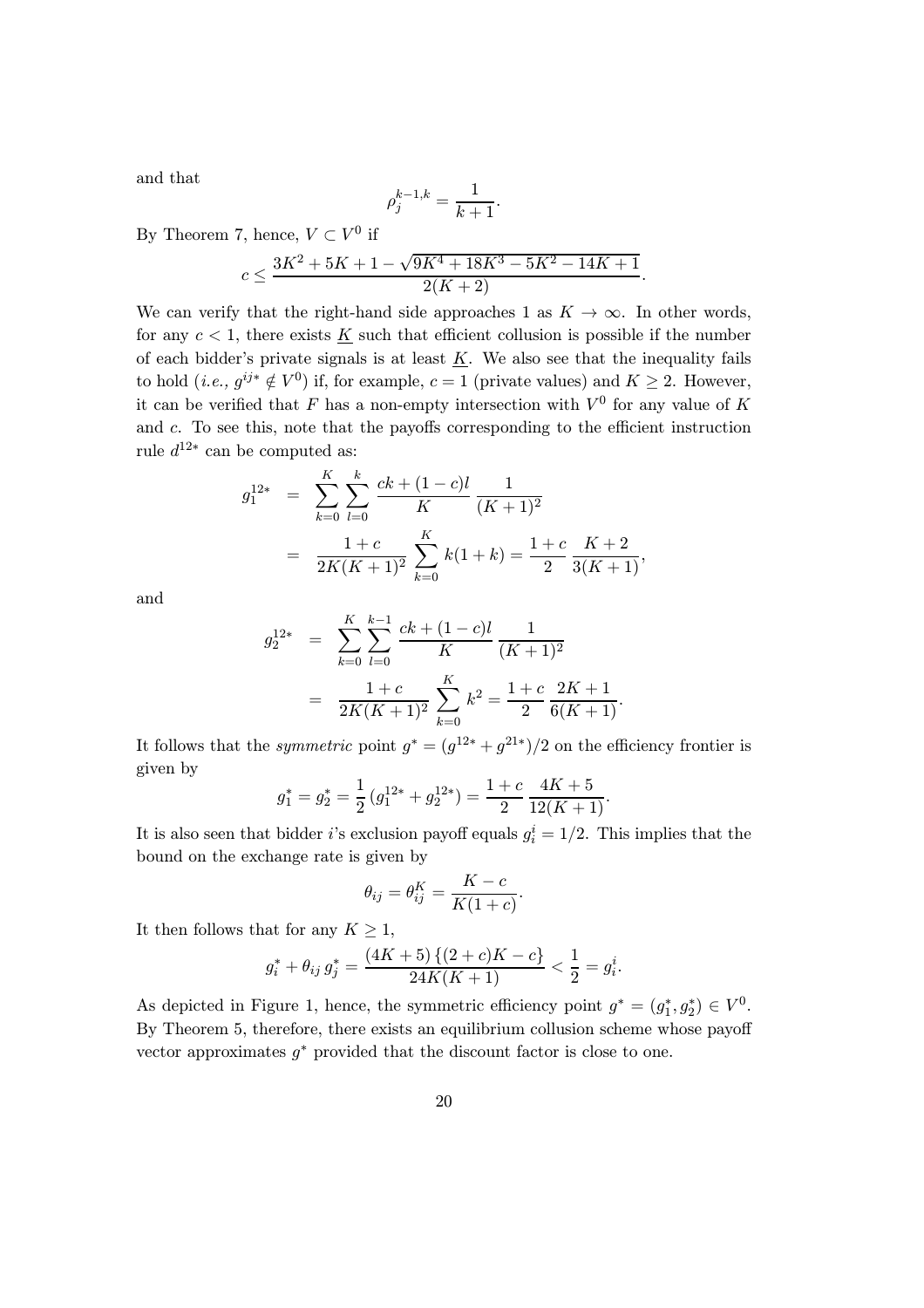#### 6 Three or More Bidders

With three or more bidders, efficient collusion is obtained under very weak assumptions. As mentioned in the Introduction, the key advantage of having more than two bidders is that inducement of truth-telling can be considered separately from the budget balance requirement. The particular construction below is based on that in Aoyagi (1998). <sup>11</sup>

Recall from Theorem 3 that any payoff vector in V can be sustained in equilibrium if the J-efficient instruction rule  $d(\cdot | \phi, J)$  is enforceble with respect to  $\alpha$  for every  $\alpha \neq 0$ ,  $J \subset J_{\alpha}$   $(J \neq \emptyset)$ , and  $\phi \in \Phi_J$ . We first derive some general properties that can be used for the analysis of specific cases in Subsections 6.1 and 6.2.

Since  $d(\cdot | \phi, \{i\}) = d^i$  is enforceable with respect to any  $\alpha \neq 0$  by Lemma 2, suppose that  $J_{\alpha} = \{1, \ldots, n\}$  for some  $n \geq 2$ , and let  $\phi \in \Phi_{J_{\alpha}}$  be given. By the definition of  $d(\cdot | \phi, J_\alpha)$ , the enforceability conditions for bidders  $n + 1, \ldots, I$  are satisfied if we take  $y_{n+1}(\cdot) = \cdots = y_I(\cdot) \equiv 0$ . For bidders  $1, \ldots, n$ , we express their enforceability conditions in matrix form. For each  $i = 1, ..., n$ , let  $\Lambda_i^0 = \Lambda_i \setminus {\lambda_i^*}$ be the set of "untruthful" reporting rules,  $m_i = |\Lambda_i^0|$  and  $m = \sum_{i=1}^n m_i$ . For any reporting rule profile  $\lambda$ , let  $q(\cdot | \lambda) = (q(\hat{s} | \lambda))_{\hat{s} \in S}$  represent the  $|S|$ -dimensional vector of probability distributions of report profiles under  $\lambda$ . Denote by  $B_i$  the  $m_i \times |S|$  matrix whose row equals

$$
b_i(\lambda_i) = q(\cdot \mid \lambda^*) - q(\cdot \mid \lambda_i, \lambda_{-i}^*) \quad (\lambda_i \in \Lambda_i^0).
$$

In other words, each row of  $B_i$  corresponds to the difference in probability distributions of report profiles between  $\lambda_i^*$  and  $\lambda_i \neq \lambda_i^*$ ). Write  $d = d(\cdot | \phi, J_\alpha)$  for simplicity, and let  $\hat{v}_i(\lambda_i) = g_i^d(\lambda_i, \lambda_{-i}^*) - g_i^d(\lambda^*)$ , and  $\hat{v}_i$  be the  $m_i$ -dimensional vector  $\hat{v}_i = (\hat{v}_i(\lambda_i))$  $\lambda_i \in \Lambda_i^0$ . It follows that d is enforceable with respect to  $\alpha$  if there exist  $y_1,\ldots,y_n\in\mathsf{R}^S$  such that

(4) 
$$
B_i y_i \geq \hat{v}_i \text{ for } i = 1, ..., n, \text{ and } \sum_{i=1}^n \alpha_i y_i = 0.
$$

Note that we have set  $\delta = 1/2$  in the expression of enforceability above based on the remark in Section 3. Eliminating  $y_n$  using the second condition and writing  $\beta_i = \alpha_i/\alpha_n > 0$   $(i = 1, \ldots, n-1)$ , we can further rewrite (4) as:

$$
(5) \t\t B\hat{y} \geq \hat{v},
$$

 $11$ See Kandori and Matsushima (1998) for a related idea.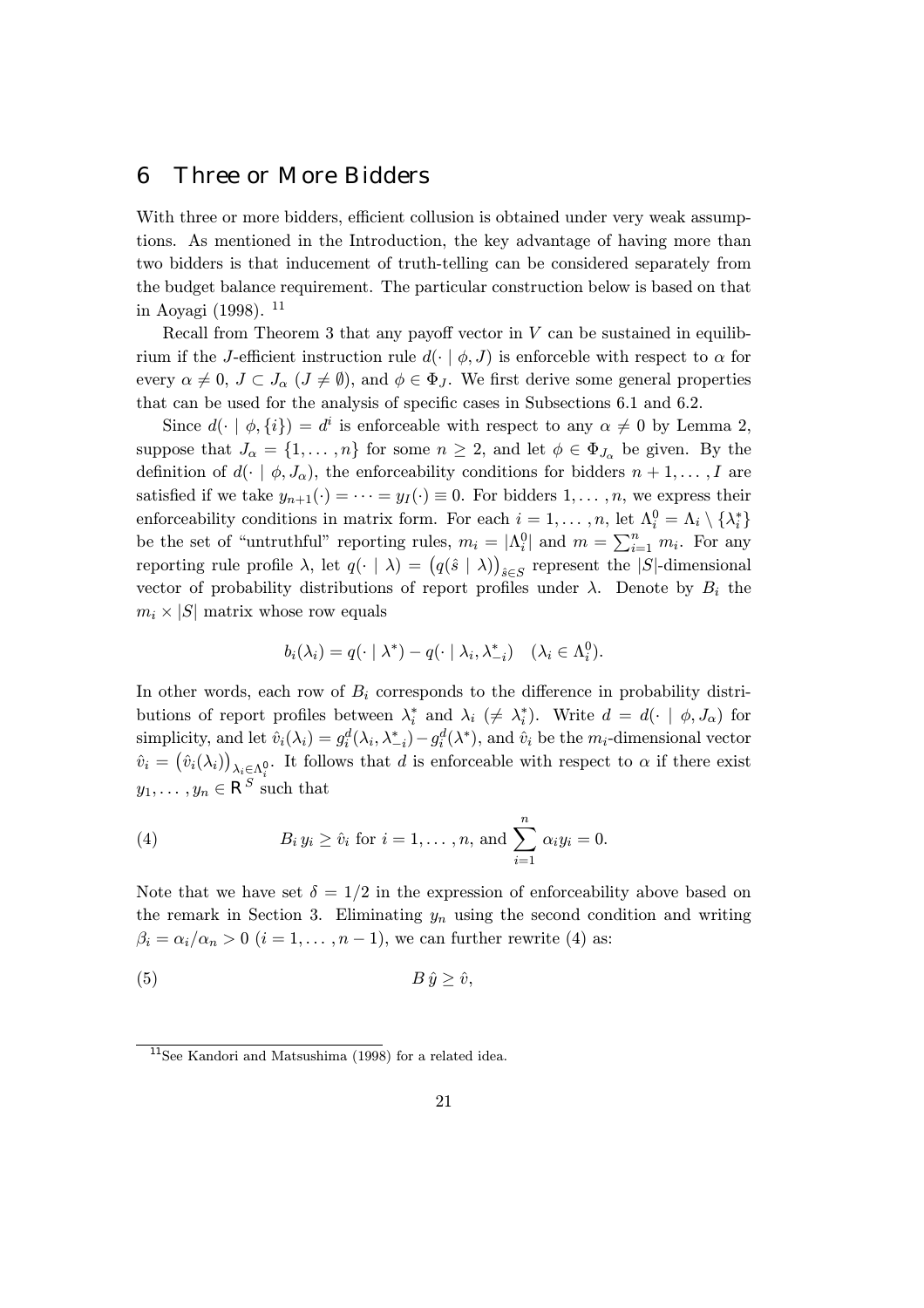where

$$
B = \begin{bmatrix} B_1 & & O \\ & \ddots & \\ O & & B_{n-1} \\ -\beta_1 B_n & \cdots & -\beta_{n-1} B_n \end{bmatrix}, \quad \hat{y} = \begin{bmatrix} y_1 \\ \vdots \\ y_{n-1} \end{bmatrix}, \quad \text{and} \quad \hat{v} = \begin{bmatrix} \hat{v}_1 \\ \vdots \\ \hat{v}_n \end{bmatrix}.
$$

Therefore, d is enforceable with respect to  $\alpha$  if the inequality (5) has a solution  $\hat{y}$ . The following lemma is a simple application of the theorem of the alternatives.

Lemma 9 Inequality (5) has a solution  $\hat{y}$  if and only if for any  $(\gamma_1,\ldots,\gamma_n)$  such that  $\gamma_i \in \mathsf{R}_+^{m_i}$   $(i = 1, \ldots, n)$ ,

$$
\gamma_i B_i - \beta_i \gamma_n B_n = 0 \text{ for every } i = 1, ..., n-1 \quad \Rightarrow \quad \sum_{i=1}^n \gamma_i \cdot \hat{v}_i \leq 0.
$$

Proof See the Appendix.

The following lemma states the conditions under which the budget balance requirement  $\sum_i \alpha_i y_i = 0$  can be ignored.

Lemma 10 For every  $i \in J = \{1, ..., n\}$  and  $j \neq i$ , if there exists  $z : S \rightarrow \mathbb{R}$  such that  $B_i z \geq \hat{v}_i$  and  $B_j z = 0$ , then (4) has a solution  $y = (y_1, \ldots, y_n) : S \to \mathbb{R}^n$ .

**Proof** In view of Lemma 9, suppose that  $\gamma_i B_i - \beta_i \gamma_n B_n = 0$   $(i = 1, \ldots, n-1)$  for some  $(\gamma_1,\ldots,\gamma_n)\geq 0$ . For any  $i\leq n$ , if we multiply from the right  $z_i\in\mathsf{R}^S$  such that  $B_i z_i \geq \hat{v}_i$  and  $B_n z_i = 0$ , then

$$
0=\gamma_i B_i z_i - \beta_i \gamma_n B_n z_i = \gamma_i B_i z_i \geq \gamma_i \cdot \hat{v}_i.
$$

Likewise, if we multiply  $z_n \in \mathbb{R}^S$  such that  $B_i z_n = 0$  and  $B_n z_n \geq \hat{v}_n$ , then

$$
0 = \gamma_i B_i z_n - \beta_i \gamma_n B_n z_n = -\beta_i \gamma_n B_n z_n \leq -\beta_i \gamma_n \cdot \hat{v}_n,
$$

which implies  $\gamma_n \cdot v_n \leq 0$ . It hence follows that  $\sum_{i=1}^n \gamma_i \cdot \hat{v}_i \leq 0$ . //

The simplest way to have  $B_j z = 0$  is to make z independent of j's report as shown in the lemma below. For  $j \in I$ , let  $G_j \subset \mathbb{R}^S$  be the set of continuation payoff functions that do not depend on  $j$ 's report:

$$
G_j = \{ z \in \mathbb{R}^S : z(\hat{s}) = z(\hat{s}') \text{ if } \hat{s}_{-j} = \hat{s}'_{-j} \}.
$$

The following lemma is immediate.

Lemma 11 If  $z \in G_i$ , then  $B_i z = 0$ .

Proof See the Appendix.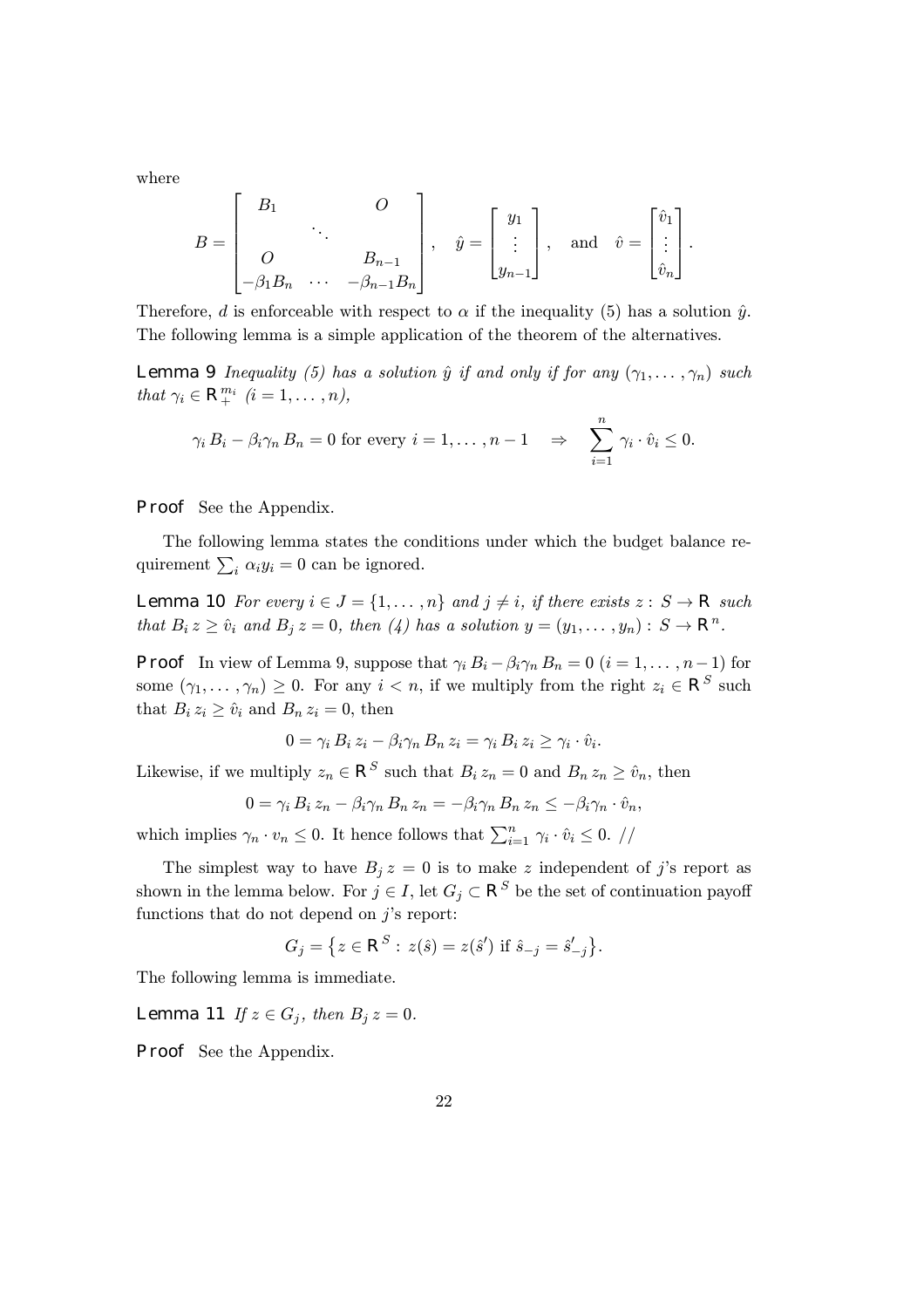#### 6.1 Independent Signals

In this section, we make the following assumptions about the signal distribution and the valuation functions.

Assumption 4 For every  $i \in I$ , the signal set  $S_i = \{s^0, s^1, \ldots, s^K\} \subset \mathsf{R}_+$  for  $s^0 < s^1 < \cdots < s^K$ . Furthermore, the probability distribution p of signal profile s has full support over S, and is *independent*:  $p(s) = \prod_i p_i(s_i)$ .

Assumption 5 The valuation functions  $v_1, \ldots, v_I$  are monotone in the own signal:  $v_i(s'_i, s_{-i}) \ge v_i(s_i, s_{-i})$  for  $s'_i \ge s_i$ .

Fix any  $J \subset I$  such that  $|J| \geq 2$  and  $\phi \in \Phi_J$ , and consider the instruction rule  $d = d(\cdot | \phi, J)$ . For  $i \in J$  and  $l = 0, 1, \ldots, K$ , let  $\overline{Z}_i(s^l | \phi, J) \subset S_{-i}$  be the set of signal profiles  $s_{-i} = (s_i)_{i \neq i}$  of bidders other than i such that according to  $d(\cdot | \phi, J)$ , i becomes the winner and instructed to bid R under  $(s_i = s^l, s_{-i})$ :

$$
\bar{Z}_i(s^l | \phi, J) = \left\{ s_{-i} \in S_{-i} : d_i(s_i = s^l, s_{-i} | \phi, J) = R \right\}.
$$

Let  $Z_i(s^l \mid \phi, J) = \bar{Z}_i(s^l \mid \phi, J) \setminus \bar{Z}_i(s^{l-1} \mid \phi, J)$ . In other words,  $Z_i(s^l \mid \phi, J)$  is the set of  $s_{-i}$ 's against which bidder i wins when reporting  $\hat{s}_i = s^l$  but loses when reporting  $\hat{s}_i = s^{l-1}$ . For any  $i \in J$ ,  $j \neq i$ ,  $k = 0, 1, \ldots, K$ , and  $l = 1, \ldots, K$ , define

$$
w_i^j(s^k, s^l \mid \phi, J) = \frac{\sum_{s_{-i} \in Z_i(s^l \mid \phi, J)} \{v_i(s_i = s^k, s_{-i}) - R\} p_{-i}(s_{-i})}{p_j(s_j = s^l)}.
$$

It then follows from Assumption 5 that for any  $k, k' = 0, 1, \ldots, K$  and  $l = 1, \ldots, K$ ,

(6) 
$$
w_i^j(s^{k'}, s^l | \phi, J) \geq w_i^j(s^k, s^l | \phi, J) \text{ if } k' \geq k.
$$

For any  $j \neq i$ , let

$$
\rho_j^l = \frac{p_j(s_j = s^l)}{\sum_{s_j \leq s^l} p_j(s_j)} \quad (l = 0, 1, \dots, K),
$$

and consider a continuation payoff function  $z : S \to \mathsf{R}$  such that

(7) 
$$
z(\hat{s}) = \begin{cases} -x_i(\hat{s}_i) & \text{if } \hat{s}_i \ge \hat{s}_j \\ 0 & \text{otherwise,} \end{cases}
$$

where  $x_i : S_i \to \mathsf{R}_+$  is a non-negative function of i's report defined recursively by

(8) 
$$
x_i(s^0) = 0,
$$
  
\n
$$
x_i(s^k) = \rho_j^k w_i^j(s^{k-1}, s^k | \phi, J) + (1 - \rho_j^k) x_i(s^{k-1}) \quad (k = 1, ..., K).
$$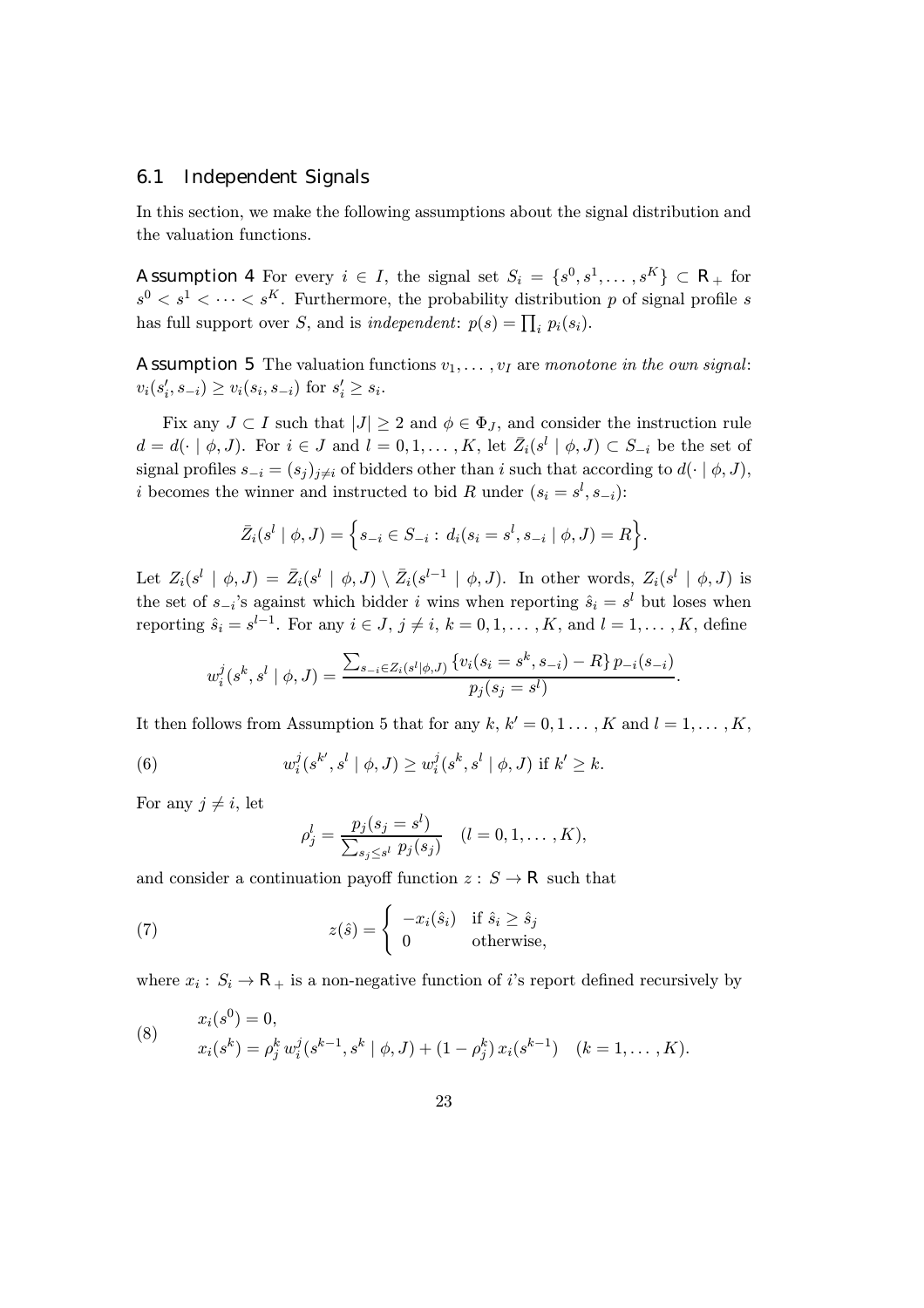According to z, i's continuation payoff depends only on his and another bidder j's reports. Just as in the redistribution scheme for two bidders,  $i$ 's continuation payoff is reduced when he reports a higher signal than  $j$ . The lemma below shows that z defined above makes truth-telling incentive compatible. Unlike in the two-bidder case, however, the required adjustment in bidder iís transfer does not need to come from bidder  $j$ , but can come from yet another bidder. This slackness is what permits stonger conclusions with more than two bidders.

Lemma 12 Under Assumptions 4 and 5,  $B_i z \geq \hat{v}_i$  for z given in (7).

Proof See the Appendix.

Since  $z$  is a function of the reports of only two bidders, there is at least one other bidder h for whom  $z \in G_h$  and hence  $B_h z = 0$  by Lemma 11. This along with Lemmas 10 and 12 as well as Theorem 3 yields the following theorem.

Theorem 13 Suppose that  $I \geq 3$  and that Assumptions 4 and 5 hold. For any  $u \in V$  and  $\epsilon > 0$ , there exists  $\underline{\delta} < 1$  such that the following holds if  $\delta > \underline{\delta}$ : There exists an equilibrium collusion scheme  $\tau$  which chooses instruction rules from  $D^*$ and yields the payoff vector  $\Pi(\tau, \sigma^*, \delta)$  satisfying  $\|\Pi(\tau, \sigma^*, \delta) - u\| < \epsilon$ .

#### 6.2 Correlated Signals

When private signals are correlated, continuation payoffs can be determined using the functional relationship between a bidder's private signal and the probability distribution of other bidders' signal profiles. When there exist three or more bidders, use of such a mechanism yields an extremely powerful conclusion that does not depend on the detailed specification of the valuation functions or the signal distribution. The analysis in this subsection draws heavily on Aoyagi (1998).

For each  $s_i \in S_i$ , let  $p_{-i}(\cdot | s_i)$  and  $p_{-i-i}(\cdot | s_i)$  denote the following vectors of conditional probabilities:

$$
p_{-i}(\cdot \mid s_i) = (p_{-i}(s_{-i} \mid s_i))_{s_{-i} \in s_{-i}},
$$
  

$$
p_{-i-j}(\cdot \mid s_i) = (p_{-i-j}(s_{-i-j} \mid s_i))_{s_{-i-j} \in S_{-i-j}}.
$$

Assumption 6 The probability distribution p of the private signals satisfy  $p_{-i-j}(\cdot |$  $s_i) \neq p_{-i-j}(\cdot | s'_i)$  for any  $s_i \neq s'_i$  and  $i \neq j$ .

When the set of probability distributions p of  $s \in S$  is identified with the  $(|S|-1)$ dimensional simplex  $\Delta^{|S|-1}$ , Assumption 6 holds generically in this set as long as  $|S_i| \geq 2$  for each  $i \in I$ . In particular, it holds when the distribution satisfies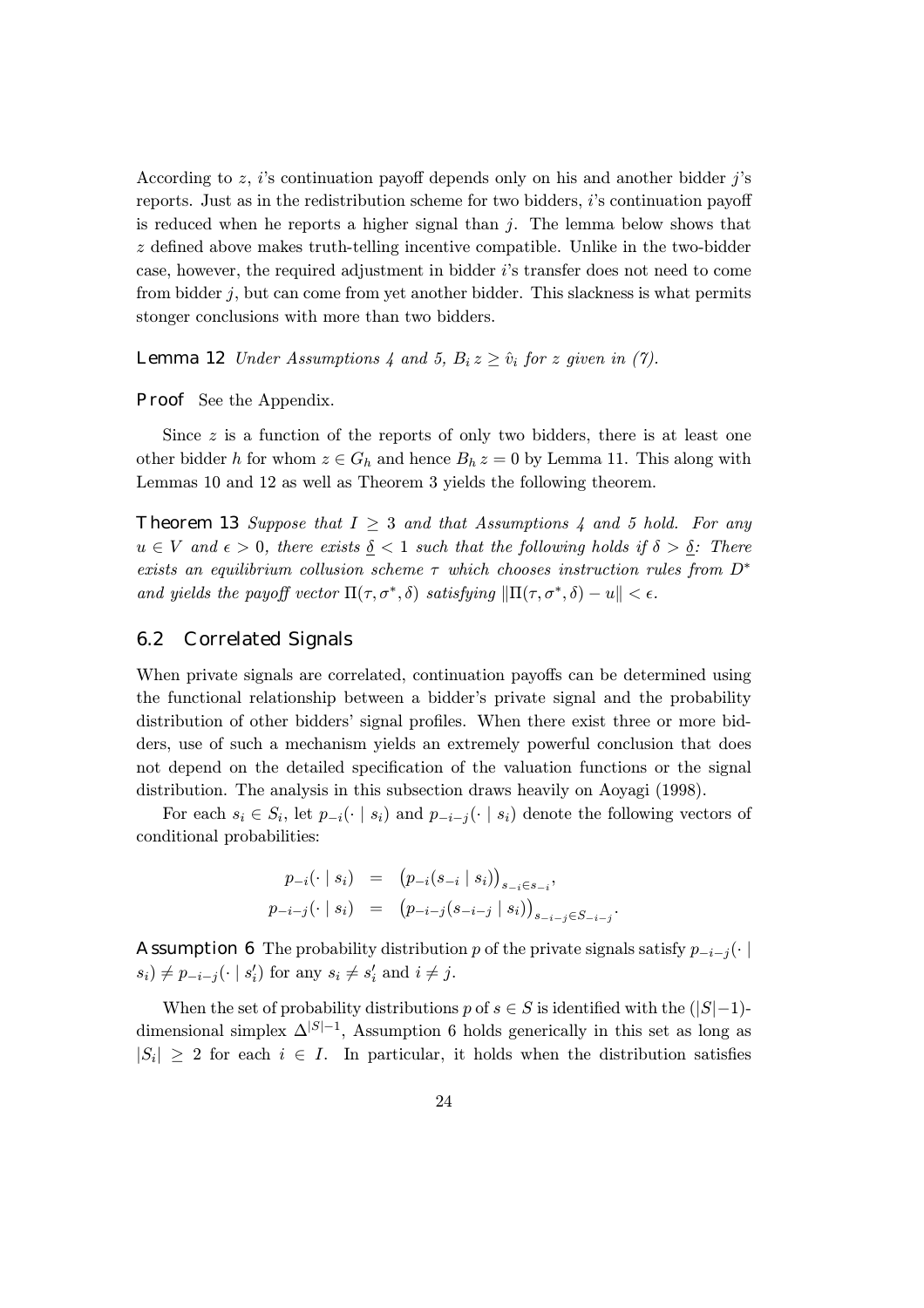affiliation with strict inequality. Fix any  $J \subset I$  such that  $|J| \geq 2$  and  $\phi \in \Phi_J$  and consider the instruction rule  $d = d(\cdot | \phi, J)$ .

Lemma 14 Suppose that  $I \geq 3$  and that Assumption 6 holds. For any  $i, j \in I$  $(i \neq j)$ , there exists a continuation payoff function  $z \in G_i$  such that  $B_i z \geq \hat{v}_i$ .

Proof See the Appendix.

Combining Lemmas 10 and 14, and Theorem 3, we obtain the following theorem.

Theorem 15 Suppose that  $I \geq 3$  and that Assumption 6 holds. Then for any  $u \in V$ and  $\epsilon > 0$ , there exists  $\delta < 1$  such that the following holds if  $\delta > \delta$ : There exists an equilibrium collusion scheme  $\tau$  which chooses instruction rules from  $D^*$  and yields the payoff vector  $\Pi(\tau, \sigma, \delta)$  satisfying  $\|\Pi(\tau, \sigma, \delta) - u\| < \epsilon$ .

## Appendix

Proof of Lemma 4 For  $\rho_i^{k,l}$  defined in the text, let  $x_i$  and  $x_j$  be defined recursively by

(9)  
\n
$$
x_i(s^0) = x_j(s^0) = 0,
$$
\n
$$
x_i(s^k) = x_i(s^{k-1}) + \rho_j^{k-1,k} \left[ v_i(s^{k-1}, s^k) - t^{k-1} - \rho_i^{k-1,k-1} \left\{ \theta v_j(s^{k-1}, s^{k-1}) - t^{k-1} \right\} \right],
$$
\n
$$
x_j(s^k) = x_j(s^{k-1}) + \rho_i^{k-1,k-1} \left[ v_j(s^{k-1}, s^{k-1}) - \frac{1}{\theta} t^{k-1} \right]
$$
\n
$$
(k = 1, ..., K),
$$

where

$$
t^k = x_i(s^k) + \theta x_j(s^k).
$$

The functions in  $(9)$  are derived from the "one-step upward" incentive conditions for truth-telling, which ensure that the bidders do not report a signal one-step above its true value. The proof proceeds in three steps. The first step shows that  $x_i$  and  $x_i$  thus defined are monotone. The second step shows that they do satisfy the local (both upward and downward) incentive conditions. The third step concludes by demonstrating the global incentive conditions.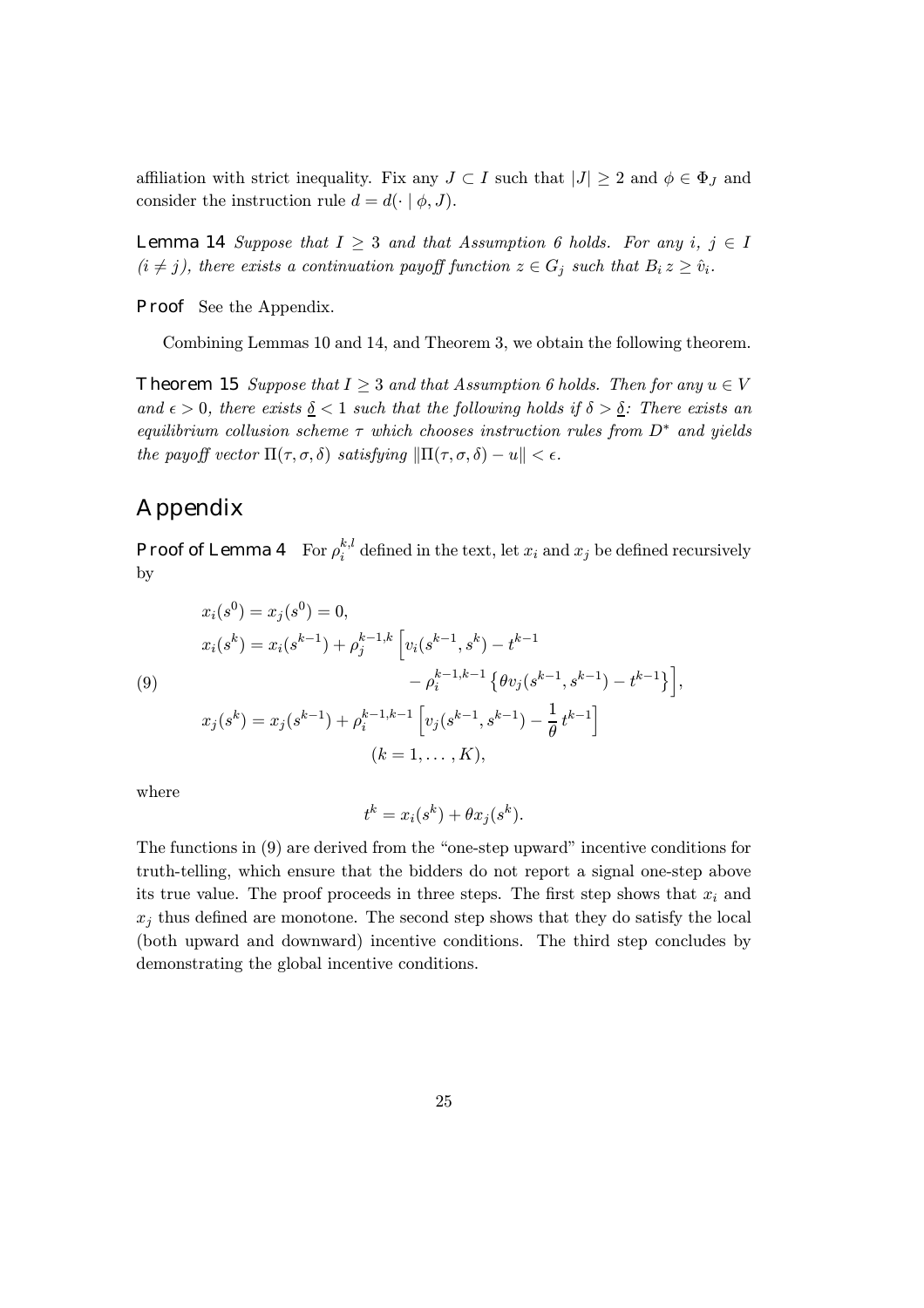Step 1 For  $\theta = \frac{\alpha_j}{\alpha_i} \in [\theta_{ij}, 1]$ , both  $x_i$  and  $x_j$  are increasing:  $x_i(s^{k+1}) \ge x_i(s^k)$  and  $x_j(s^{k+1}) \ge x_j(s^k)$  for  $k = 0, 1, ..., K - 1$ .

Write  $\Delta_i^k = x_i(s^k) - x_i(s^{k-1})$  and  $\Delta_j^k = x_j(s^k) - x_j(s^{k-1})$   $(k = 1, ..., K)$ . It suffices to show that  $\Delta_i^k$ ,  $\Delta_j^k \geq 0$  for each k. We first show by induction that

$$
t^k \leq \theta v_j(s^k, s^k)
$$
 and  $(1 - \rho_i^{k,k}) t^k \leq v_i(s^k, s^{k+1}) - \rho_i^{k,k} \theta v_j(s^k, s^k)$ .

for  $k = 0, 1, \ldots, K$ . These clearly hold when  $k = 0$  since  $v_i(s^0, s^1) \ge v_j(s^0, s^0)$  by Assumption 2. For  $k \geq 1$ , (9) implies that  $t^k$  satisfies

(10) 
$$
t^{k} = \rho_{j}^{k-1,k} v_{i}(s^{k-1}, s^{k}) + \rho_{i}^{k-1,k-1} \{1 - \rho_{j}^{k-1,k}\} \theta v_{j}(s^{k-1}, s^{k-1}) + \{1 - \rho_{i}^{k-1,k-1}\} \{1 - \rho_{j}^{k-1,k}\} t^{k-1}.
$$

Suppose that  $t^{k-1} \leq \theta v_j(s^{k-1}, s^{k-1})$ . Then (10) implies that

$$
t^{k} \leq \rho_j^{k-1,k} v_i(s^{k-1}, s^k) + \rho_i^{k-1,k-1} \{1 - \rho_j^{k-1,k}\} \theta v_j(s^{k-1}, s^{k-1})
$$
  
+ 
$$
\{1 - \rho_i^{k-1,k-1}\} \{1 - \rho_j^{k-1,k}\} \theta v_j(s^{k-1}, s^{k-1})
$$
  
= 
$$
\rho_j^{k-1,k} v_i(s^{k-1}, s^k) + \{1 - \rho_j^{k-1,k}\} \theta v_j(s^{k-1}, s^{k-1}).
$$

It can be verified that the RHS is  $\leq \theta v_j(s^k, s^k)$  if and only if  $\theta \geq \theta_{ij}$ . Suppose next that

$$
(1 - \rho_i^{k-1,k-1}) t^{k-1} \le v_i(s^{k-1}, s^k) - \rho_i^{k-1,k-1} \theta v_j(s^{k-1}, s^{k-1}).
$$

It then follows from (10) that

$$
t^{k} \leq \rho_{j}^{k-1,k} v_{i}(s^{k-1}, s^{k})
$$
  
+  $\rho_{i}^{k-1,k-1} \{1 - \rho_{j}^{k-1,k}\} \theta v_{j}(s^{k-1}, s^{k-1})$   
+  $\{1 - \rho_{j}^{k-1,k}\} \{v_{i}(s^{k-1}, s^{k}) - \rho_{i}^{k-1,k-1} \theta v_{j}(s^{k-1}, s^{k-1})\}$   
=  $v_{i}(s^{k-1}, s^{k}).$ 

Since  $\theta \leq 1$ , Assumption 2 implies that

$$
(1 - \rho_i^{k,k}) v_i(s^{k-1}, s^k) \le v_i(s^k, s^{k+1}) - \rho_i^{k,k} \theta v_j(s^k, s^k).
$$

We hence obtain the desired conclusion. Note now that from (9),  $\Delta_i^k = x_i(s^k)$  –  $x_i(s^{k-1})$  and  $\Delta_j^k = x_j(s^k) - x_j(s^{k-1})$  can be expressed in terms of  $t^{k-1}$  as

$$
(11) \ \Delta_i^k = \rho_j^{k-1,k} \left[ v_i(s^{k-1}, s^k) - t^{k-1} - \rho_i^{k-1,k-1} \left\{ \theta v_j(s^{k-1}, s^{k-1}) - t^{k-1} \right\} \right],
$$
  

$$
(12) \ \Delta_j^k = \rho_i^{k-1,k-1} \left[ v_j(s^{k-1}, s^{k-1}) - \frac{1}{\theta} t^{k-1} \right]
$$

for  $k = 1, ..., K$ . The above conclusions then imply that  $\Delta_i^k$ ,  $\Delta_j^k \geq 0$  for  $k =$  $1,\ldots,K$ .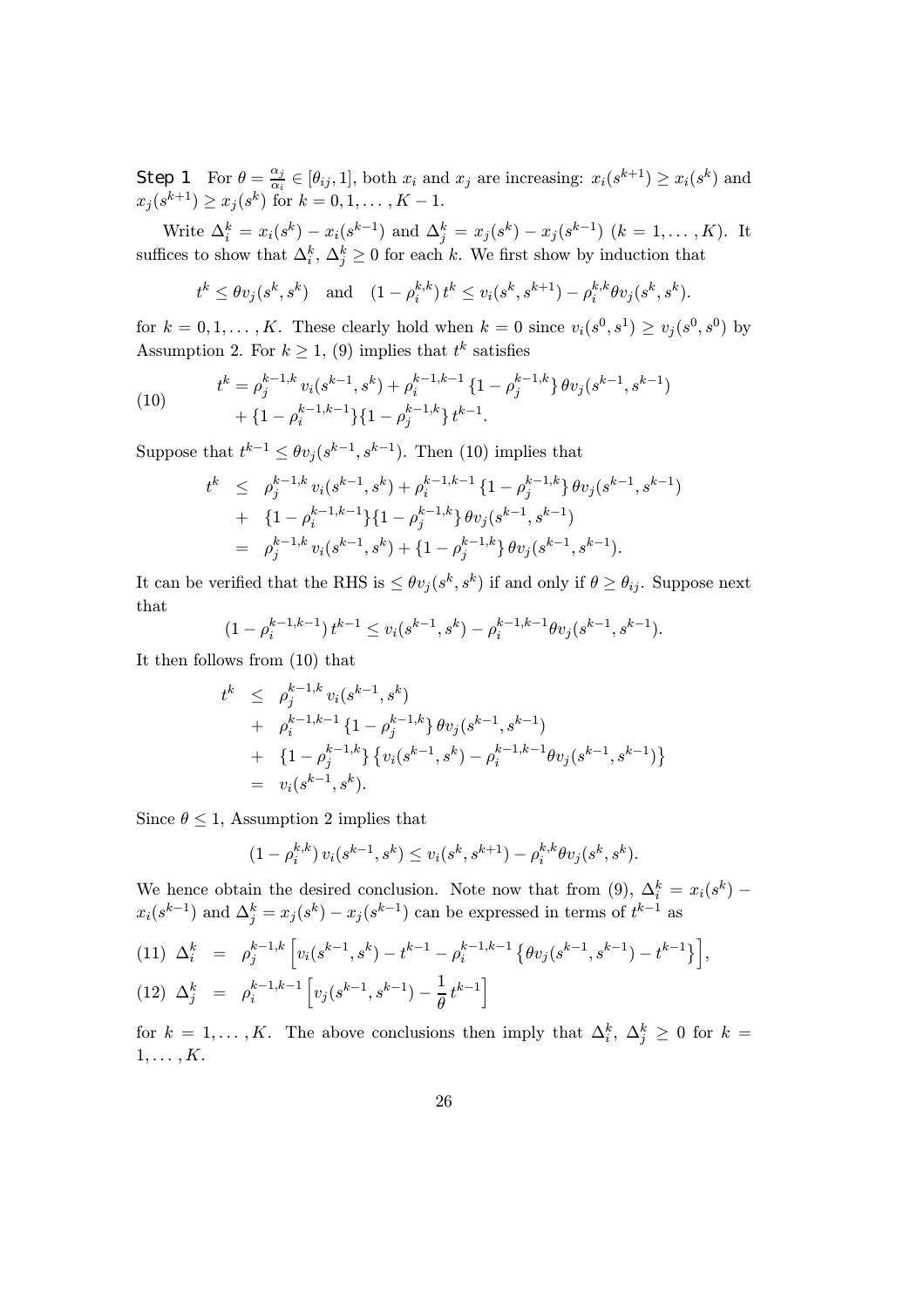Step 2  $y_i$  and  $y_j$  satisfy the local incentive constraints.

Let  $\pi_i(s_i, \hat{s}_i \mid d, y)$  denote bidder is (interim) expected payoff under the instruction rule  $d$  and the continuation payoff function profile  $y$  when he observes signal  $s_i$  and reports  $\hat{s}_i$ , and bidder j reports his signal truthfully. The global incentive conditions can be expressed as:

(13) 
$$
\pi_i(s_i, s_i \mid d^{ij*}, y) \geq \pi_i(s_i, \hat{s}_i \mid d^{ij*}, y)
$$

for any  $s_i, \hat{s}_i \in S_i$ , and

(14) 
$$
\pi_j(s_j, s_j \mid d^{ij*}, y) \geq \pi_j(s_j, \hat{s}_j \mid d^{ij*}, y)
$$

for any  $s_i, \hat{s}_i \in S_i$ . This step shows that  $x_i$  and  $x_j$  defined in (9) satisfy the "local" or "one-step" incentive compatibility constraints.

We first note that  $x_i$  and  $x_j$  defined in (9) satisfy the inequalities (15)-(18) below.

(15) 
$$
\frac{1}{\rho_j^{k-1,k}} \Delta_i^k + \theta \Delta_j^k \ge v_i(s^{k-1}, s^k) - t^{k-1},
$$

(16) 
$$
\frac{1}{\rho_j^{k,k}} \Delta_i^k + \theta \Delta_j^k \le v_i(s^k, s^k) - t^{k-1},
$$

(17) 
$$
\frac{1}{\rho_i^{k-1,k-1}} \Delta_j^k \ge v_j(s^{k-1}, s^{k-1}) - \frac{1}{\theta} t^{k-1},
$$

(18) 
$$
\frac{1}{\rho_i^{k,k-1}} \Delta_j^k \le v_j(s^k, s^{k-1}) - \frac{1}{\theta} t^{k-1}.
$$

It can be readily verified that  $x_i$  and  $x_j$  satisfy (15) and (17) with equality. Since  $\Delta_i^k$ ,  $\Delta_j^k \geq 0$  by Step 1, (16) holds since  $\rho_j^{k,k} \geq \rho_j^{k-1,k}$  and  $v_i(s^k, s^k) \geq v_i(s^{k-1}, s^k)$ , and (18) holds since  $\rho_i^{k,k-1} \ge \rho_i^{k-1,k-1}$  and  $v_j(s^k, s^{k-1}) \ge v_j(s^{k-1}, s^{k-1})$ .

We now show that  $(15)-(18)$  above correspond to the local incentive constraints. For y given in (2),  $\pi_i(s_i, \hat{s}_i | d^{ij*}, y)$  can be written as

$$
\pi_i(s_i, \hat{s}_i \mid d^{ij*}, y) = \sum_{s_j \leq \hat{s}_i} v_i(s_i, s_j) p_j(s_j \mid s_i) \n- x_i(\hat{s}_i) \sum_{s_j \leq \hat{s}_i} p_j(s_j \mid s_i) + \sum_{s_j > \hat{s}_i} \theta x_j(s_j) p_j(s_j \mid s_i).
$$

Hence, (13) for  $s_i = s^{k-1}$  and  $\hat{s}_i = s^k$  (*i.e.*, the "one-step upward" incentive compatibility condition) is equivalent to  $(k = 1, \ldots, K)$ :

(19)  
\n
$$
\pi_i(s^{k-1}, s^{k-1} | d^{ij*}, y) - \pi_i(s^{k-1}, s^k | d^{ij*}, y)
$$
\n
$$
= -v_i(s^{k-1}, s^k) p_j(s^k | s_i = s^{k-1}) + x_i(s^{k-1}) p_j(s^k | s_i = s^{k-1})
$$
\n
$$
+ \theta x_j(s^k) p_j(s^k | s_i = s^{k-1}) + \Delta_i^k \sum_{s_j \le s^k} p_j(s_j | s_i = s^{k-1}) \ge 0,
$$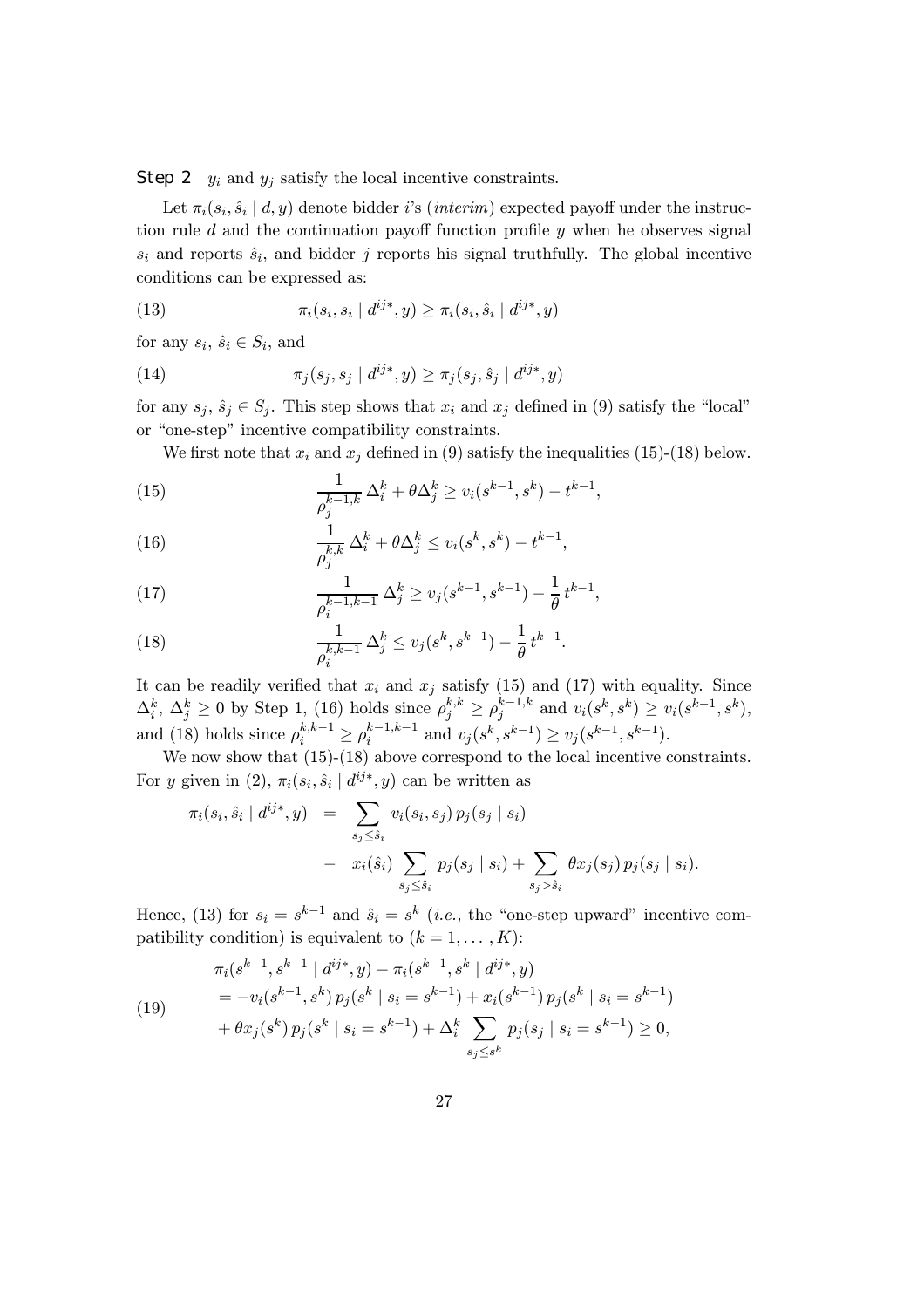and (13) for  $s_i = s^k$  and  $\hat{s}_i = s^{k-1}$  (*i.e.*, the "one-step downward" incentive compatibility condition) is equivalent to:

(20)  
\n
$$
\pi_i(s^k, s^k \mid d^{ij*}, y) - \pi_i(s^k, s^{k-1} \mid d^{ij*}, y)
$$
\n
$$
= v_i(s^k, s^k) p_j(s^k \mid s_i = s^k) - x_i(s^{k-1}) p_j(s^k \mid s_i = s^k)
$$
\n
$$
- \theta x_j(s^k) p_j(s^k \mid s_i = s^k) - \Delta_i^k \sum_{s_j \le s^k} p_j(s_j \mid s_i = s^k) \ge 0.
$$

Rearranging, we see that (19) and (20) are equivalent to (15) and (16), respectively. For bidder j,  $\pi_j(s_j, \hat{s}_j \mid d^{ij*}, y)$  can be written as

$$
\pi_j(s_j, \hat{s}_j \mid d^{ij*}, y) = \sum_{s_i < \hat{s}_j} v_j(s_j, s_i) p_i(s_i \mid s_j) \n- x_j(\hat{s}_j) \sum_{s_i < \hat{s}_j} p_i(s_i \mid s_j) + \sum_{s_i \geq \hat{s}_j} \theta^{-1} x_i(s_i) p_i(s_i \mid s_j).
$$

Hence, (14) for  $s_j = s^{k-1}$  and  $\hat{s}_j = s^k$  is equivalent to  $(k = 1, ..., K)$ :

$$
\pi_j(s^{k-1}, s^{k-1} | d^{ij*}, y) - \pi_j(s^{k-1}, s^k | d^{ij*}, y)
$$
\n
$$
= -v_j(s^{k-1}, s^{k-1}) p_i(s^{k-1} | s_j = s^{k-1}) + x_j(s^{k-1}) p_i(s^{k-1} | s_j = s^{k-1})
$$
\n
$$
+ \theta^{-1} x_i(s^{k-1}) p_i(s^{k-1} | s_j = s^{k-1}) + \Delta_j^k \sum_{s_i \le s^{k-1}} p_i(s_i | s_j = s^{k-1}) \ge 0,
$$

and (14) for  $s_i = s^k$  and  $\hat{s}_i = s^{k-1}$  is equivalent to:

$$
\pi_j(s^k, s^k \mid d^{ij*}, y) - \pi_j(s^k, s^{k-1} \mid d^{ij*}, y)
$$
\n
$$
= v_j(s^k, s^{k-1}) p_i(s^{k-1} \mid s_j = s^k) - x_j(s^{k-1}) p_i(s^{k-1} \mid s_j = s^k)
$$
\n
$$
- \theta^{-1} x_i(s^{k-1}) p_i(s^{k-1} \mid s_j = s^k) - \Delta_j^k \sum_{s_i \le s^{k-1}} p_i(s_i \mid s_j = s^k) \ge 0.
$$

Rearrangement shows that (21) and (22) are equivalent to (17) and (18), respectively.

Step 3  $y_i$  and  $y_j$  satisfy the global incentive constraints (13) and (14).

As an induction hypothesis, suppose that (13) holds for  $s_i = s^{k-1}$  and  $\hat{s}_i = s^{k+l-1}$  $(l = 1, ..., K - k)$ . When  $s_i = s^{k-1}$  and  $\hat{s}_i = s^{k+l}$ , we have

$$
\pi_i(s^{k-1}, s^{k-1} | d^{ij*}, y) - \pi_i(s^{k-1}, s^{k+l} | d^{ij*}, y)
$$
\n
$$
= \pi_i(s^{k-1}, s^{k-1} | d^{ij*}, y) - \pi_i(s^{k-1}, s^{k+l-1} | d^{ij*}, y)
$$
\n
$$
+ \{-v_i(s^{k-1}, s^{k+l}) + \theta x_j(s^{k+l}) + x_i(s^{k+l-1})\} p_j(s^{k+l} | s_i = s^{k-1})
$$
\n
$$
+ \Delta_i^{k+l} \sum_{s_j \le s^{k+l}} p_j(s_j | s_i = s^{k-1}).
$$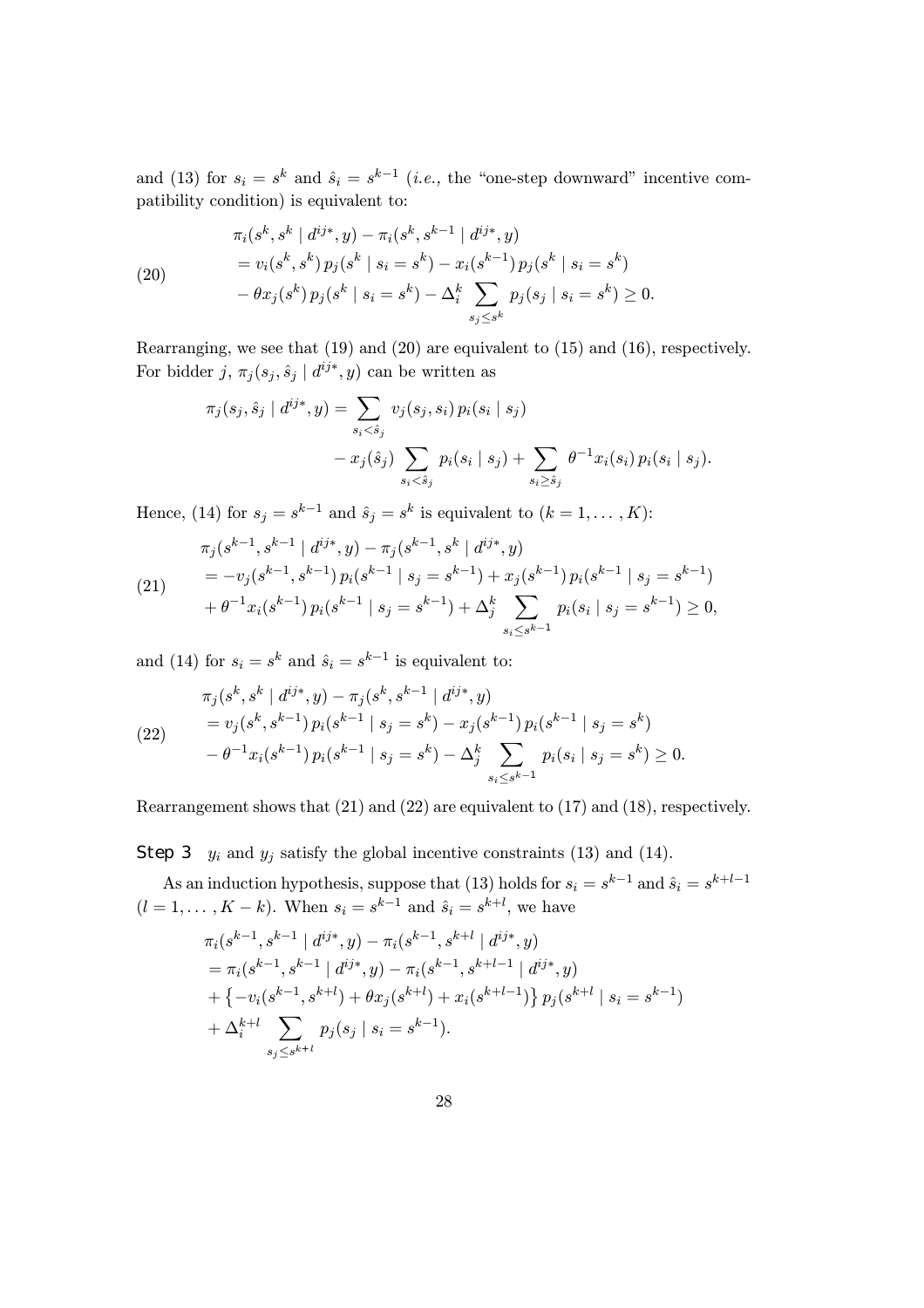By the induction hypothesis, the RHS is  $> 0$  if

$$
-v_i(s^{k-1}, s^{k+l}) + \theta x_j(s^{k+l}) + x_i(s^{k+l-1}) + \Delta_i^{k+l} \frac{\sum_{s_j \leq s^{k+l}} p_j(s_j \mid s_i = s^{k-1})}{p_j(s^{k+l} \mid s_i = s^{k-1})}
$$
  
=  $-v_i(s^{k-1}, s^{k+l}) + \theta \Delta_j^{k+l} + t^{k+l-1} + \frac{1}{\rho_j^{k-1,k+l}} \Delta_i^{k+l} \geq 0,$ 

or equivalently,

$$
\frac{1}{\rho_j^{k-1,k+l}} \, \Delta_i^{k+l} + \theta \Delta_j^{k+l} \ge v_i(s^{k-1}, s^{k+l}) - t^{k+l-1}.
$$

Since  $\rho_j^{k-1,k+l} \leq \rho_j^{k+l-1,k+l}$  by (1) and  $v_i(s^{k-1}, s^{k+l}) \leq v_i(s^{k+l-1}, s^{k+l})$ , (15) for  $k+l$  implies the above inequality. Therefore, (13) holds for  $s_i = s^{k-1}$  and  $\hat{s}_i = s^{k+l}$  $(k = 1, \ldots, K, l = 0, \ldots, K - k - 1)$ . We can show by an analogous argument that (14) holds for  $s_i = s^k$  and  $\hat{s}_i = s^{k-l}$   $(k = 1, \ldots, K, l = 1, \ldots, k)$ . The argument for  $j$  is similar and is omitted.  $//$ 

Proof of Theorem 5 Take any  $u \in V^0 \cap V$ , and let  $\alpha \neq 0$  be given. If  $\alpha_1, \alpha_2 \leq 0$ , then we have  $\alpha \cdot u \leq \alpha \cdot g^0$ . If  $\alpha_i > 0$  and  $\alpha_j \leq 0$ , then we have  $\alpha \cdot u \leq \alpha \cdot g^i$   $(i = 1,$ 2,  $j \neq i$ ). In both cases, we are done since  $d^0$ ,  $d^i \in A(\alpha)$  by Lemma 2. Suppose then that  $\alpha_i \geq \alpha_j > 0$ . If  $\alpha \cdot u \leq \alpha \cdot g^i$  for  $i = 1$  or 2, then the proof is complete again by Lemma 2. Otherwise, since  $u \in V$ , we must have  $\alpha \cdot u < \alpha \cdot g^{\phi^*}$  for either  $\phi = ij$  or  $\phi = ji$ . Since  $g_i^{ij*} + g_j^{ij*} = g_i^{ji*} + g_j^{ji*}$  and  $g_j^{ij*} \leq g_j^{ji*}$ , we also have

$$
\alpha \cdot (g^{ij*} - g^{ji*}) = (\alpha_i - \alpha_j)(g_j^{ji*} - g_j^{ij*}) \ge 0.
$$

Therefore,  $\alpha \cdot u \leq \alpha \cdot g^{ij*}$  must hold. If  $d^{ij*} \in A(\alpha)$ , then the proof is complete. Otherwise,  $\alpha_j/\alpha_i < \theta_{ij}$  must hold by Lemma 4 and hence  $u \in V^0$  implies that

$$
\alpha \cdot u = \alpha_i \left( u_i + \frac{\alpha_j}{\alpha_i} u_j \right) \leq \alpha_i (u_i + \theta_{ij} u_j) \leq \alpha_i g_i^i = \alpha \cdot g^i.
$$

We hence obtain the desired conclusion. //

Proof of Theorem 7 The desired conclusion follows if  $g^{ij*} = (g_i^{ij*}, g_j^{ij*}) \in V^0$  for  $i \neq j$ , where  $g^{ij*}$  is the payoff vector corresponding to the efficient instruction rule  $d^{ij*}$ . For this, it suffices to show that  $g_i^{ij*} + \theta_{ij}g_j^{ij*} \leq g_i^i$   $(i = 1, 2, j \neq i)$ : If this holds, then we also have  $g_j^{ij*} + \theta_{ji} g_i^{ij*} \leq g_j^j$  since  $g_j^{ij*} + \theta_{ji} g_i^{ij*} \leq g_j^{ji*} + \theta_{ji} g_i^{ji*}$  by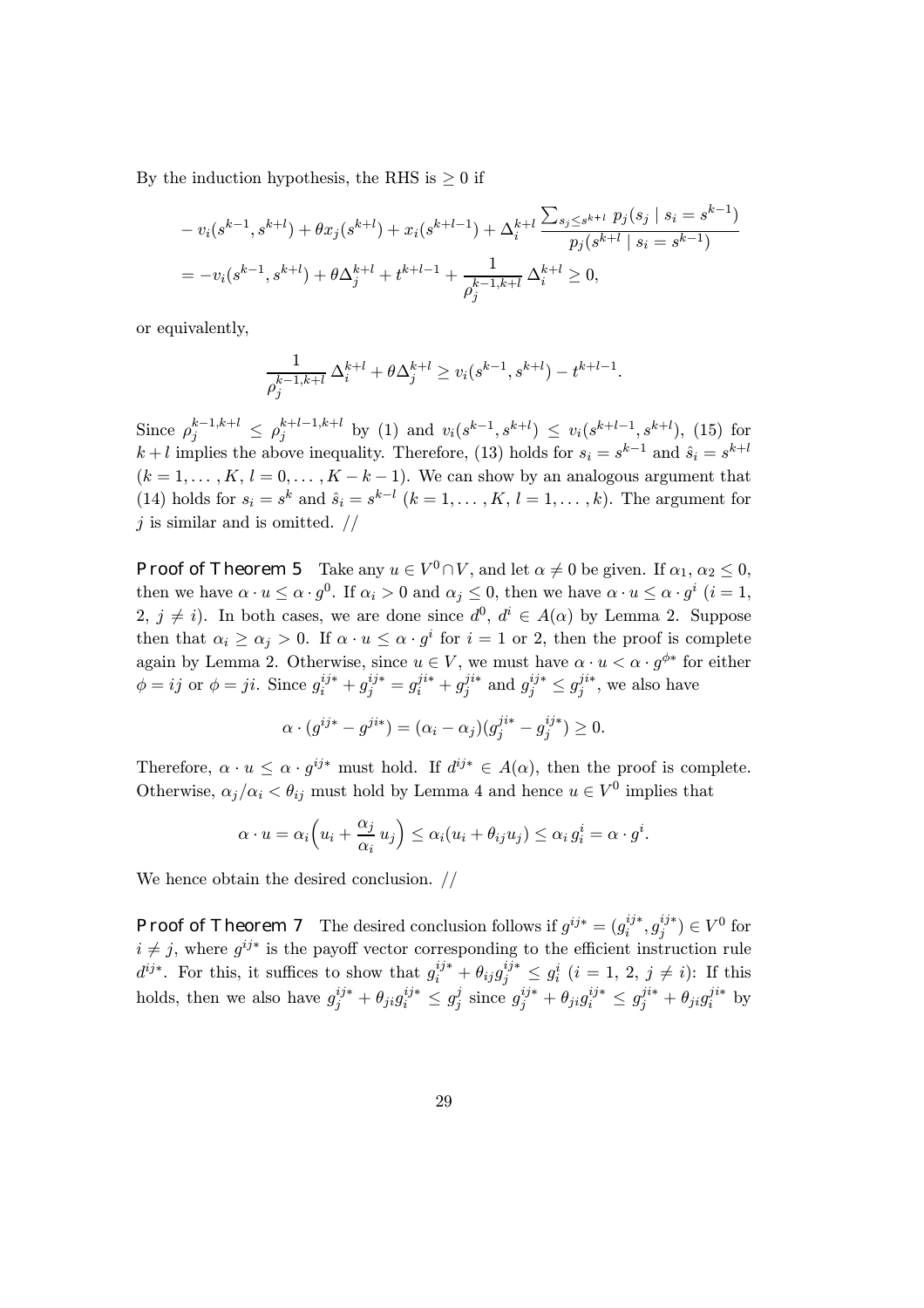$$
g_i^{ij*} + g_j^{ij*} = g_i^{ji*} + g_j^{ji*} \text{ and } g_i^{ij*} \ge g_i^{ji*}. \text{ We have}
$$

$$
\theta_{ij}^k = \frac{\rho_j^{k-1,k} v_i(s^{k-1}, s^k)}{v_j(s^k, s^k) - v_i(s^{k-1}, s^{k-1}) + \rho_j^{k-1,k} v_i(s^{k-1}, s^{k-1})}
$$

$$
= \frac{\rho_j^{k-1,k} (k-c)}{1 + \rho_j^{k-1,k} (k-1)}
$$

for any  $k = 1, \ldots, K$ , and

$$
\frac{g_i^i - g_i^{ij*}}{g_j^{ij*}} = \frac{\sum_{s_j > s_i} p(s) v_i(s)}{\sum_{s_j > s_i} p(s) v_j(s)} \n= \frac{c \sum_{s_j > s_i} p(s) s_i + (1 - c) \sum_{s_j > s_i} p(s) s_j}{(1 - c) \sum_{s_j > s_i} p(s) s_i + c \sum_{s_j > s_i} p(s) s_j} \n= \frac{1 - c + c v_{ij}}{(1 - c) v_{ij} + c}.
$$

It can be seen from these that the inequality in the theorem is equivalent to  $\theta_{ij} \leq \frac{g_i^i - g_i^{ij*}}{g_j^{ij*}}$ , which in turn implies  $g_i^{ij*} + \theta_{ij} g_j^{ij*} \leq g_i^i$ . //

Proof of Lemma 9 By the theorem of the alternatives (Rockafellar (1970, Theorem 22.1)), (5) has a solution if and only if for any  $\gamma \in \mathsf{R}^s_+$ ,

$$
\gamma B = 0 \Rightarrow \sum_{i=1}^{n} \gamma_i \cdot \hat{v}_i \leq 0.
$$

Take any  $\gamma \in \mathsf{R}_{+}^{s}$  and write  $\gamma = (\gamma_1, \ldots, \gamma_n)$ , where  $\gamma_i$  is  $m_i$ -dimensional. Simple algebra shows that  $\gamma B = 0$  is equivalent to

$$
\gamma_i B_i - \beta_i \gamma_n B_n = 0 \quad \text{for } i = 1, \dots, n-1,
$$

and that  $\gamma \cdot \hat{v} \leq 0$  is equivalent to

$$
\sum_{i=1}^n \gamma_i \cdot \hat{v}_i \leq 0.
$$

Hence, the desired conclusion follows. //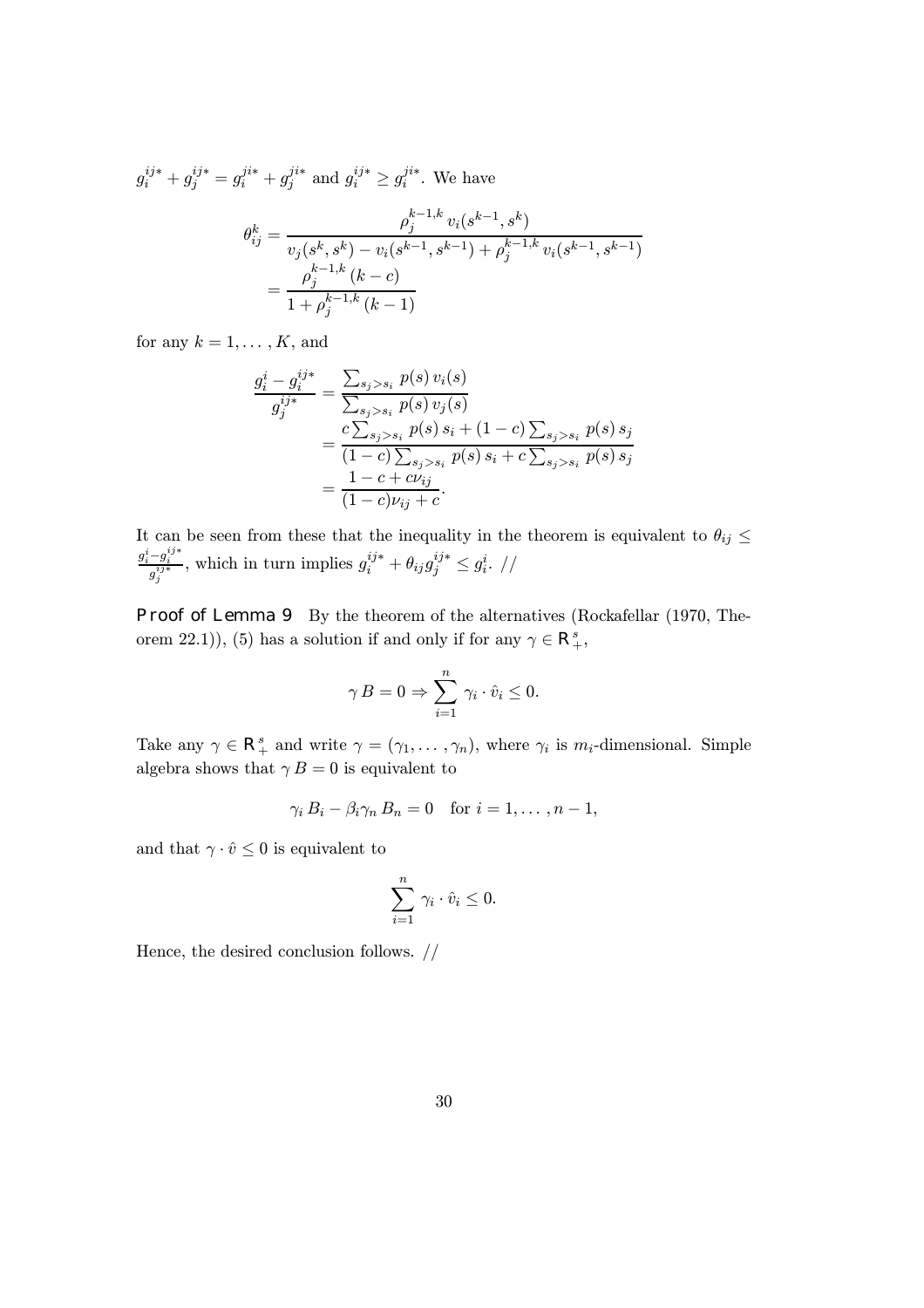Proof of Lemma 11 Fix any  $\hat{s}_j \in S_j$ . For any  $\lambda_j \in \Lambda_j$ ,

$$
b_j(\lambda_j) \cdot z = \sum_{\hat{s} \in S} \{ p(\hat{s} \mid \lambda^*) - p(\hat{s} \mid \lambda_j, \lambda^*_{-j}) \} z(\hat{s})
$$
  
= 
$$
\sum_{\hat{s}_{-j} \in S_{-j}} z(\hat{s}_j, \hat{s}_{-j}) \sum_{\hat{s}_j \in S_j} \{ p(\hat{s}_j, \hat{s}_{-j} \mid \lambda^*) - p(\hat{s}_j, \hat{s}_{-j} \mid \lambda_j, \lambda^*_{-j}) \}
$$
  
= 
$$
\sum_{\hat{s}_{-j} \in S_{-j}} z(\hat{s}_j, \hat{s}_{-j}) \{ p(\hat{s}_{-j} \mid \lambda^*_{-j}) - p(\hat{s}_{-j} \mid \lambda^*_{-j}) \} = 0,
$$

where the second equality follows since  $z(\hat{s}'_j, \hat{s}_{-j}) = z(\hat{s}_j, \hat{s}_{-j})$  for any  $\hat{s}'_j \in S_j$ . //

Proof of Lemma 12 As in the proof of Lemma 4, let  $\pi_i(s_i, \hat{s}_i | d, y)$  denote bidder  $i$ 's (interim) expected payoff under the instruction rule  $d$  and the continuation payoff function y when he has signal  $s_i$  and reports  $\hat{s}_i$ , and other bidders report their signals truthfully. Write  $d(\cdot | \phi, J) = d$ ,  $w_i^j(\cdot | \phi, J) = w_i^j(\cdot)$  and  $\bar{Z}_i(\cdot | \phi, J) = \bar{Z}_i(\cdot)$  for simplicity. The conclusion follows if

(23) 
$$
\pi_i(s_i, s_i \mid d, y) \geq \pi_i(s_i, \hat{s}_i \mid d, y)
$$

for any  $s_i \neq \hat{s}_i$ . Note first that  $x_i$  defined in (8) satisfies (24) and (25) below for  $k=1,\ldots,K$ :

(24) 
$$
x_i(s^k) \geq \rho_j^k w_i^j(s^{k-1}, s^k) + (1 - \rho_j^k) x_i(s^{k-1}),
$$

(25) 
$$
x_i(s^k) \leq \rho_j^k w_i^j(s^k, s^k) + (1 - \rho_j^k) x_i(s^{k-1}),
$$

 $x_i$  satisfies (24) with equality, and hence also satisfies (25) since  $w_i^j(s^{k-1}, s^k) \leq$  $w_i^j(s^k, s^k)$  by (6).

We next show that  $x_i$  satisfies the local incentive conditions. In other words, (23) holds for  $s_i = s^k$  when  $\hat{s}_i = s^{k-1}$  or  $\hat{s}_i = s^{k+1}$ . Note that when  $y_i = z$  for z given in (7),  $\pi_i(s_i, \hat{s}_i | d, y)$  can be written as

$$
\pi_i(s_i, \hat{s}_i \mid d, y) = \sum_{s_{-i} \in \bar{Z}_i(\hat{s}_i)} \{v_i(s_i, s_{-i}) - R\} \, p_{-i}(s_{-i}) - x_i(\hat{s}_i) \sum_{s_j \leq \hat{s}_i} p_j(s_j).
$$

Hence, (23) for  $s_i = s^{k-1}$  and  $\hat{s}_i = s^k$  is equivalent to

$$
\pi_i(s^{k-1}, s^{k-1} | d, y) - \pi_i(s^{k-1}, s^k | d, y)
$$
\n
$$
(26) \quad = -w_i^j(s^{k-1}, s^k) \, p_j(s^k) + x_i(s^k) \sum_{s_j \le s^k} p_j(s_j) - x_i(s^{k-1}) \sum_{s_j \le s^{k-1}} p_j(s_j) \ge 0.
$$

Since  $\sum_{s_j\leq s^{k-1}} p_j(s_j) = (1-\rho_j^k) \sum_{s_j\leq s^k} p_j(s_j)$ , (26) simplifies to (24). Likewise, (23) for  $s_i = s^k$  and  $\hat{s}_i = s^{k-1}$  is equivalent to (25).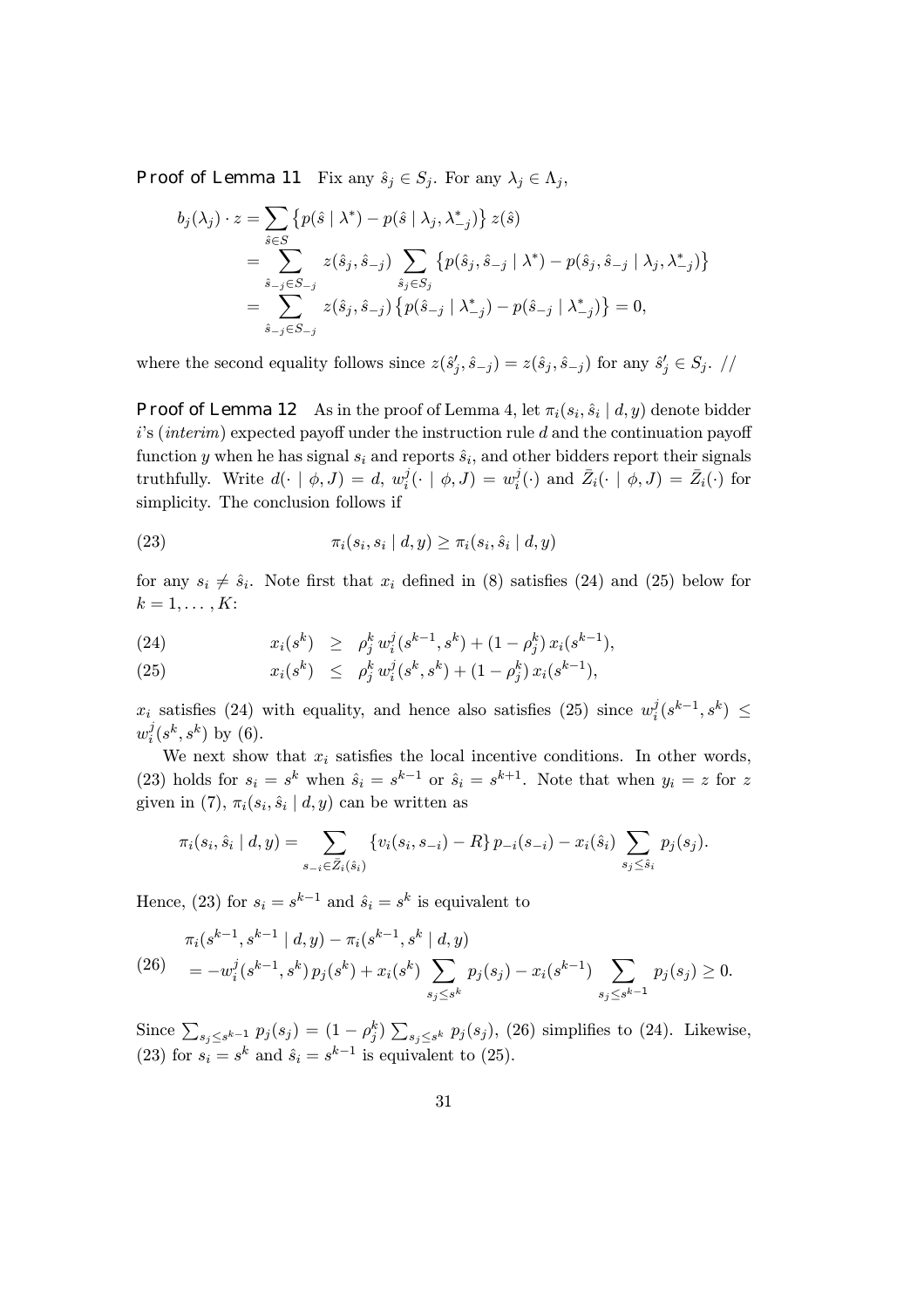We now show that  $x_i$  satisfies the global incentive conditions: (23) holds for any  $s_i$  and  $\hat{s}_i$ .

As an induction hypothesis, suppose that (23) holds for  $s_i = s^{k-1}$  and  $\hat{s}_i = s^{k+l-1}$  $(l = 1, ..., K - k)$ . When  $s_i = s^{k-1}$  and  $\hat{s}_i = s^{k+l}$ , we have

$$
\pi_i(s^{k-1}, s^{k-1} | d, y) - \pi_i(s^{k-1}, s^{k+l} | d, y) \n= \pi_i(s^{k-1}, s^{k-1} | d, y) - \pi_i(s^{k-1}, s^{k+l-1} | d, y) \n- w_i^j(s^{k-1}, s^{k+l}) p_j(s^{k+l}) + x_i(s^{k+l}) \sum_{s_j \le s^{k+l}} p_j(s_j) - x_i(s^{k+l-1}) \sum_{s_j \le s^{k+l-1}} p_j(s_j),
$$

By the induction hypothesis, the RHS is  $\geq 0$  if

$$
- w_i^j (s^{k-1}, s^{k+l}) p_j (s^{k+l}) + x_i (s^{k+l}) \sum_{s_j \le s^{k+l}} p_j(s_j) - x_i (s^{k+l-1}) \sum_{s_j \le s^{k+l-1}} p_j(s_j)
$$
  
=  $\left\{ x_i (s^{k+l}) - \rho_j^{k+l} w_i^j (s^{k-1}, s^{k+l}) - (1 - \rho_j^{k+l}) x_i (s^{k+l-1}) \right\} \sum_{s_j \le s^{k+l}} p_j(s_j) \ge 0.$ 

Since  $w_i^j(s^{k-1}, s^{k+l}) \le w_i^j(s^{k+l-1}, s^{k+l})$  by (6), (24) for  $k+l$  implies the above inequality. Therefore, (23) holds for  $s = s^{k-1}$  and  $\hat{s} = s^{k+l}$   $(k = 1, ..., K, l =$  $0, \ldots, K - k - 1$ . An analogous argument shows that (23) holds for  $s_i = s^k$  and  $\hat{s}_i = s^{k-l}$   $(k = 1, \ldots, K, l = 1, \ldots, k)$  . This completes the proof. //

Proof of Lemma 14 Write  $\|\cdot\|$  for the square norm, and let  $z \in G_j$  be defined by  $z(s_i, s_j, s_{-i-j}) = \bar{z}(s_i, s_{-i-j})$  for any  $(s_i, s_j, s_{-i-j}) \in S$ , where

$$
\bar{z}(s_i, \cdot) = \frac{p_{-i-j}(\cdot \mid s_i)}{\|p_{-i-j}(\cdot \mid s_i)\|}.
$$

Then for any  $s_i, s'_i \in S_i$ ,

$$
\bar{z}(s_i, \cdot) \cdot p_{-i-j}(\cdot \mid s_i) = \frac{p_{-i-j}(\cdot \mid s_i) \cdot p_{-i-j}(\cdot \mid s_i)}{\|p_{-i-j}(\cdot \mid s_i)\|} = \|p_{-i-j}(\cdot \mid s_i)\|, \text{ and}
$$
  

$$
\bar{z}(s'_i, \cdot) \cdot p_{-i-j}(\cdot \mid s_i) = \frac{p_{-i-j}(\cdot \mid s'_i) \cdot p_{-i-j}(\cdot \mid s_i)}{\|p_{-i-j}(\cdot \mid s'_i)\|}.
$$

If  $s_i \neq s'_i$ , then  $p_{-i-j}(\cdot | s_i) \neq p_{-i-j}(\cdot | s'_i)$  by Assumption 6 and hence by the Cauchy-Schwartz inequality,

$$
p_{-i-j}(\cdot \mid s_i) \cdot p_{-i-j}(\cdot \mid s'_i) < ||p_{-i-j}(\cdot \mid s_i)|| \, ||p_{-i-j}(\cdot \mid s'_i)||.
$$

It follows that

$$
\bar{z}(s_i,\cdot)\cdot p_{-i-j}(\cdot\mid s_i) > \bar{z}(s'_i,\cdot)\cdot p_{-i-j}(\cdot\mid s_i).
$$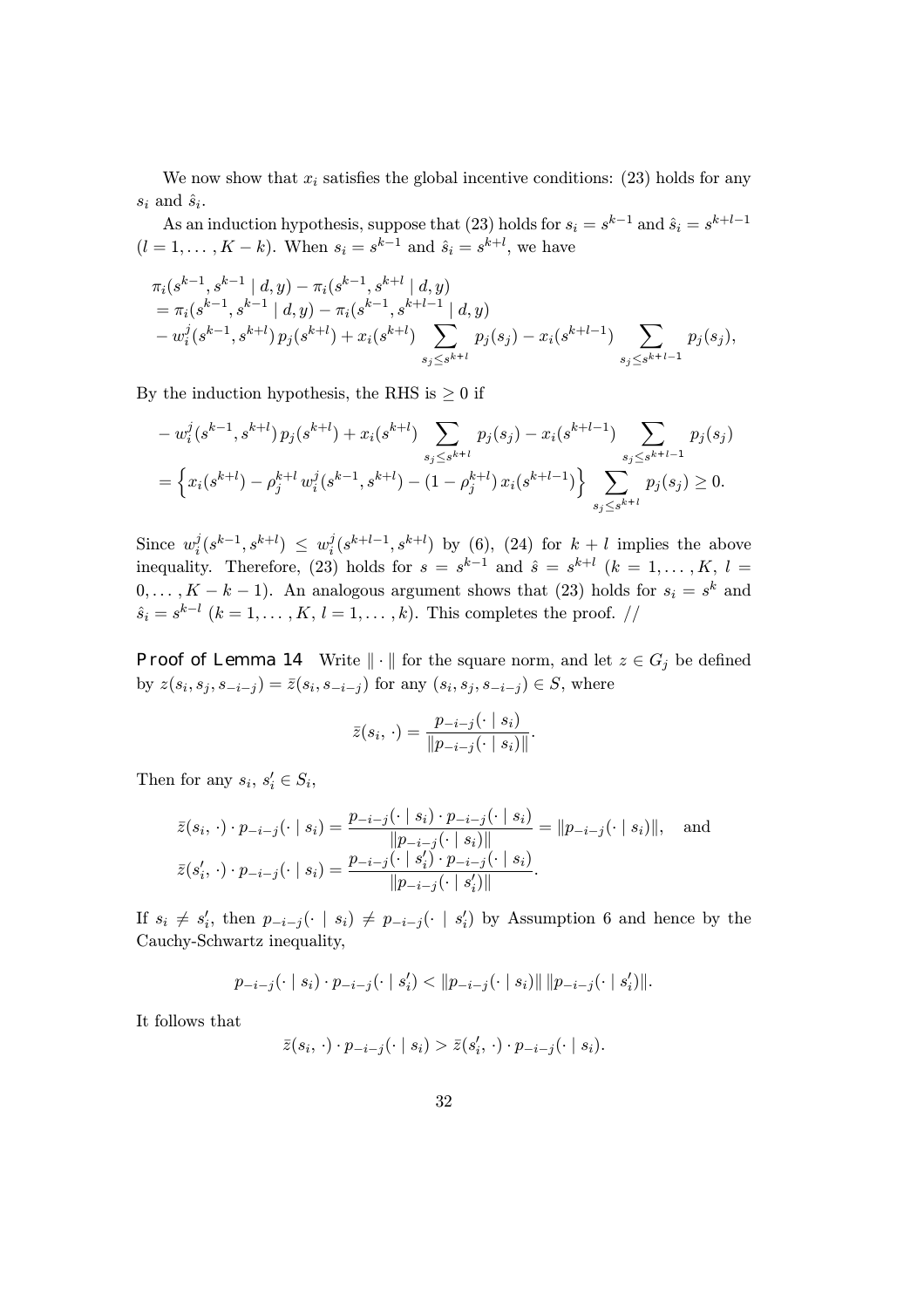This further implies that for any  $\lambda_i \in \Lambda_i^0$ , we have

$$
b_i(\lambda_i)\cdot z = \sum_{s_i\in S_i} p(s_i) \left\{ \bar{z}(s_i, \cdot) \cdot p_{-i-j}(\cdot \mid s_i) - \bar{z}(\lambda_i(s_i), \cdot) \cdot p_{-i-j}(\cdot \mid s_i) \right\} > 0,
$$

or equivalently,  $B_i z > 0$ . Therefore, we have  $B_i z \geq \hat{v}_i$  if we redefine z to be kz for  $k > 0$  sufficiently large. //

#### References

- [1] Abreu, D., D. Pearce, and E. Stacchetti (1990), "Toward a theory of discounted repeated games with imperfect monitoring," *Econometrica*, 58, 1041-63.
- [2] Aoyagi, M.  $(1998)$ , "Correlated types and Bayesian incentive compatible mechanisms with budget balance," Journal of Economic Theory, 79, 142-151.
- [3] Aoyagi, M.  $(2002)$ , "Bid rotation and collusion in repeated auctions," *Journal* of Economic Theory, 112, 79-105.
- [4] Atkeson, A. and R. Lucas (1992), "On efficient distribution with private information," Review of Economic Studies, 59, 427-453.
- $[5]$  Atkeson, A. and R. Lucas (1995), "Efficiency and equality in a simple model of efficient unemploymnent insurance," Review of Economic Studies, 59, 427-453.
- $[6]$  Athey, S. and K. Bagwell  $(2001)$ , "Optimal collusion with private information," Rand Journal of Economics, 32, 428-465.
- $[7]$  Athey, S., K. Bagwell, and C. Sanchirico (1998), "Collusion and price rigidity," Review of Economic Studies, forthcoming.
- [8] Baldwin, L. H., R. C. Marshall and J.-F. Richard  $(1997)$ , "Bidder collusion at forest service timber sales," Journal of Political Economy, 105, pages 657-99.
- [9] Blume, A. and P. Heidhues  $(2002)$ , "Modeling tacit collusion in repeated auctions," mimeo.
- [10] Fudenberg, D., D. Levine, and E. Maskin  $(1994)$ , "The folk theorem with imperfect public information," *Econometrica*, 62, 997-1039.
- [11] Kandori, M. and H. Matsushima (1998), "Private observation, communication and collusion," *Econometrica*, 66, 627-652.
- $[12]$  Marshall, R. C. and M. J. Meurer (1995), "Should bid rigging always be an antitrust violation," Working paper #7-95-2, Pennsylvania State University.